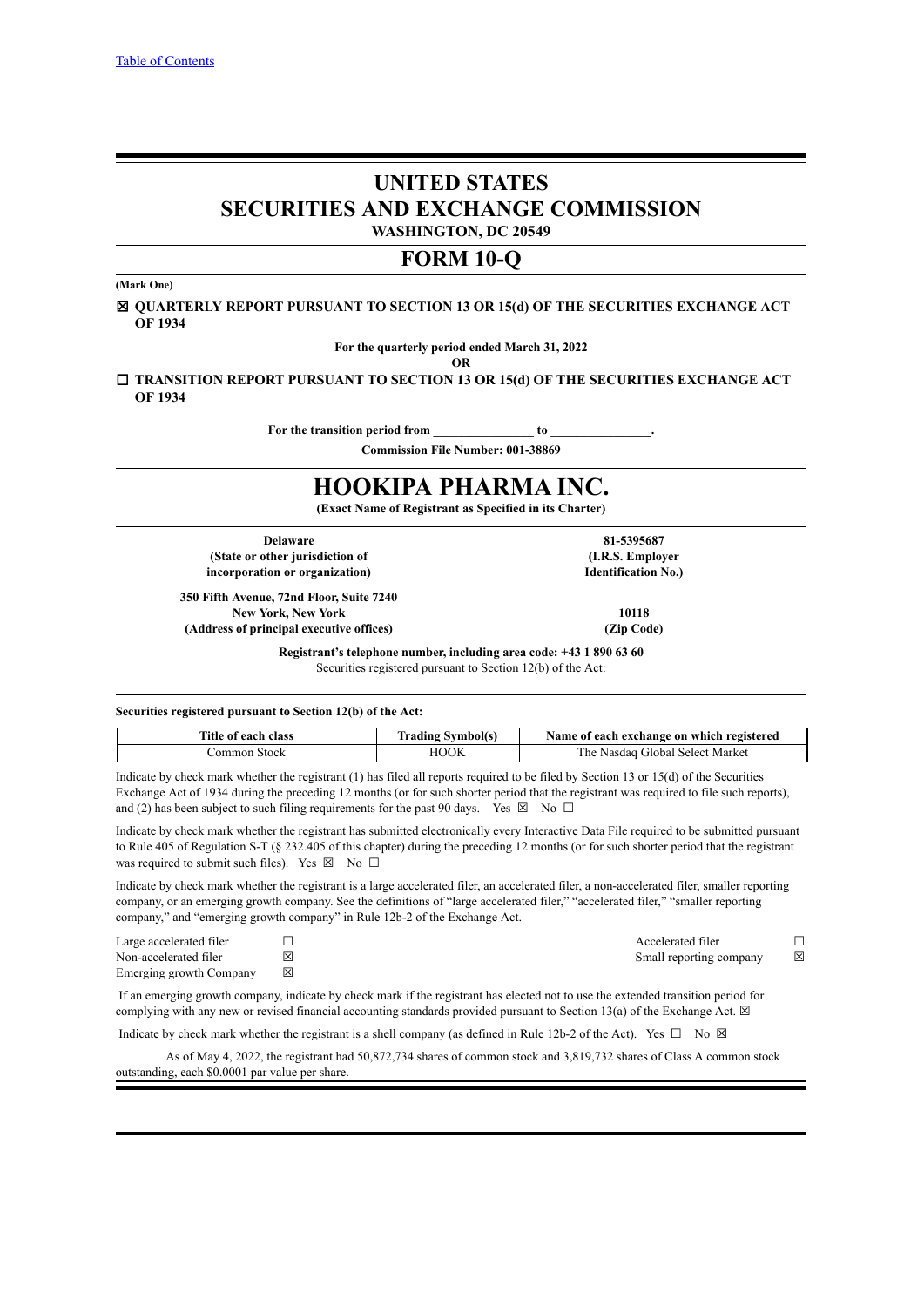# **FORWARD-LOOKING STATEMENTS**

This Quarterly Report on Form 10-Q contains forward-looking statements which are made pursuant to the safe harbor provisions of Section 27A of the Securities Act of 1933, as amended, and Section 21E of the Securities Exchange Act of 1934, as amended (the "Exchange Act"). These statements may be identified by such forward-looking terminology as "may," "should," "expects," "intends," "plans," "anticipates," "believes," "estimates," "predicts," "potential," "continue" or the negative of these terms or other comparable terminology. Our forward-looking statements are based on a series of expectations, assumptions, estimates and projections about our company, are not guarantees of future results or performance and involve substantial risks and uncertainty. We may not actually achieve the plans, intentions or expectations disclosed in these forward-looking statements. Actual results or events could differ materially from the plans, intentions and expectations disclosed in these forward-looking statements. Our business and our forward-looking statements involve substantial known and unknown risks and uncertainties, including the risks and uncertainties inherent in our statements regarding:

- the success, cost and timing of our product development activities and clinical trials;
- the timing, scope or likelihood of regulatory filings and approvals, including timing of Investigational New Drug Application and Biological Licensing Application filings for our current and future product candidates, and final U.S. Food and Drug Administration, European Medicines Agency or other foreign regulatory authority approval of our current and future product candidates;
- our ability to develop and advance our current product candidates and programs into, and successfully complete, clinical studies;
- our manufacturing, commercialization and marketing capabilities and strategy;
- the potential benefits of and our ability to maintain our collaboration with Gilead Sciences, Inc., and establish or maintain future collaborations or strategic relationships or obtain additional funding;
- the rate and degree of market acceptance and clinical utility of our current and future product candidates;
- our intellectual property position, including the scope of protection we are able to establish and maintain for intellectual property rights covering our non-replicating and replicating technologies and the product candidates based on these technologies, the validity of intellectual property rights held by third parties, and our ability not to infringe, misappropriate or otherwise violate any third-party intellectual property rights;
- future agreements with third parties in connection with the commercialization of our product candidates and any other approved product;
- regulatory developments in the United States and foreign countries;
- the effects of the ongoing coronavirus pandemic on business and operations;
- competitive companies, technologies and our industry and the success of competing therapies that are or may become available;
- our ability to attract and retain key scientific or management personnel;
- our ability to obtain funding for our operations, including funding necessary to complete further development and commercialization of our product candidates;
- the accuracy of our estimates of our annual total addressable market, future revenue, expenses, capital requirements and needs for additional financing;
- our expectations about market trends; and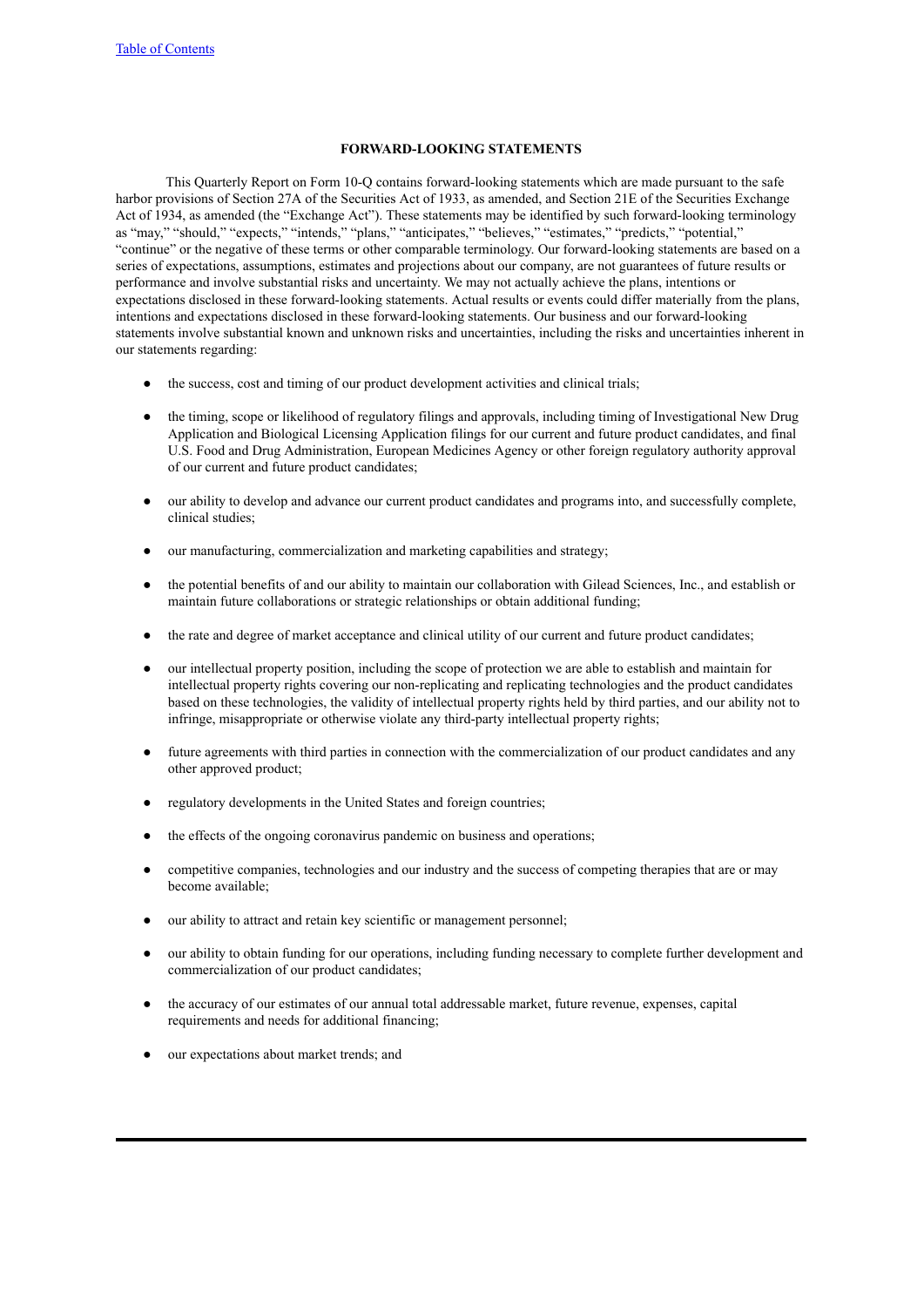● our expectations regarding the period during which we qualify as an emerging growth company under the Jumpstart Our Business Startups Act of 2012, as amended.

All of our forward-looking statements are as of the date of this Quarterly Report on Form 10-Q only. In each case, actual results may differ materially from such forward-looking information. We can give no assurance that such expectations or forward-looking statements will prove to be correct. An occurrence of or any material adverse change in one or more of the risk factors or risks and uncertainties referred to in this Quarterly Report on Form 10-Q or included in our other public disclosures or our other periodic reports or other documents or filings filed with or furnished to the Securities and Exchange Commission could materially and adversely affect our business, prospects, financial condition and results of operations. Except as required by law, we do not undertake or plan to update or revise any such forward-looking statements to reflect actual results, changes in plans, assumptions, estimates or projections or other circumstances affecting such forward-looking statements occurring after the date of this Quarterly Report on Form 10-Q, even if such results, changes or circumstances make it clear that any forward-looking information will not be realized. Any public statements or disclosures by us following this Quarterly Report on Form 10-Q that modify or impact any of the forward-looking statements contained in this Quarterly Report on Form 10-Q will be deemed to modify or supersede such statements in this Quarterly Report on Form 10-Q.

Investors and others should note that we announce material financial information to our investors using our investor relations website (https://ir.hookipapharma.com/), SEC filings, press releases, public conference calls and webcasts. We use these channels, as well as social media, to communicate with our members and the public about our company, our services and other issues. It is possible that the information we post on social media could be deemed to be material information. Therefore, we encourage investors, the media, and others interested in our company to review the information we post on the U.S. social media channels listed on our investor relations website.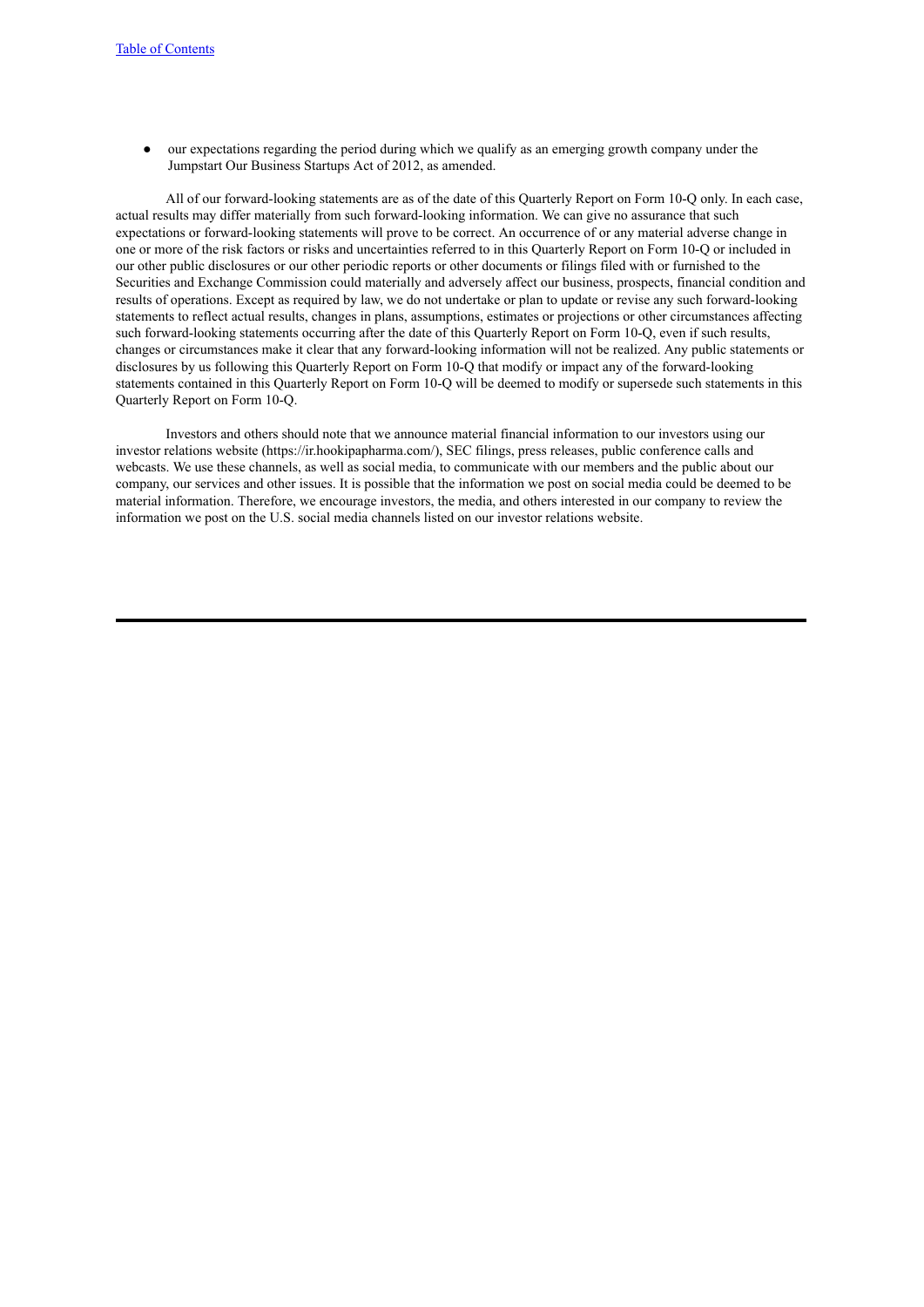# **Table of Contents**

<span id="page-3-0"></span>

| <b>FINANCIAL INFORMATION</b><br>PART I.<br><b>Financial Statements (Unaudited)</b><br>Item 1.<br>Condensed Consolidated Balance Sheets as of March 31, 2022 and December 31, 2021<br>Condensed Consolidated Statements of Operations and Comprehensive Loss for the Three Months<br>Ended March 31, 2022 and 2021<br>Condensed Consolidated Statements of Convertible Preferred Stock and Stockholders' Equity for the<br>Three Months Ended March 31, 2022 and 2021 |                                                                                                      | Page           |
|----------------------------------------------------------------------------------------------------------------------------------------------------------------------------------------------------------------------------------------------------------------------------------------------------------------------------------------------------------------------------------------------------------------------------------------------------------------------|------------------------------------------------------------------------------------------------------|----------------|
|                                                                                                                                                                                                                                                                                                                                                                                                                                                                      |                                                                                                      |                |
|                                                                                                                                                                                                                                                                                                                                                                                                                                                                      |                                                                                                      | 1              |
|                                                                                                                                                                                                                                                                                                                                                                                                                                                                      |                                                                                                      |                |
|                                                                                                                                                                                                                                                                                                                                                                                                                                                                      |                                                                                                      | 1              |
|                                                                                                                                                                                                                                                                                                                                                                                                                                                                      |                                                                                                      |                |
|                                                                                                                                                                                                                                                                                                                                                                                                                                                                      |                                                                                                      | $\overline{2}$ |
|                                                                                                                                                                                                                                                                                                                                                                                                                                                                      |                                                                                                      |                |
|                                                                                                                                                                                                                                                                                                                                                                                                                                                                      |                                                                                                      | 3              |
|                                                                                                                                                                                                                                                                                                                                                                                                                                                                      | <u>Condensed Consolidated Statements of Cash Flows for the Three Months Ended March 31, 2022 and</u> |                |
| 2021                                                                                                                                                                                                                                                                                                                                                                                                                                                                 |                                                                                                      | 4              |
| <b>Notes to Condensed Consolidated Financial Statements</b>                                                                                                                                                                                                                                                                                                                                                                                                          |                                                                                                      | 5              |
| <u>Management's Discussion and Analysis of Financial Condition and Results of Operations</u><br>Item 2.                                                                                                                                                                                                                                                                                                                                                              |                                                                                                      | 22             |
| Quantitative and Qualitative Disclosures About Market Risk<br>Item 3.                                                                                                                                                                                                                                                                                                                                                                                                |                                                                                                      | 34             |
| <b>Controls and Procedures</b><br>Item 4.                                                                                                                                                                                                                                                                                                                                                                                                                            |                                                                                                      | 34             |
|                                                                                                                                                                                                                                                                                                                                                                                                                                                                      |                                                                                                      |                |
| <b>PART II. OTHER INFORMATION</b>                                                                                                                                                                                                                                                                                                                                                                                                                                    |                                                                                                      | 35             |
| <b>Legal Proceedings</b><br>Item 1.                                                                                                                                                                                                                                                                                                                                                                                                                                  |                                                                                                      | 35             |
| <b>Risk Factors</b><br>Item 1A.                                                                                                                                                                                                                                                                                                                                                                                                                                      |                                                                                                      | 35             |
| Item 2.<br><b>Unregistered Sales of Equity Securities and Use of Proceeds</b>                                                                                                                                                                                                                                                                                                                                                                                        |                                                                                                      | 36             |
| <b>Defaults Upon Senior Securities</b><br>Item 3.                                                                                                                                                                                                                                                                                                                                                                                                                    |                                                                                                      | 36             |
| <b>Mine Safety Disclosures</b><br>Item $4.$                                                                                                                                                                                                                                                                                                                                                                                                                          |                                                                                                      | 36             |
| <b>Other Information</b><br>Item 5.                                                                                                                                                                                                                                                                                                                                                                                                                                  |                                                                                                      | 36             |
| <b>Exhibits</b><br>Item 6.                                                                                                                                                                                                                                                                                                                                                                                                                                           |                                                                                                      | 37             |
| <b>Signatures</b>                                                                                                                                                                                                                                                                                                                                                                                                                                                    |                                                                                                      | 38             |
|                                                                                                                                                                                                                                                                                                                                                                                                                                                                      |                                                                                                      |                |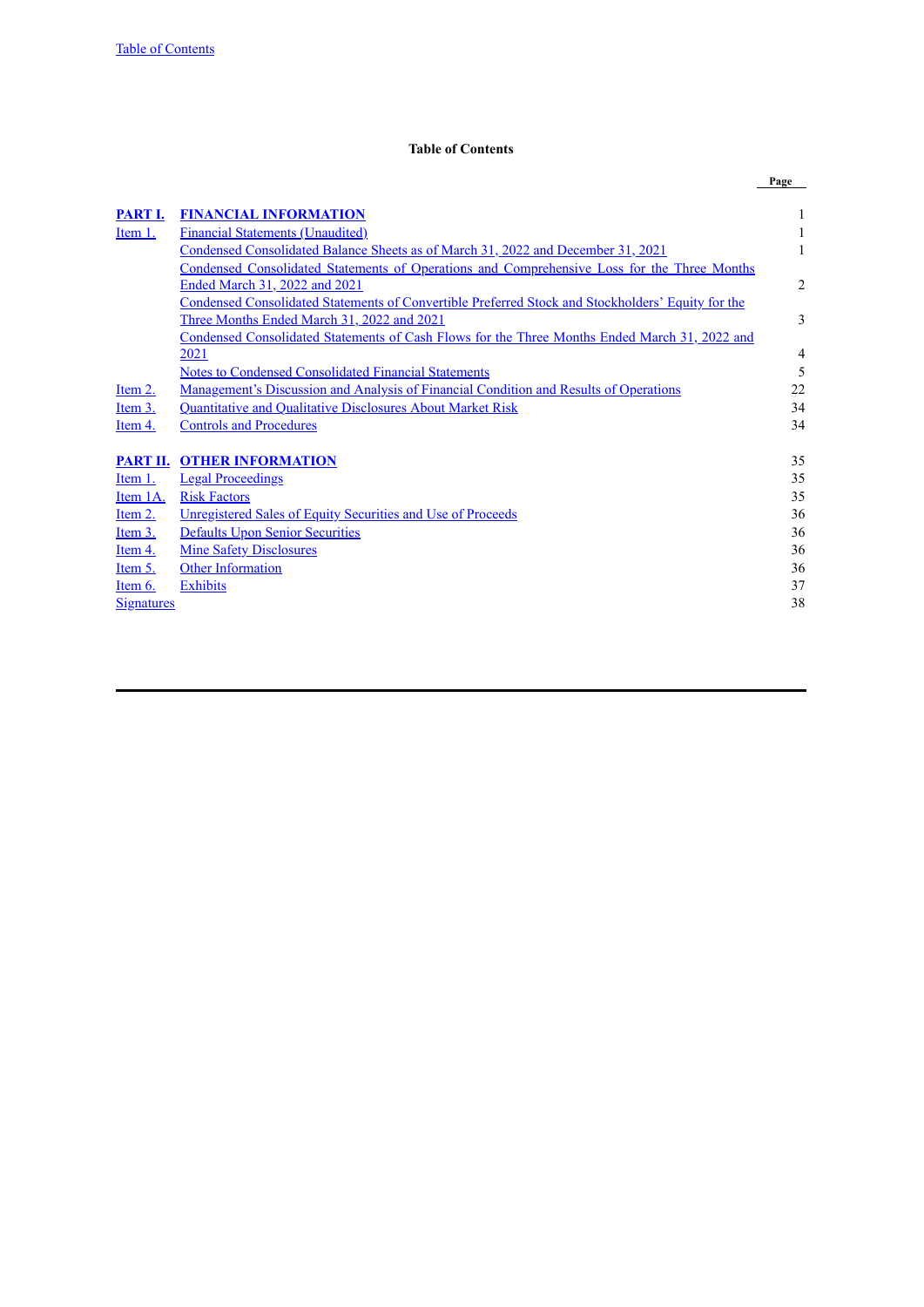# **PART I—FINANCIAL INFORMATION**

# <span id="page-4-1"></span><span id="page-4-0"></span>**Item 1. Financial Statements.**

# **HOOKIPA PHARMA INC.**

# **CONDENSED CONSOLIDATED BALANCE SHEETS (UNAUDITED)**

# **(In thousands, except share amounts)**

<span id="page-4-2"></span>

|                                                                                                            |             | March 31,<br>2022 |               |                |  | December 31,<br>2021 |
|------------------------------------------------------------------------------------------------------------|-------------|-------------------|---------------|----------------|--|----------------------|
| <b>Assets</b>                                                                                              |             |                   |               |                |  |                      |
| Current assets:                                                                                            |             |                   |               |                |  |                      |
| Cash and cash equivalents                                                                                  | \$          | 140,825           | \$            | 65,921         |  |                      |
| Restricted cash                                                                                            |             | 555               |               | 566            |  |                      |
| Accounts receivable                                                                                        |             | 703               |               | 6.895          |  |                      |
| Receivable research incentives                                                                             |             | 15,622            |               | 14,271         |  |                      |
| Prepaid expenses and other current assets                                                                  |             | 13,374            |               | 14,482         |  |                      |
| Total current assets                                                                                       |             | 171.079           |               | 102,135        |  |                      |
| Non-current assets:                                                                                        |             |                   |               |                |  |                      |
| Restricted cash                                                                                            |             | 423               |               | 425            |  |                      |
| Property, plant and equipment, net                                                                         |             | 17,100            |               | 16,352         |  |                      |
| Operating lease right of use assets                                                                        |             | 5,313             |               | 5,673          |  |                      |
| Finance lease right of use assets                                                                          |             |                   |               | 90             |  |                      |
| Other non-current assets                                                                                   |             | 1,796             |               | 1,370          |  |                      |
| Total non-current assets                                                                                   |             | 24.632            |               | 23.910         |  |                      |
|                                                                                                            |             |                   |               |                |  |                      |
| <b>Total</b> assets                                                                                        |             | 195,711           | S             | 126,045        |  |                      |
|                                                                                                            |             |                   |               |                |  |                      |
| <b>Liabilities and Stockholders' Equity</b>                                                                |             |                   |               |                |  |                      |
| Current liabilities                                                                                        |             |                   |               |                |  |                      |
| Accounts payable                                                                                           | $\mathbf S$ | 6.708             | <sup>\$</sup> | 8,762          |  |                      |
| Deferred revenues                                                                                          |             | 10,696            |               | 5,538          |  |                      |
| Operating lease liabilities, current                                                                       |             | 1,724             |               | 1,682          |  |                      |
| Accrued expenses and other current liabilities                                                             |             | 8,725             |               | 8,880          |  |                      |
| Loans payable, current                                                                                     |             | 3,375             |               | 2,792          |  |                      |
| Total current liabilities                                                                                  |             | 31,228            |               | 27,654         |  |                      |
| Non-current liabilities                                                                                    |             |                   |               |                |  |                      |
| Loans payable, non-current                                                                                 |             | 1,766             |               | 2,219          |  |                      |
| Operating lease liabilities, non-current                                                                   |             | 3,603             |               | 3,911          |  |                      |
| Deferred revenues, non-current                                                                             |             | 8,711             |               | 21             |  |                      |
| Other non-current liabilities                                                                              |             | 2,474             |               | 2.648          |  |                      |
| Total non-current liabilities                                                                              |             | 16,554            |               | 8.799          |  |                      |
| <b>Total liabilities</b>                                                                                   |             | 47.782            |               | 36.453         |  |                      |
|                                                                                                            |             |                   |               |                |  |                      |
| Commitments and contingencies (Note 12)                                                                    |             |                   |               |                |  |                      |
|                                                                                                            |             |                   |               |                |  |                      |
| Stockholders' equity:                                                                                      |             |                   |               |                |  |                      |
| Preferred stock, \$0.0001 par value; 10,000,000 shares authorized at March 31, 2022 and December 31, 2021, |             |                   |               |                |  |                      |
| respectively; Series A convertible preferred stock, 2,978 shares designated, 1,697 shares outstanding at   |             |                   |               |                |  |                      |
| March 31, 2022 and December 31, 2021, respectively; Series A-1 convertible preferred stock, 15,800 shares  |             |                   |               |                |  |                      |
| and no shares designated, 15,800 shares and no shares outstanding at March 31, 2022 and December 31, 2021, |             |                   |               |                |  |                      |
| respectively                                                                                               |             | $\theta$          |               | $\Omega$       |  |                      |
| Common stock, \$0.0001 par value; 100,000,000 shares authorized at March 31, 2022 and December 31, 2021,   |             |                   |               |                |  |                      |
| respectively; 50,872,734 shares and 27,383,483 shares issued and outstanding at March 31, 2022 and         |             |                   |               |                |  |                      |
| December 31, 2021, respectively                                                                            |             | 5                 |               | $\overline{3}$ |  |                      |
| Class A common stock, \$0.0001 par value; 3,900,000 shares authorized at March 31, 2022 and                |             |                   |               |                |  |                      |
| December 31, 2021, respectively; 3,819,732 shares issued and outstanding at March 31, 2022 and             |             |                   |               |                |  |                      |
| December 31, 2021, respectively                                                                            |             | $\mathbf{0}$      |               | $\mathbf{0}$   |  |                      |
| Additional paid-in capital                                                                                 |             | 393,925           |               | 317,135        |  |                      |
| Accumulated other comprehensive loss                                                                       |             | (5,267)           |               | (4,780)        |  |                      |
| Accumulated deficit                                                                                        |             | (240, 734)        |               | (222,766)      |  |                      |
|                                                                                                            |             | 147,929           |               | 89,592         |  |                      |
| Total stockholders' equity                                                                                 |             |                   |               |                |  |                      |
|                                                                                                            | \$          | 195,711           | \$            | 126,045        |  |                      |
| Total liabilities and stockholders' equity                                                                 |             |                   |               |                |  |                      |

The accompanying notes are an integral part of these unaudited condensed consolidated financial statements.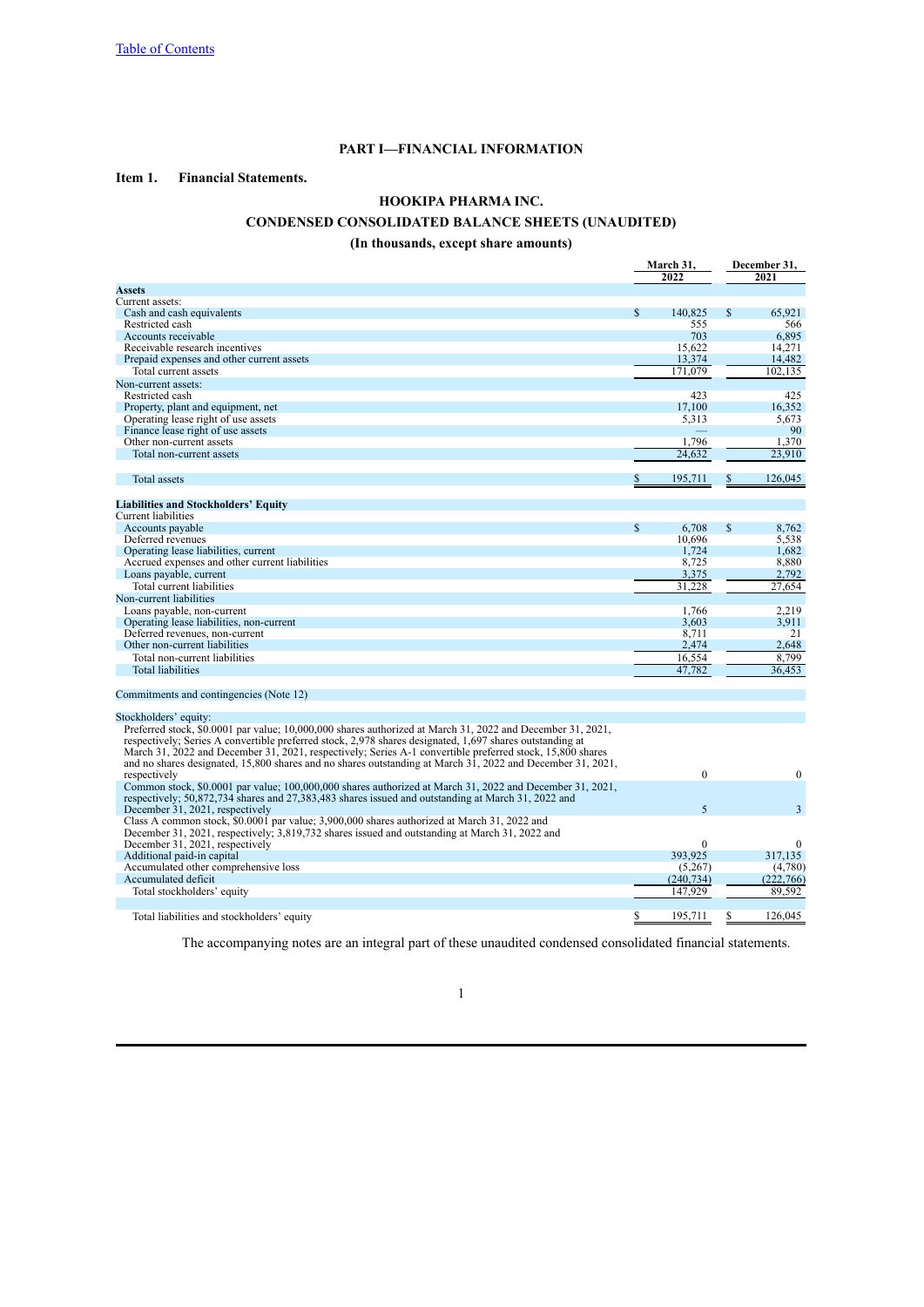# <span id="page-5-0"></span>**CONDENSED CONSOLIDATED STATEMENTS OF OPERATIONS AND COMPREHENSIVE LOSS (UNAUDITED)**

# **(In thousands, except share and per share amounts)**

|                                                      | Three months ended March 31, |              |           |  |
|------------------------------------------------------|------------------------------|--------------|-----------|--|
|                                                      | 2022                         |              | 2021      |  |
| Revenue from collaboration and licensing             | \$<br>1,445                  | $\mathbf{s}$ | 5,301     |  |
| Operating expenses:                                  |                              |              |           |  |
| Research and development                             | (16,620)                     |              | (20, 164) |  |
| General and administrative                           | (4,972)                      |              | (4,309)   |  |
| Total operating expenses                             | (21, 592)                    |              | (24, 473) |  |
| Loss from operations                                 | (20, 147)                    |              | (19, 172) |  |
| Other income (expense):                              |                              |              |           |  |
| Grant income                                         | \$<br>1,887                  | \$           | 2,204     |  |
| Interest income                                      | 7                            |              | 7         |  |
| Interest expense                                     | (243)                        |              | (219)     |  |
| Other income and (expenses), net                     | 528                          |              | (58)      |  |
|                                                      |                              |              |           |  |
| Total other income, net                              | 2,179                        |              | 1,934     |  |
| Net loss before tax                                  | (17,968)                     |              | (17,238)  |  |
| Income tax expense                                   | (0)                          |              | (0)       |  |
| Net loss                                             | (17,968)                     |              | (17,238)  |  |
|                                                      |                              |              |           |  |
| Other comprehensive loss:                            |                              |              |           |  |
| Foreign currency translation gain (loss), net of tax | (487)                        |              | (476)     |  |
| Comprehensive loss                                   | \$<br>(18, 455)              | \$           | (17, 714) |  |
| Net loss per share — basic and diluted               | \$<br>(0.40)                 | \$           | (0.53)    |  |

The accompanying notes are an integral part of these unaudited condensed consolidated financial statements.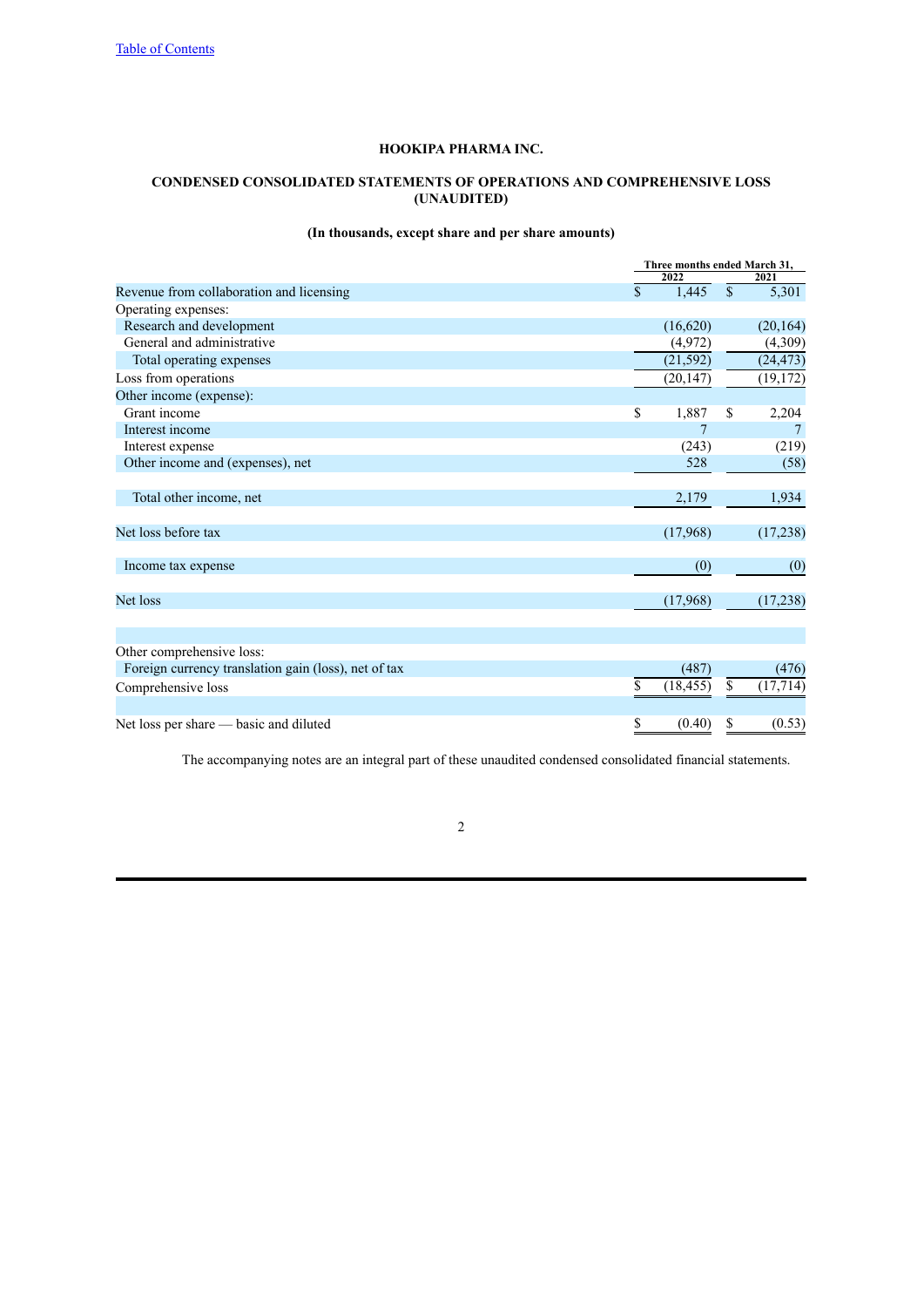# <span id="page-6-0"></span>**CONDENSED CONSOLIDATED STATEMENTS OF CONVERTIBLE PREFERRED STOCK AND STOCKHOLDERS' EQUITY (UNAUDITED)**

# **(In thousands, except share amounts)**

|                                                                                                                                                  |               | Convertible            |                     |                | <b>Common Stock</b> |                             | Additional |              | Accumulated<br>Other |                  |   | <b>Total</b>  |
|--------------------------------------------------------------------------------------------------------------------------------------------------|---------------|------------------------|---------------------|----------------|---------------------|-----------------------------|------------|--------------|----------------------|------------------|---|---------------|
|                                                                                                                                                  |               | <b>Preferred Stock</b> | <b>Common Stock</b> |                |                     | <b>Class A Common Stock</b> | Paid-In    |              | Comprehensive        | Accumulated      |   | Stockholders' |
|                                                                                                                                                  | <b>Shares</b> | Amount                 | <b>Shares</b>       | Amount         | <b>Shares</b>       | Amount                      | Capital    |              | Loss                 | Deficit          |   | Equity        |
| <b>Balances as of December 31, 2021</b>                                                                                                          | 1,697         | S.<br>$\mathbf{0}$     | 27,383,483          | 3              | 3,819,732           | $\mathbf{0}$                | \$317,135  | \$           | (4,780)              | (222,766)<br>S   | S | 89,592        |
| Issuance of Series A-1 convertible<br>preferred stock upon public offering<br>at \$2,000 per share for cash, net of<br>issuance costs of \$1,975 | 15,800        | $\mathbf{0}$           |                     |                |                     |                             | 29,625     |              |                      |                  |   | 29,625        |
| Issuance of common stock upon<br>public offering at \$2.00 per share for<br>cash, net of issuance costs of \$2,713                               |               |                        | 21.700.000          | $\overline{2}$ |                     |                             | 40,685     |              |                      |                  |   | 40,687        |
| Issuance of common stock upon<br>stock purchase agreement with<br>Gilead at \$3.00 per share for cash, no<br>issuance costs                      |               |                        | 1,666,666           | $\mathbf{0}$   |                     |                             | 5,000      |              |                      |                  |   | 5,000         |
| Issuance of common stock upon<br>exercise of stock options                                                                                       |               |                        | 10,034              | $\mathbf{0}$   |                     |                             |            |              |                      |                  |   |               |
| Vesting of equity grants                                                                                                                         |               |                        | 112,551             | $\mathbf{0}$   |                     |                             | (0)        |              |                      |                  |   |               |
| <b>ATM</b> costs                                                                                                                                 |               |                        |                     |                |                     |                             | (142)      |              |                      |                  |   | (142)         |
| Foreign currency translation<br>adjustment, net of tax                                                                                           |               |                        |                     |                |                     |                             |            |              | (487)                |                  |   | (487)         |
| Stock-based compensation expense                                                                                                                 |               |                        |                     |                |                     |                             | 1,621      |              |                      |                  |   | 1,621         |
| Net loss                                                                                                                                         |               |                        |                     |                |                     |                             |            |              | –                    | (17,968)         |   | (17,968)      |
| Balances as of March 31, 2022                                                                                                                    | 17,497        | $\bf{0}$               | 50,872,734          | 5<br>S         | 3,819,732           | $\bf{0}$                    | \$393,925  | S            | (5,267)              | (240, 734)       |   | 147,929       |
| Balances as of December 31, 2020                                                                                                                 | 2.978         | $\mathbf{s}$           | 0 25,948,712        | S<br>3         | 3.819.732           | S<br>$\mathbf{0}$           | \$309,288  | $\mathbf{s}$ | (6.067)              | (147, 101)<br>S. |   | 156,123       |
| Issuance of common stock upon                                                                                                                    |               |                        |                     |                |                     |                             |            |              |                      |                  |   |               |
| exercise of stock options                                                                                                                        |               |                        | 33,806              | $\mathbf{0}$   |                     |                             | 125        |              |                      |                  |   | 125           |
| Vesting of restricted stock                                                                                                                      |               |                        | 12,140              | $\mathbf{0}$   |                     |                             | (0)        |              |                      |                  |   |               |
| Foreign currency translation                                                                                                                     |               |                        |                     |                |                     |                             |            |              |                      |                  |   |               |
| adjustment, net of tax                                                                                                                           |               |                        |                     |                |                     |                             |            |              | (476)                |                  |   | (476)         |
| Stock-based compensation expense                                                                                                                 |               |                        |                     |                |                     |                             | 1,521      |              |                      |                  |   | 1,521         |
| Net loss                                                                                                                                         |               |                        |                     |                |                     |                             |            |              |                      | (17, 238)        |   | (17, 238)     |
| Balances as of March 31, 2021                                                                                                                    | 2,978         | $\mathbf{0}$           | 25,994,658          | 3              | 3,819,732           | $\bf{0}$                    | \$310.934  | S            | (6, 543)             | (164, 339)       |   | 140.055       |

The accompanying notes are an integral part of these unaudited condensed consolidated financial statements.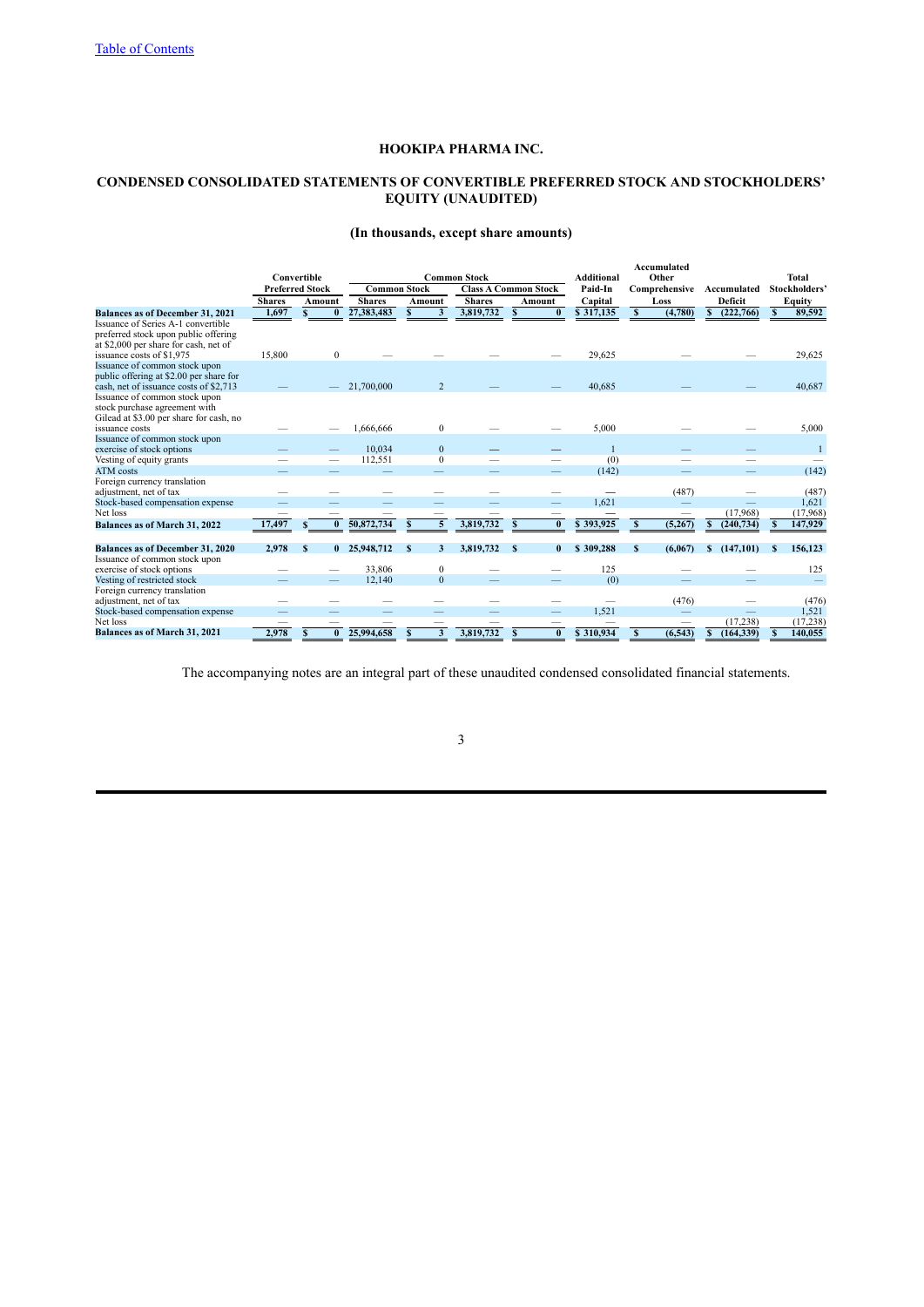# **CONDENSED CONSOLIDATED STATEMENTS OF CASH FLOWS (UNAUDITED)**

# **(In thousands)**

<span id="page-7-0"></span>

|                                                                               |                |              | Three months ended March 31, |  |  |
|-------------------------------------------------------------------------------|----------------|--------------|------------------------------|--|--|
|                                                                               | 2022           |              | 2021                         |  |  |
| <b>Operating activities:</b><br>Net loss                                      | \$<br>(17,968) | \$           | (17, 238)                    |  |  |
| Adjustments to reconcile net loss to net cash used in operating activities:   |                |              |                              |  |  |
| Stock-based compensation expense                                              | 1,621          |              | 1,521                        |  |  |
| Depreciation and amortization expense                                         | 1,078          |              | 1,103                        |  |  |
| Other non-cash items                                                          | 74             |              |                              |  |  |
|                                                                               |                |              |                              |  |  |
| Changes in operating assets and liabilities:<br>Accounts receivable           | 6,075          |              |                              |  |  |
|                                                                               |                |              | 1,055                        |  |  |
| Receivable research incentives                                                | (1,655)<br>756 |              | 942                          |  |  |
| Prepaid expenses and other current assets                                     |                |              | 73                           |  |  |
| Other non-current assets                                                      | (460)          |              | (1, 267)                     |  |  |
| Accounts payable                                                              | (1,614)        |              | 444                          |  |  |
| Deferred revenues                                                             | 14,128         |              | (882)                        |  |  |
| Operating lease liabilities                                                   | (421)          |              | (466)                        |  |  |
| Accrued expenses and other liabilities                                        | 9              |              | (263)                        |  |  |
| Other non-current liabilities                                                 | 110            |              | 581                          |  |  |
| Net cash provided by (used in) operating activities                           | 1.733          |              | (14, 397)                    |  |  |
| <b>Investing activities:</b>                                                  |                |              |                              |  |  |
| Purchases of property and equipment                                           | (1,828)        |              | (330)                        |  |  |
| Net cash used in investing activities                                         | (1,828)        |              | (330)                        |  |  |
| <b>Financing activities:</b>                                                  |                |              |                              |  |  |
| Payments related to finance leases                                            | (20)           |              | (24)                         |  |  |
| Proceeds from issuance of convertible preferred stock, net of issuance costs  | 29,625         |              |                              |  |  |
| Proceeds from issuance of common stock, net of issuance costs                 | 45,688         |              | 125                          |  |  |
|                                                                               |                |              |                              |  |  |
| Net cash provided by financing activities                                     | 75,293         |              | 101                          |  |  |
| Net increase (decrease) in cash, cash equivalents and restricted cash         | 75,198         |              | (14, 626)                    |  |  |
| Cash, cash equivalents and restricted cash at beginning of period             | 66,912         |              | 143,177                      |  |  |
| Effect of exchange rate changes on cash, cash equivalents and restricted cash | (307)          |              | (406)                        |  |  |
| Cash, cash equivalents and restricted cash at end of period                   | \$<br>141,803  | $\mathbb{S}$ | 128,145                      |  |  |
| Supplemental disclosure of cash flow information:                             |                |              |                              |  |  |
| Cash paid for interest                                                        | \$             | \$           |                              |  |  |
| Cash paid for income taxes                                                    | \$<br>(0)      | $\mathbb{S}$ | (0)                          |  |  |
| Supplemental disclosure of non-cash financing activities:                     |                |              |                              |  |  |
| Property and equipment additions in accounts payable and accrued expenses     | \$<br>(504)    | \$           | (398)                        |  |  |
| Lease assets obtained in exchange for new operating lease liabilities         | \$<br>240      | \$           |                              |  |  |
|                                                                               |                |              |                              |  |  |

The accompanying notes are an integral part of these unaudited condensed consolidated financial statements.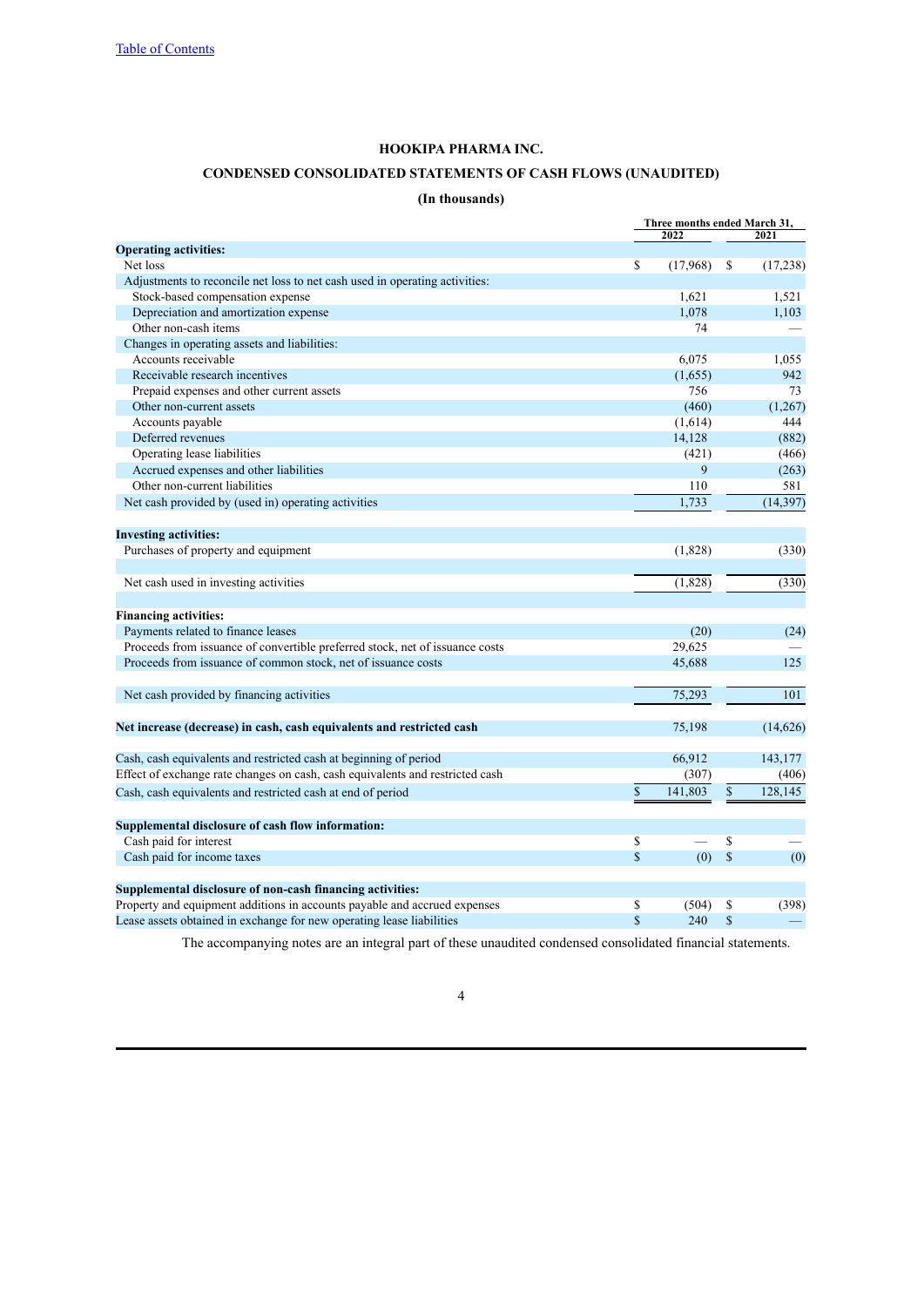# **NOTES TO CONDENSED CONSOLIDATED FINANCIAL STATEMENTS (UNAUDITED)**

# <span id="page-8-0"></span>**1. Nature of the business and organization**

HOOKIPA Pharma Inc. ("HOOKIPA" or the "Company") is a clinical-stage biopharmaceutical company developing a new class of immunotherapeutics based on its proprietary arenavirus platform that is designed to reprogram the body's immune system.

The Company was incorporated under the name of Hookipa Biotech, Inc. under the laws of the State of Delaware in February 2017 as a fully-owned subsidiary of Hookipa Biotech AG. In June 2018, the Company changed its name from Hookipa Biotech, Inc. to HOOKIPA Pharma Inc. and in order to effectuate the change of the jurisdiction of incorporation, the Company acquired all of the shares of Hookipa Biotech AG, now Hookipa Biotech GmbH. HOOKIPA is headquartered in New York, with European research and preclinical development operations headquartered in Vienna, Austria. In April 2019, the Company closed its initial public offering ("IPO") and its common stock started trading on the Nasdaq Global Select Market under the ticker symbol "HOOK".

The Company is subject to risks and uncertainties common to early-stage companies in the biotechnology industry, including, but not limited to, development by competitors of new technological innovations, dependence on key personnel, protection of proprietary technology, compliance with government regulations, the ability to establish clinicaland commercial-scale manufacturing processes and the ability to secure additional capital to fund operations. Product candidates currently under development will require significant additional research and development efforts, including extensive preclinical and clinical testing and regulatory approval prior to commercialization. These efforts require significant amounts of additional capital, adequate personnel and infrastructure and extensive compliance-reporting capabilities and may not ultimately lead to a marketing approval and commercialization of a product. Even if the Company's drug development efforts are successful, it is uncertain if and when the Company will realize significant revenue from product sales.

### **2. Summary of significant accounting policies**

#### *Basis of presentation*

The Company's condensed consolidated financial statements have been prepared in conformity with accounting principles generally accepted in the United States of America ("GAAP"). The accompanying condensed consolidated financial statements include the accounts of the Company and its wholly owned subsidiary. All intercompany accounts and transactions have been eliminated in consolidation.

The accompanying condensed consolidated balance sheet as of March 31, 2022, the condensed consolidated statements of operations, and comprehensive loss for the three months ended March 31, 2022 and 2021, the condensed consolidated statement of convertible preferred stock and stockholders' equity for the three months ended March 31, 2022 and 2021 and the condensed consolidated statements of cash flows for the three months ended March 31, 2022 and 2021 are unaudited.

The unaudited interim condensed consolidated financial statements have been prepared on the same basis as the audited annual consolidated financial statements and, in the opinion of management, reflect all adjustments, which include only normal recurring adjustments, necessary for the fair statement for interim reporting. Certain information and footnote disclosures typically included in annual financial statements prepared in accordance with GAAP have been condensed or omitted. Accordingly, these unaudited interim condensed consolidated financial statements should be read in conjunction with the Company's audited financial statements for the year ended December 31, 2021 included in the Company's Annual Report on Form 10-K, filed with the Securities and Exchange Commission. The results for any interim period are not necessarily indicative of results for any future period. Certain previous year amounts have been reclassified to conform to the current year presentation.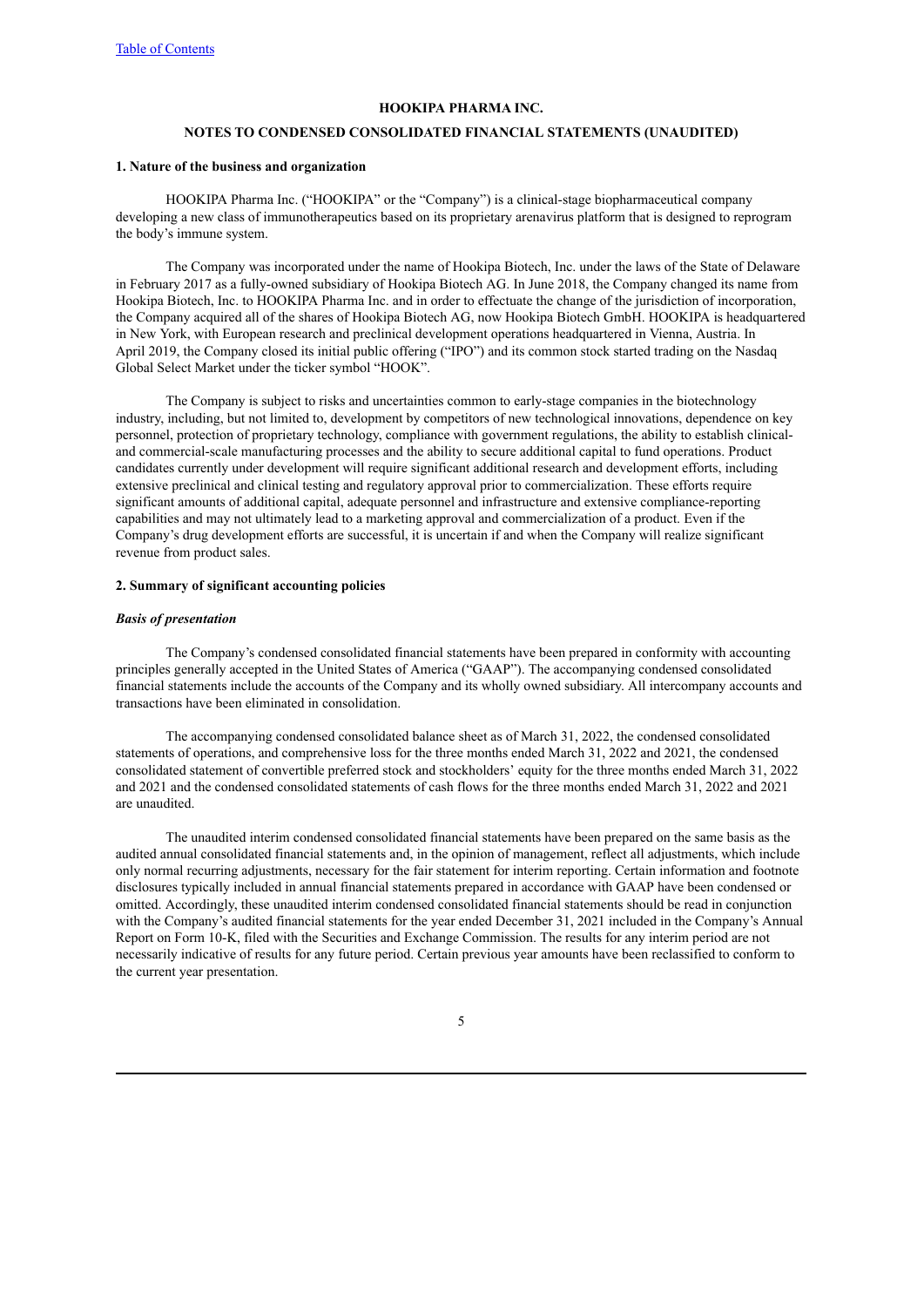#### **NOTES TO CONDENSED CONSOLIDATED FINANCIAL STATEMENTS (UNAUDITED) (continued)**

#### *Going concern*

Since inception, the Company's activities have consisted primarily of performing research and development to advance its technologies. The Company is still in the development phase and has not been marketing its technologies to date. Through March 31, 2022, the Company has funded its operations with proceeds from sales of common stock, sales of convertible preferred stock, sales of redeemable convertible preferred stock, collaboration and licensing agreements, grants and borrowings under various agreements with foreign public funding agencies. Since inception, the Company has incurred recurring losses, including net losses of \$18.0 million for the three months ended March 31, 2022 and \$75.7 million for the year ended December 31, 2021. As of March 31, 2022, the Company had an accumulated deficit of \$240.7 million. The Company expects to continue to generate operating losses in the foreseeable future. As of May 16, 2022, the filing date of this Quarterly Report on Form 10-Q, the Company expects that its cash and cash equivalents will be sufficient to fund its operating expenses, capital expenditure requirements and debt service payments through at least 12 months from the issuance date of the condensed consolidated financial statements.

The Company will seek additional funding in order to reach its development and commercialization objectives. The Company may seek funds through further equity financings, debt financings, collaborations, strategic alliances and marketing, distribution or licensing arrangements. The Company may not be able to obtain financing on acceptable terms, or at all, and the Company may not be able to enter into collaborations or other arrangements. The terms of any financing may adversely affect the holdings or the rights of the Company's stockholders. If the Company is unable to obtain funding, the Company could be forced to delay, reduce or eliminate some or all of its research and development programs, product portfolio expansion or commercialization efforts, which could adversely affect its business prospects.

The accompanying condensed consolidated financial statements have been prepared assuming that the Company will continue as a going concern, which contemplates the realization of assets and the settlement of liabilities and commitments in the normal course of business. The condensed consolidated financial statements do not reflect any adjustments relating to the recoverability and classification of assets or the amounts and classification of liabilities that might be necessary if the Company is unable to continue as a going concern.

### *Use of estimates*

The preparation of financial statements in conformity with GAAP requires management to make estimates and assumptions that affect the reported amounts of assets and liabilities, the disclosure of contingent assets and liabilities at the date of the financial statements and the reported amounts of revenue, income and expenses during the reporting periods. Significant estimates and assumptions reflected in these condensed consolidated financial statements include, but are not limited to, the recognition of revenue and income, the accrual of research and development expenses and general and administrative expenses, the present value of lease right of use assets and corresponding liabilities, the valuation of stockbased awards and the valuation of current and non-current loans payable. The Company bases its estimates on historical experience, known trends and other market-specific or other relevant factors that it believes to be reasonable under the circumstances. On an ongoing basis, management evaluates its estimates as there are changes in circumstances, facts and experience.

On March 11, 2020 the World Health Organization designated COVID-19 as a global pandemic. The Company believes the extent of the COVID-19 pandemic's impact on the Company's business, results of operations and financial condition has been, and will continue to be driven by many factors, most of which are beyond the Company's control and ability to forecast. Because of these uncertainties, the Company cannot estimate how long or to what extent the pandemic will impact its operations. The Company's accounting estimates and assumptions may change over time in response to COVID-19 and the change could be material in future periods. As of the date of issuance of these unaudited condensed consolidated financial statements, the Company is not aware of any specific event or circumstance that would require the Company to update estimates, judgments or revise the carrying value of any assets or liabilities. Actual results may differ from those estimates or assumptions.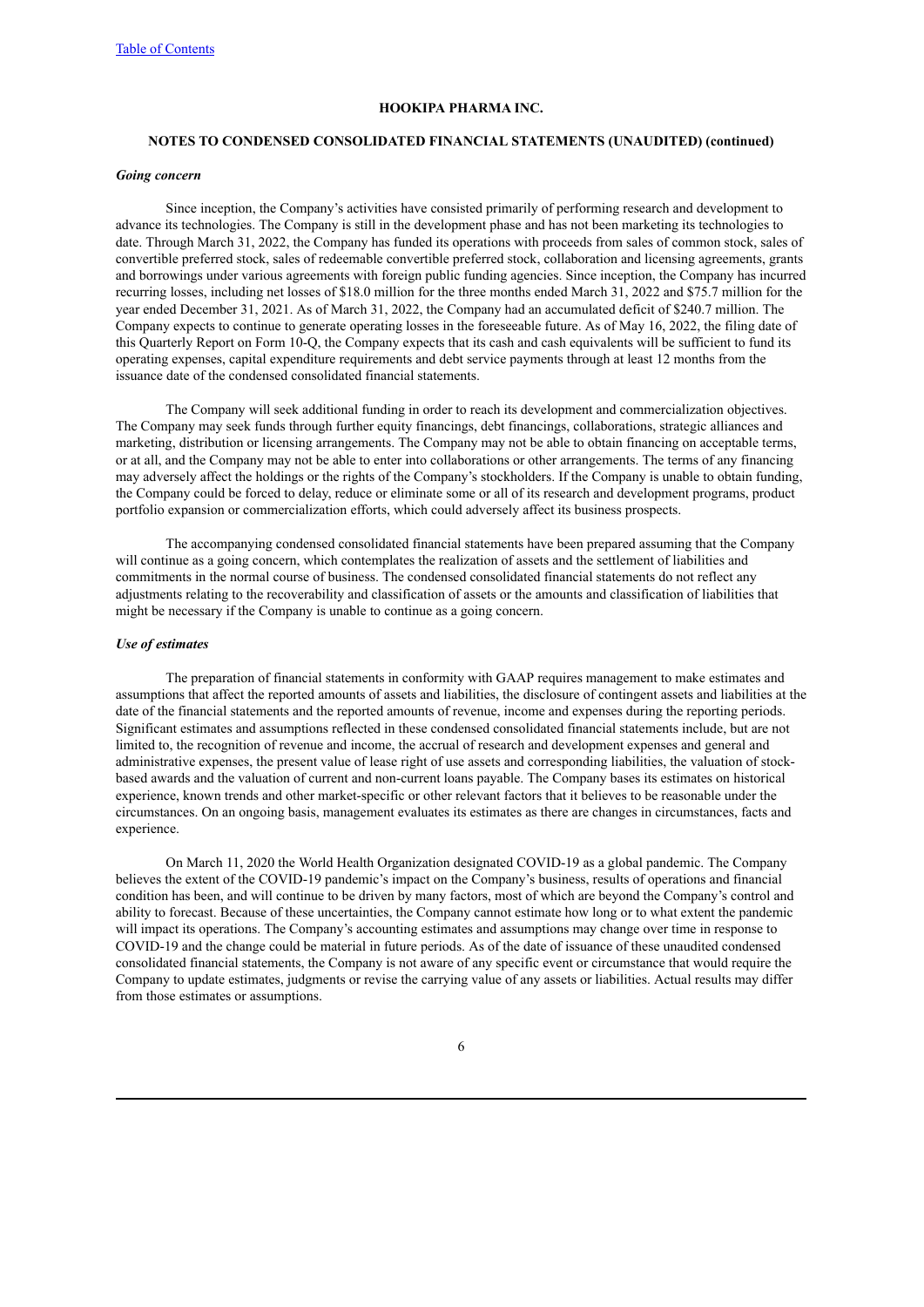#### **NOTES TO CONDENSED CONSOLIDATED FINANCIAL STATEMENTS (UNAUDITED) (continued)**

#### *Deferred of ering costs*

The Company capitalizes certain legal, professional accounting and other third-party fees that are directly associated with in-process equity financings as deferred offering costs until such financings are consummated. After consummation of an equity financing, these costs are recorded in stockholders' equity as a reduction of the additional paidin capital on a pro-rata basis generated as a result of the offering. Should the in-process equity financing be abandoned, the deferred offering costs will be expensed immediately as a charge to operating expenses in the consolidated statements of operations and comprehensive loss.

#### *Concentrations of credit risk and of significant suppliers*

Financial instruments that potentially expose the Company to concentrations of credit risk consist primarily of cash, cash equivalents and short-term bank deposits held with banks in excess of publicly insured limits. For the three months ended March 31, 2022 and March 31, 2021 the net proceeds from the Company's offerings have been deposited in bank accounts with investment grade U.S. financial institutions and have been partially invested in a money market fund. The money market fund, held in U.S. dollars, is primarily invested in U.S. and foreign short-term debt obligations. As of March 31, 2022 and December 31, 2021, the Company's cash and cash equivalents included smaller amounts of cash balances held in accounts with European banks at the Company's Austrian subsidiary, partially in euros. The Company does not believe that it is subject to unusual credit risk beyond the normal credit risk associated with commercial banking relationships.

The Company relies, and expects to continue to rely, on a small number of vendors to manufacture supplies and raw materials for its development programs. These programs could be adversely affected by a significant interruption in these manufacturing services or the availability of raw materials.

As of March 31, 2022 and December 31, 2021, respectively, Gilead Sciences, Inc. ("Gilead") accounted for the majority of the accounts receivable balance. For the three months ended March 31, 2022 and March 31, 2021 Gilead accounted for the majority of the Company's revenues. No other customers accounted for more than 10.0% of accounts receivable or net sales. The Company monitors the financial performance of its customers so that it can appropriately respond to changes in their credit worthiness. To date, the Company has not experienced any significant losses with respect to collection of its accounts receivable.

### *Cash equivalents*

The Company considers all highly liquid investments with maturities of three months or less at the date of purchase to be cash equivalents. As of March 31, 2022 and December 31, 2021, cash equivalents consisted of money market funds.

#### *Fair value measurements*

Certain assets and liabilities are carried at fair value under GAAP. Fair value is defined as the exchange price that would be received for an asset or paid to transfer a liability (an exit price) in the principal or most advantageous market for the asset or liability in an orderly transaction between market participants on the measurement date. Valuation techniques used to measure fair value must maximize the use of observable inputs and minimize the use of unobservable inputs. Financial assets and liabilities carried at fair value are to be classified and disclosed in one of the following three levels of the fair value hierarchy, of which the first two are considered observable and the last is considered unobservable:

● Level 1 - Quoted prices in active markets for identical assets or liabilities.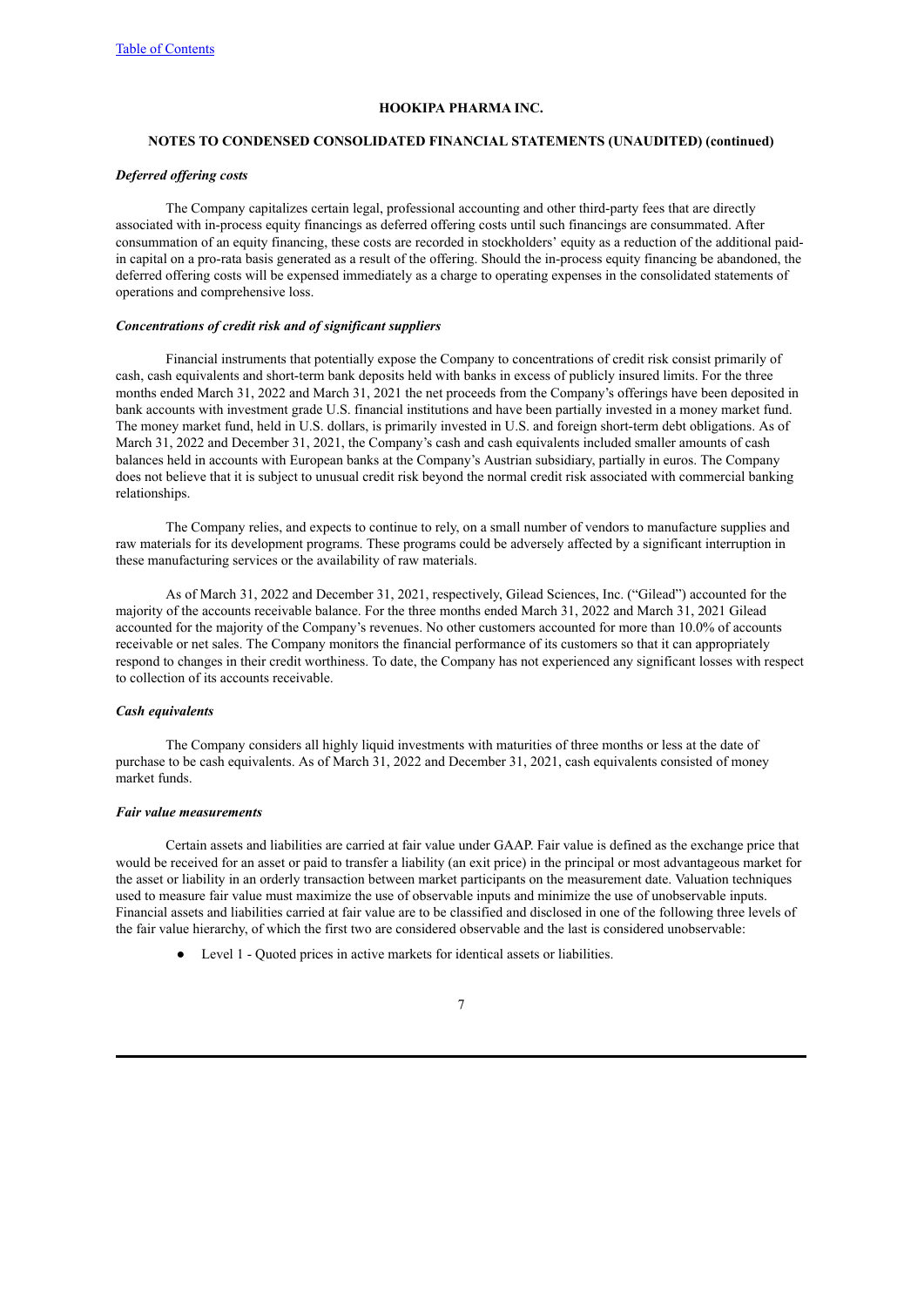#### **NOTES TO CONDENSED CONSOLIDATED FINANCIAL STATEMENTS (UNAUDITED) (continued)**

- Level 2 Observable inputs (other than Level 1 quoted prices), such as quoted prices in active markets for similar assets or liabilities, quoted prices in markets that are not active for identical or similar assets or liabilities, or other inputs that are observable or can be corroborated by observable market data.
- Level 3 Unobservable inputs that are supported by little or no market activity and that are significant to determining the fair value of the assets or liabilities, including pricing models, discounted cash flow methodologies and similar techniques.

The Company's cash equivalents are carried at fair value, determined according to the fair value hierarchy described above (see Note 4).

#### *Property and equipment*

Property and equipment are stated at cost less accumulated depreciation and amortization. Depreciation and amortization expense is recognized using the straight-line method over the estimated useful life of each asset as follows:

|                                 | <b>Estimated useful life</b> |
|---------------------------------|------------------------------|
|                                 | shorter of useful life or    |
| Leasehold improvements          | term of lease                |
| Laboratory equipment            | $2 - 10$ years               |
| Furniture and fixtures          | $2 - 10$ years               |
| Computer equipment and software | $2 - 4$ years                |

Costs for capital assets not yet placed into service are capitalized as construction-in-progress and depreciated once placed into service. Expenditures for repairs and maintenance are charged to expense as incurred. When property and equipment is sold or otherwise disposed of, the cost and related accumulated depreciation are eliminated from the accounts and any resulting gain or loss is reflected in the consolidated statements of operations.

#### *Leases*

The determination whether an arrangement qualifies as a lease is made at contract inception. A lease qualifies as a finance lease if any of the following criteria are met at the inception of the lease: (i) there is a transfer of ownership of the leased asset to the Company by the end of the lease term, (ii) the Company holds an option to purchase the leased asset that it is reasonably certain to exercise, (iii) the lease term is for a major part of the remaining economic life of the leased asset, (iv) the present value of the sum of lease payments equals or exceeds substantially all of the fair value of the leased asset, or (v) the nature of the leased asset is specialized to the point that it is expected to provide the lessor no alternative use at the end of the lease term. All other leases are recorded as operating leases and are included in right of use ("ROU") assets and lease liabilities in the consolidated balance sheets. For leases with an initial term of 12 months or less, the Company does not recognize a right of use asset or lease liability. These short-term leases are expensed on a straight-line basis over the lease term.

ROU assets represent the Company's right to use an underlying asset for the lease term and lease liabilities represent its obligation to make lease payments arising from the lease. ROU assets and lease liabilities are recognized at the commencement date of the lease based upon the present value of lease payments over the lease term. When determining the lease term, the Company includes options to extend or terminate the lease when it is reasonably certain that the option will be exercised. The Company uses the implicit rate when readily determinable and uses its incremental borrowing rate when the implicit rate is not readily determinable based upon the information available at the commencement date in determining the present value of the lease payments. The incremental borrowing rate is determined using a secured borrowing rate for the same currency and term as the associated lease. The lease payments used to determine ROU assets may include lease incentives, stated rent increases and escalation clauses linked to rates of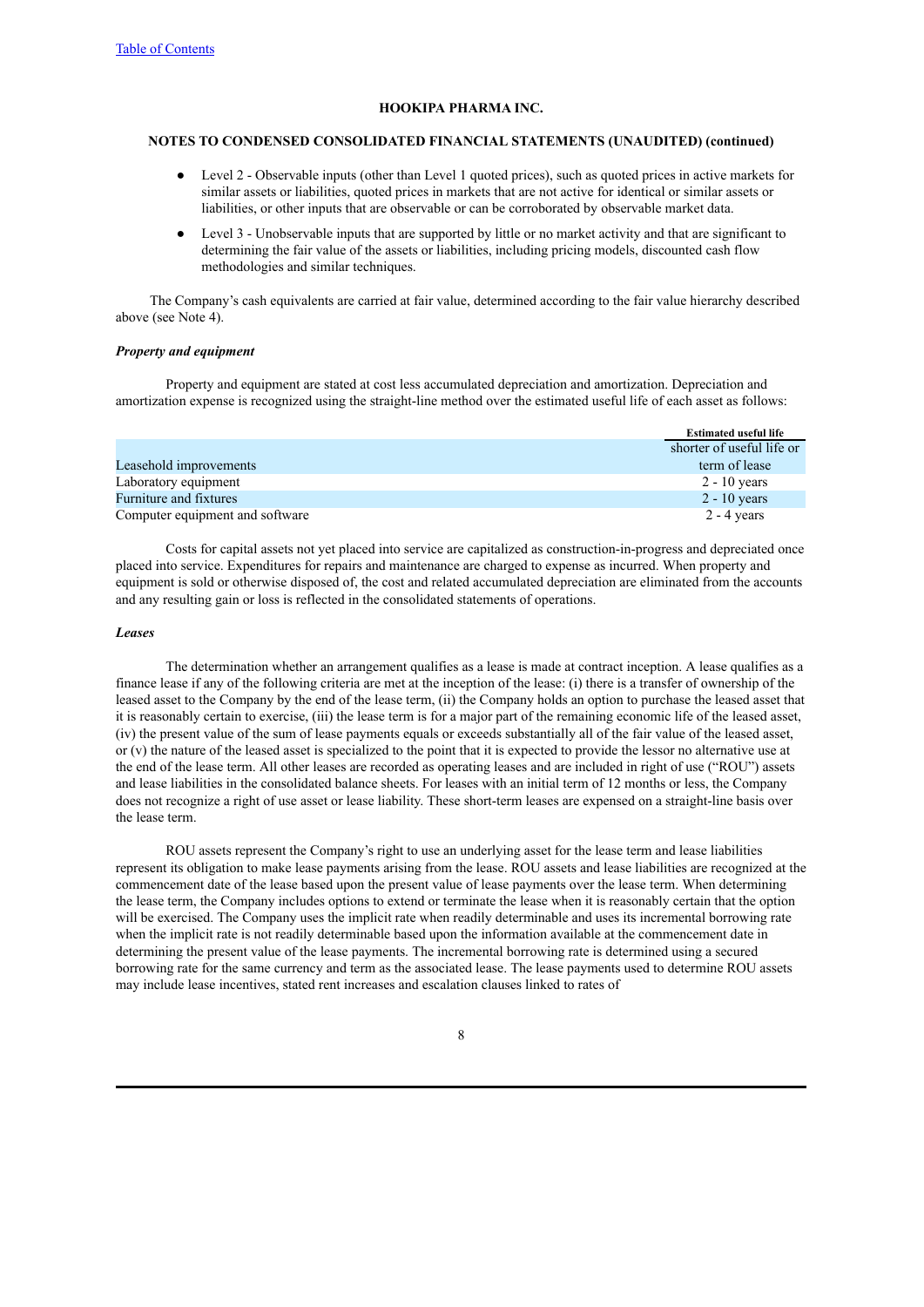#### **NOTES TO CONDENSED CONSOLIDATED FINANCIAL STATEMENTS (UNAUDITED) (continued)**

inflation when determinable and are recognized as a ROU asset on the consolidated balance sheet. In addition, certain of the Company's arrangements contain lease and non-lease components. The Company generally separates lease payments from non-lease payments. Operating leases are reflected in operating lease assets, in current operating lease liabilities and non-current operating lease liabilities in the consolidated balance sheets. Finance leases are reflected in finance lease assets, in accrued expenses and other current liabilities and in other non-current operating lease liabilities in the consolidated balance sheets. The ROU asset is tested for impairment in accordance with Accounting Standards Codification ("ASC") 360.

#### *Capitalized Software Development Cost*

The Company capitalizes certain implementation costs for internal-use software incurred in a cloud computing agreement that is a service contract. Eligible costs associated with cloud computing arrangements, such as software business applications used in the normal course of business, are capitalized in accordance with ASC 350. These costs are recognized on a straight-line basis in the same line item in the statement of operations and comprehensive loss as the expense for fees for the associated cloud computing arrangement, over the term of the arrangement, plus reasonably certain renewals.

#### *Revenue recognition from contracts with customers*

The Company entered into a collaboration and license agreement (as amended and restated, the "Gilead Agreement") with Gilead whereby the parties agreed to collaborate with respect to two preclinical research programs to evaluate potential vaccine products for the treatment, cure, diagnosis or prevention of the hepatitis B virus ("HBV") and the human immunodeficiency virus ("HIV"). In February 2022, the Company signed an amended and restated collaboration agreement (the "Restated Collaboration Agreement"), which revised the terms only for the HIV program, whereby the Company will take on development responsibilities for the HIV program candidate through a Phase 1b clinical trial. The Company's performance obligations under the terms of the original agreement include one combined performance obligation for each research program (HBV and HIV) comprised of the transfer of intellectual property rights (licenses) and providing research and development services. The terms of the Restated Collaboration Agreement added an additional performance obligation to perform research and development work for the HIV program to the Company. The licenses do not represent distinct performance obligations, because they cannot be used without the research and development services. Payments to the Company under this agreement include a non-refundable up-front payment, payments for research and development activities, payments based upon the achievement of defined milestones, and if certain future conditions are met, payments for manufacturing services, commercial milestones and royalties on product sales.

The Company evaluates its collaboration and licensing arrangements pursuant to ASC 606 Revenue from Contracts with Customers. To determine the recognition of revenue from arrangements that fall within the scope of ASC 606, the Company performs the following five steps: (i) identify the contract(s) with a customer; (ii) identify the performance obligations in the contract; (iii) determine the transaction price; (iv) allocate the transaction price to the performance obligations in the contract; and (v) recognize revenue when (or as) the Company satisfies a performance obligation.

Under ASC 606, the Company applies significant judgement to evaluate whether the obligations under the collaboration and licensing arrangement, represent separate or one or more combined performance obligations, the allocation of the transaction price to identified performance obligations, and the determination of when milestone payments are probable of being received.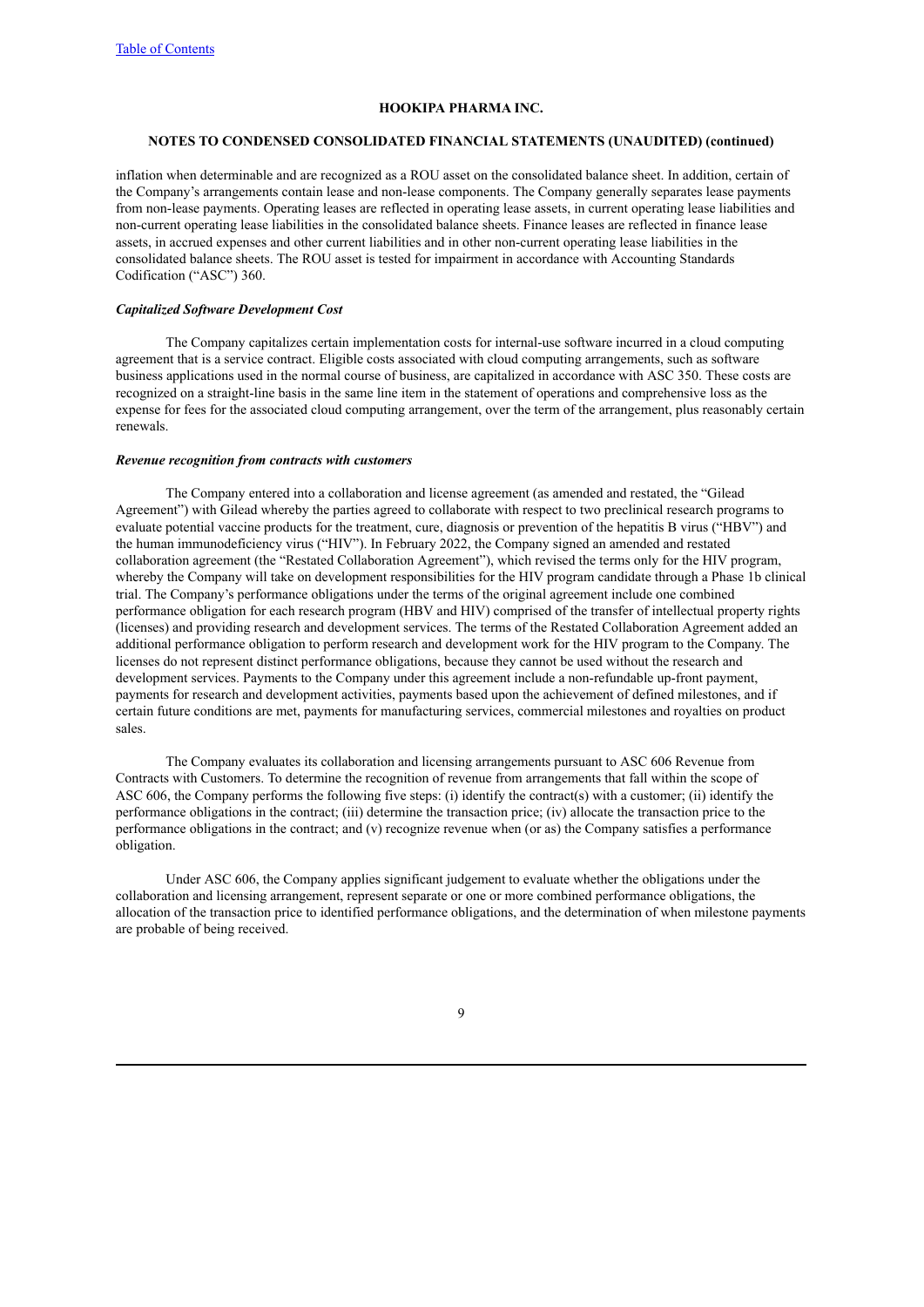#### **NOTES TO CONDENSED CONSOLIDATED FINANCIAL STATEMENTS (UNAUDITED) (continued)**

#### *Upfront payment and program initiation payment*

The non-refundable upfront-payment received by the Company upon signing of the Gilead Agreement, and milestone payments that were linked to future performance obligations, were initially recorded as deferred revenue and allocated between the two research program performance obligations. Such amounts are recognized as revenue over the performance period of the respective services on a percent of completion basis using total estimated research and development labor hours (input method) for each of the obligations. The percent of completion basis using labor hours was considered the best measure of progress in which control of the combined performance obligations transfers to the customer, due to the short time intervals in which research results are shared with the collaboration partner and the nature of the work being performed.

The non-refundable program initiation payment received by the Company upon signing of an amendment and restatement of the Gilead Agreement was also initially recorded as deferred revenue and is recognized on a percent of completion basis using total estimated research and development costs (input method) for the performance of the obligations. The percent of completion basis using research and development costs was considered the best measure of progress in which control of the performance obligations transfers to the customer, due to the immediate benefit that it adds to the value of the customer's rights on the program, the short time intervals in which development results are shared and the nature of the work being performed.

### *Reimbursement for services*

Under the Gilead Agreement, the Company incurs employee expenses as well as external costs for research and manufacturing activities presented as operating expenses or prepaid expenses. Based on the nature of the Company's responsibilities under the collaboration arrangement, reimbursement of those costs are presented as revenue and not deducted from expenses, as the Company controls the research activities. Amounts of consideration allocated to the performance of research or manufacturing services are recognized over the period in which services are performed. Reimbursements for external costs are recognized as revenues in the period in which the goods or services are received and external costs are recognized. Unpaid reimbursement amounts are presented as Accounts receivable.

#### *Research and development milestones*

The Gilead Agreement includes contingent milestone payments related to specified preclinical and clinical development milestones. These milestone payments represent variable consideration that are not initially recognized within the transaction price as they are fully constrained under the guidance in ASC 606, due to the scientific uncertainties and the required commitment from Gilead. The Company will continue to assess the probability of significant reversals for any amounts that become likely to be realized prior to recognizing the variable consideration associated with these payments within the transaction price.

### *Sales-based milestones and royalty payments*

The Gilead Agreement also includes certain sales-based milestone and royalty payments upon successful commercialization of a licensed product. In accordance with ASC 606-10-55-65 Sales-Based or Usage-Based Royalties, the Company recognizes revenues from sales-based milestone and royalty payments at the later of (i) the occurrence of the subsequent sale; or (ii) the performance obligation to which some or all of the sales-based milestone or royalty payments has been allocated has been satisfied. The Company anticipates recognizing these milestones and royalty payments if and when subsequent sales are generated from a licensed product by the collaboration partner.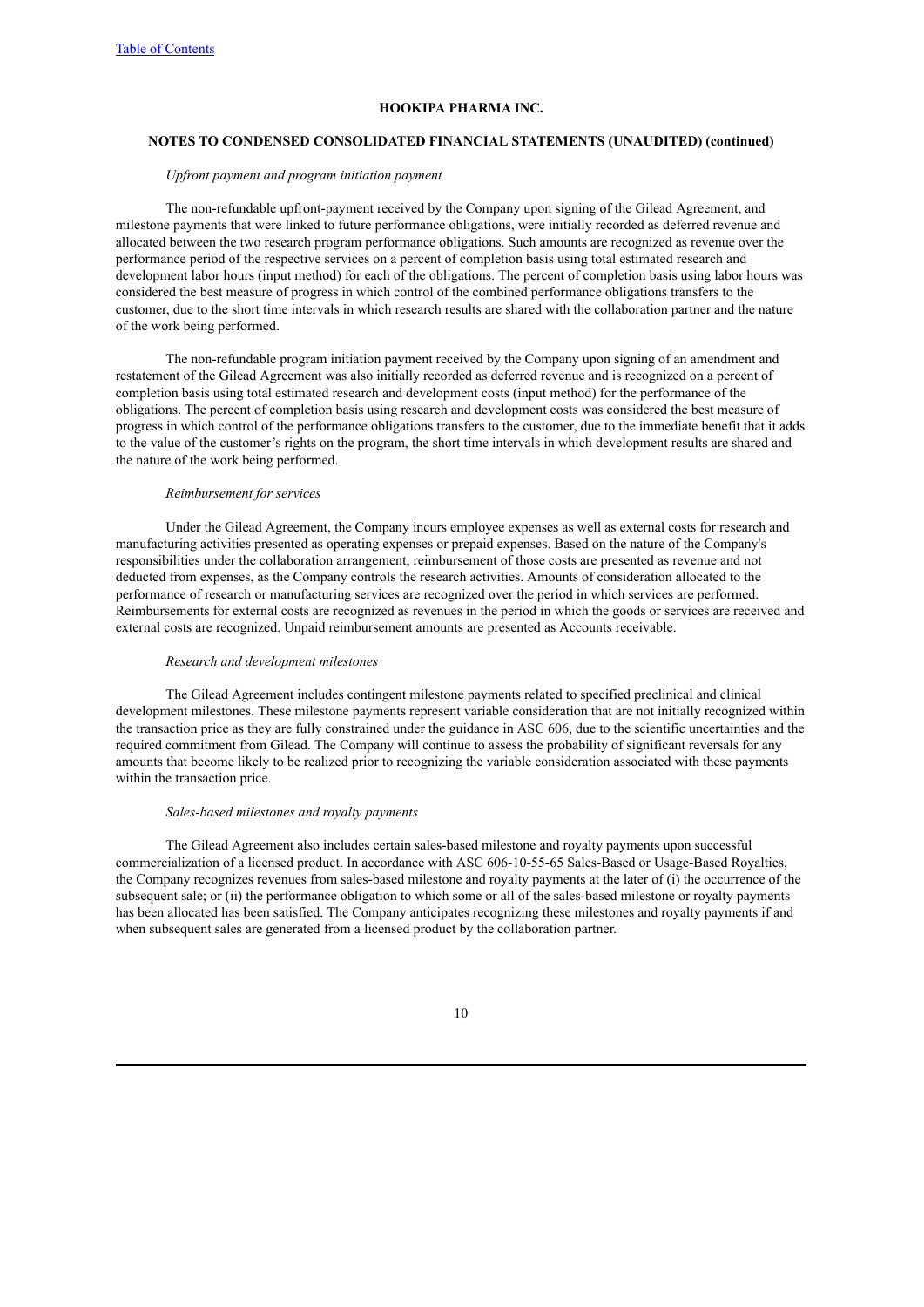#### **NOTES TO CONDENSED CONSOLIDATED FINANCIAL STATEMENTS (UNAUDITED) (continued)**

#### *Cost to fulfill contracts*

The Company incurs costs for personnel, supplies and other costs related to its laboratory operations as well as fees from third parties and license expenses in connection with its research and development obligations under the collaboration and licensing agreement. These costs are recognized as research and development expenses over the period in which services are performed. Sublicense fees triggered by the receipt of payments are capitalized as an asset when the obligation to pay the fee arises. The capitalized asset is amortized over the period in which the revenue from the triggering payment is recognized.

#### *Recent accounting pronouncements*

From time to time, new accounting pronouncements are issued by the Financial Accounting Standards Board ("FASB") or other standard setting bodies that the Company adopts as of the specified effective date.

### *Adopted as of current period*

In November 2021, the FASB issued ASU 2021-10, Government Assistance (Topic 832): Disclosures by Business Entities about Government Assistance, which requires business entities to provide certain disclosures when they have received government assistance and when they use a grant or contribution accounting model by analogy to other accounting guidance (e.g., a grant model under IAS 20, Accounting for Government Grants and Disclosure of Government Assistance, or ASC 958-605, Not-For-Profit Entities — Revenue Recognition). Topic 832 requires the annual disclosures about transactions with a government that are accounted for by applying a grant or contribution accounting model by analogy of information about the nature of the transactions and the related accounting policy used to account for the transactions, the line items on the balance sheet and income statement that are affected by the transactions, and the amounts applicable to each financial statement line item, significant terms and conditions of the transactions, including commitments and contingencies. The guidance in ASU 2021-10 is effective for all entities for fiscal years beginning after December 15, 2021. The Company has already provided all relevant disclosures regarding Government Assistance on its consolidated financial statements prior adoption of ASU 2021-10. Therefore, the early adoption of this standard as of January 1, 2022 on a prospective basis did not have a material impact on the Company's consolidated financial statements.

#### *Recently Issued Accounting Pronouncements*

In August 2020, the FASB issued ASU 2020-06, Debt with Conversion and Other Options (Subtopic 470-20) and Derivatives and Hedging – Contracts in Entity's Own Equity (Subtopic 815-40). The ASU provides guidance that simplified the accounting for certain financial instruments with characteristics of liabilities and equity. The new guidance reduced the number of accounting models for convertible debt and convertible preferred stock instruments and made certain disclosure amendments intended to improve the information provided to users. The guidance also amended the derivative guidance for the "own stock" scope exception, which exempts qualifying instruments from being accounted for as derivatives if certain criteria are met. Finally, the standard changed the way certain convertible instruments are treated when calculating earnings per share. This guidance is effective for fiscal years beginning after December 15, 2023, including interim periods within those fiscal years, with early adoption permitted. The Company is currently assessing the impact that this guidance will have on its consolidated financial statements.

#### **3. Collaboration and Licensing Agreements**

#### *Gilead Collaboration and License Agreement*

In June 2018, the Company entered into the Gilead Agreement whereby the Company and Gilead agreed to collaborate with respect to two preclinical research programs to evaluate potential vaccine products for the treatment,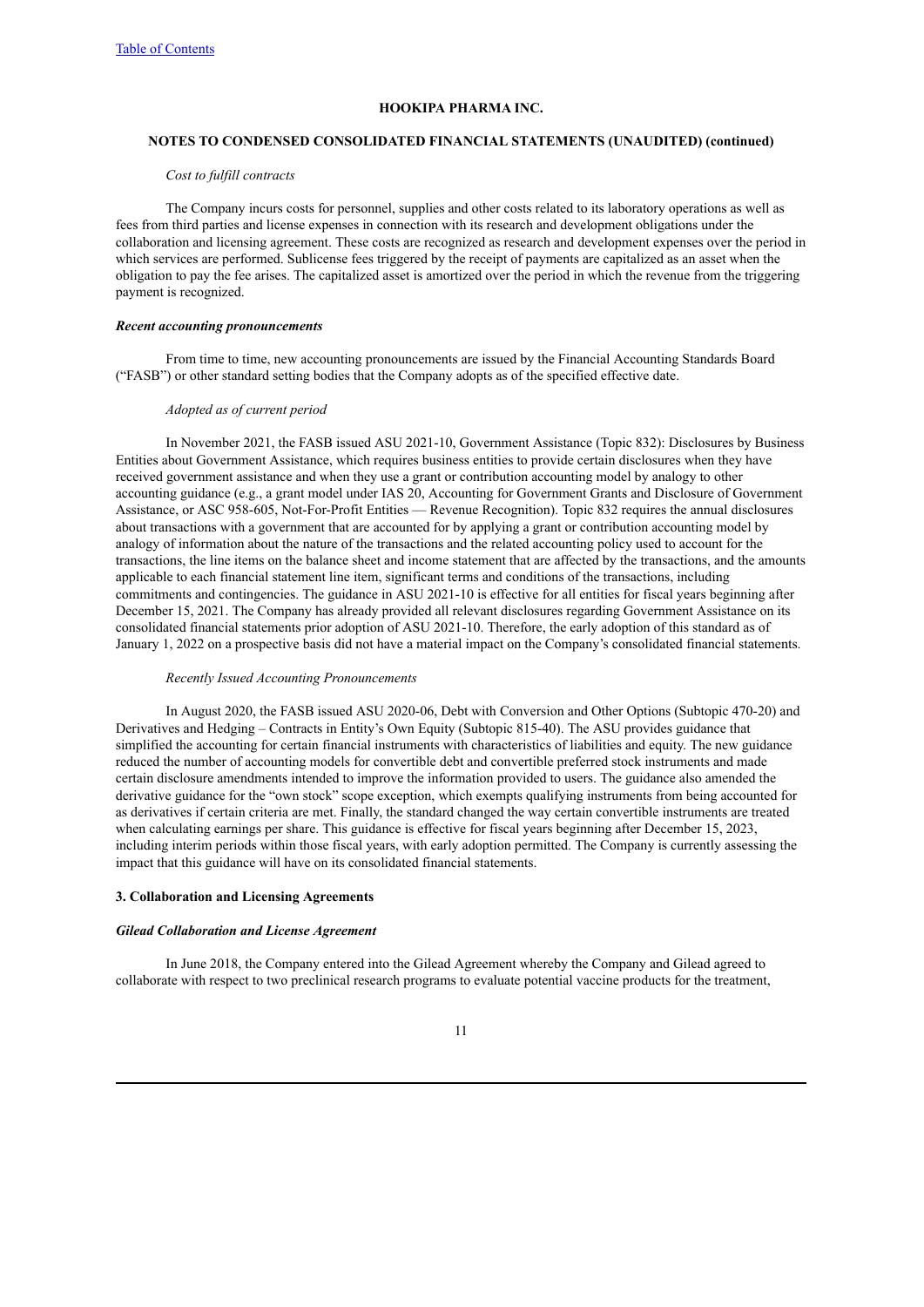#### **NOTES TO CONDENSED CONSOLIDATED FINANCIAL STATEMENTS (UNAUDITED) (continued)**

cure, diagnosis or prevention of HBV and HIV. In February 2022, the Company signed an Amended and Restated Collaboration Agreement, which altered key aspects of the collaboration pertaining to the HIV therapeutic. Most importantly, the Amended and Restated Collaboration Agreement allocated additional research and development responsibility to the Company with respect to the Company's HIV candidate and provided for additional funding by Gilead of such research and development activities as well as increased later stage development and commercial milestone payments.

Under the original Gilead Agreement, the Company granted Gilead an exclusive, royalty-bearing license to the Company's technology platforms. Upon entering into the agreement in June 2018, the Company received a non-refundable \$10.0 million upfront payment from Gilead and upon signing of the amended and restated agreement, the Company received a program initiation fee of \$15.0 million. Gilead is also obligated to make additional payments to the Company upon the achievement of pre-clinical, development and commercial milestones. The development milestones amount to \$140 million for the HBV program, and up to \$172.5 million, inclusive of the \$10.0 million option exercise payment, for the HIV program upon Gilead's exercise of such option. The commercial milestones amount to a total of \$50.0 million for the HBV program, and \$65.0 million for the HIV program upon Gilead's exercise of the option. Additionally, Gilead is obligated to pay royalties on net sales for each program. Payments from Gilead generally have a 60 days payment term.

The \$10.0 million upfront payment, the \$15.0 million initiation fee and \$8.0 million in milestone payments were initially recorded as deferred revenue in the consolidated balance sheet and are recognized as revenue when revenue recognition criteria are met. As of March 31, 2022, \$18.2 million of such payments were included as a liability in deferred revenues, current and non-current. As of December 31, 2021, \$4.3 million of upfront and milestone payments were included as a liability in deferred revenues, current. Approximately 45% of deferred revenue is expected to be recognized as revenue in the remainder of 2022, 29% in 2023, 16% in 2024 and the remaining 10% in 2025.

As of March 31, 2022, \$1.1 million of cost reimbursements for research and development services were included as a liability in deferred revenues. As of December 31, 2021, \$1.2 million of cost reimbursements for research and development services were included as a liability in deferred revenues. Reimbursements for external costs are recognized as revenues in the period in which the services are provided and external costs are recognized.

In the three months ended March 31, 2022, the Company recognized \$0.6 million of the milestone and initiation payments that were originally recorded as deferred revenue. Furthermore, the Company recognized \$0.8 million revenue from cost reimbursements for research and development services, of which \$0.1 million were initially recorded as deferred revenue in the consolidated balance sheet. In the three months ended March 31, 2021, the Company recognized \$0.7 million of the upfront and milestone payments that were originally recorded as deferred revenue. Furthermore, the Company recognized \$4.6 million revenue from cost reimbursements for research and development services, of which \$0.3 million were initially recorded as deferred revenue in the consolidated balance sheet.

Sublicense fees payable to certain licensors of technologies upon the receipt of the deferred upfront and milestone payments, were capitalized as a contract asset and will be amortized over the period in which the revenue from the triggering payment is recognized. As of March 31, 2022 and December 31, 2021, the contract asset and the liability relating to the sublicense payment was \$0.3 million and \$0.3 million, respectively.

# **4. Fair Value of Financial Assets**

The following tables present information about the Company's financial assets measured at fair value on a recurring basis and indicating the level of the fair value hierarchy utilized to determine such fair values (in thousands):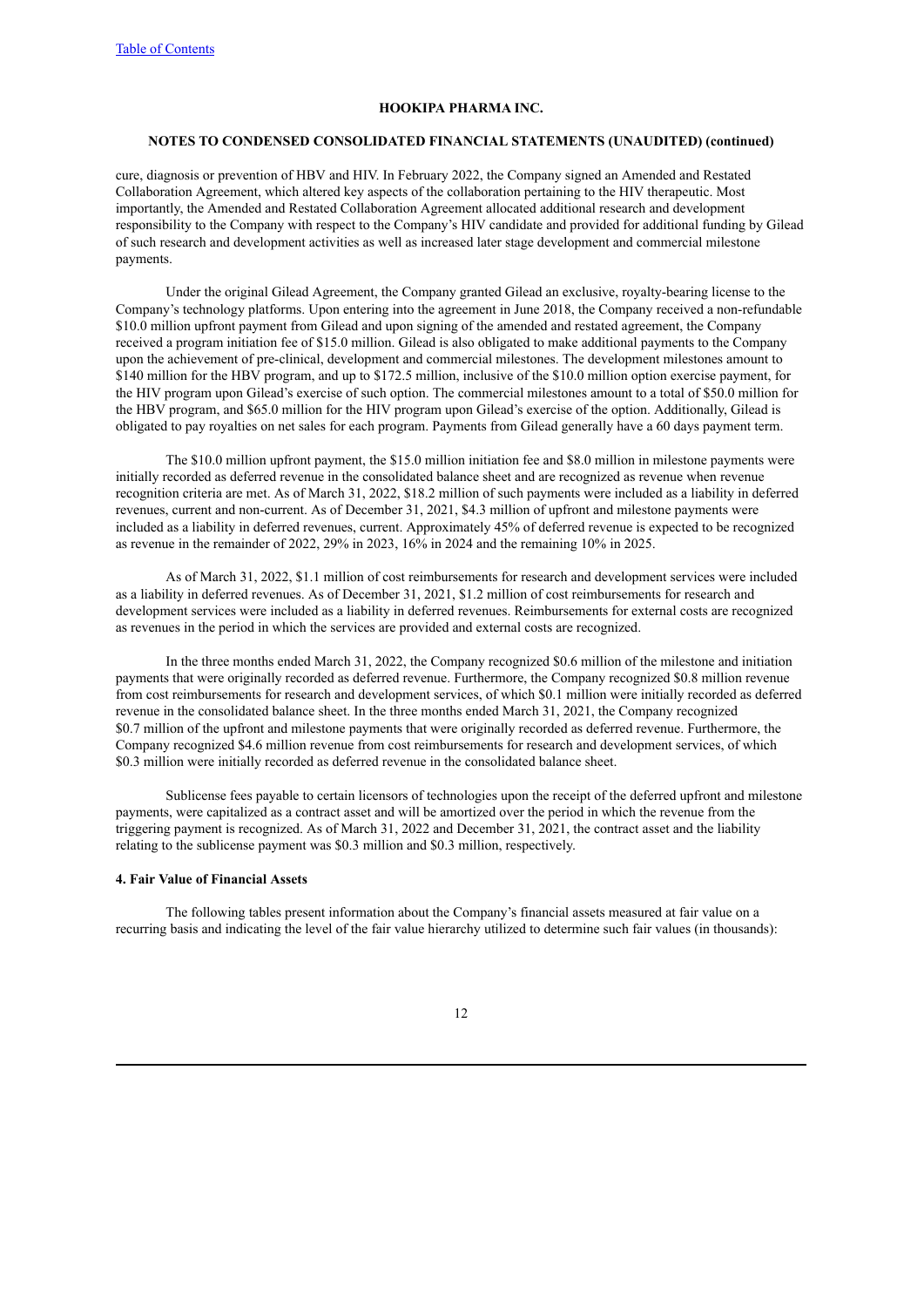# **NOTES TO CONDENSED CONSOLIDATED FINANCIAL STATEMENTS (UNAUDITED) (continued)**

|                    |                                                                                                           | Fair Value Measurement at March 31, 2022 Using<br><b>Level 2</b><br>Total<br><b>Level 1</b><br>Level 3 |   |  |  |  |  |        |
|--------------------|-----------------------------------------------------------------------------------------------------------|--------------------------------------------------------------------------------------------------------|---|--|--|--|--|--------|
| Cash equivalents:  |                                                                                                           |                                                                                                        |   |  |  |  |  |        |
| Money market funds |                                                                                                           | 25,406                                                                                                 | S |  |  |  |  | 25,406 |
| Total              |                                                                                                           | 25,406                                                                                                 |   |  |  |  |  | 25,406 |
|                    | Fair Value Measurement at December 31, 2021 Using<br><b>Level 2</b><br>Level 3<br>Total<br><b>Level 1</b> |                                                                                                        |   |  |  |  |  |        |
| Cash equivalents:  |                                                                                                           |                                                                                                        |   |  |  |  |  |        |
| Money market funds |                                                                                                           | 35,403                                                                                                 | S |  |  |  |  | 35,403 |
| Total              |                                                                                                           | 35,403                                                                                                 | S |  |  |  |  | 35,403 |

During the three months ended March 31, 2022, there were no transfers between Level 1, Level 2 and Level 3.

# **5. Property, plant and equipment, net**

Property, plant and equipment, net consisted of the following (in thousands):

|                                 | March 31.<br>2022 |   | December 31,<br>2021 |
|---------------------------------|-------------------|---|----------------------|
|                                 |                   |   |                      |
| Land                            | \$<br>2,031       | S | 2,072                |
| Leasehold improvements          | 3,281             |   | 3,348                |
| Construction in progress        | 8,783             |   | 7,746                |
| Laboratory equipment            | 7,155             |   | 7,025                |
| Furniture and fixtures          | 638               |   | 651                  |
| Computer equipment and software | 1,843             |   | 1,876                |
| Property and equipment, gross   | 23,731            |   | 22,718               |
| Less: Accumulated depreciation  | (6, 631)          |   | (6,366)              |
| Property and equipment, net     | 17,100            |   | 16,352               |

Construction-in-progress as of March 31, 2022 and December 31, 2021 related to investments in connection with the Company's GMP manufacturing facility project.

# **6. Receivable research incentive**

The Company participates in a research incentive program provided by the Austrian government under which it is entitled to reimbursement of a percentage of qualifying research and development expenses and capital expenditures incurred in Austria. Submissions for reimbursement under the program are submitted annually. Incentive amounts are generally paid out during the calendar year that follows the year of the expenses but remain subject to subsequent examinations by the responsible authority. Reimbursements received in excess of the recognized receivable research incentive for a certain period are recorded within other long term liabilities for potential repayment until such time that an audit has taken place, upon expiration of the potential reclaim period, or when it is no longer probable that a reclaim will happen. The years 2018 to present remain open to examination by the authorities.

As of March 31, 2022, the Company recognized receivables of \$15.6 million from the research incentive program, which are reported in research incentive receivables in the Company's condensed consolidated balance sheet. As of December 31, 2021, the receivables from the research incentive program were \$14.3 million.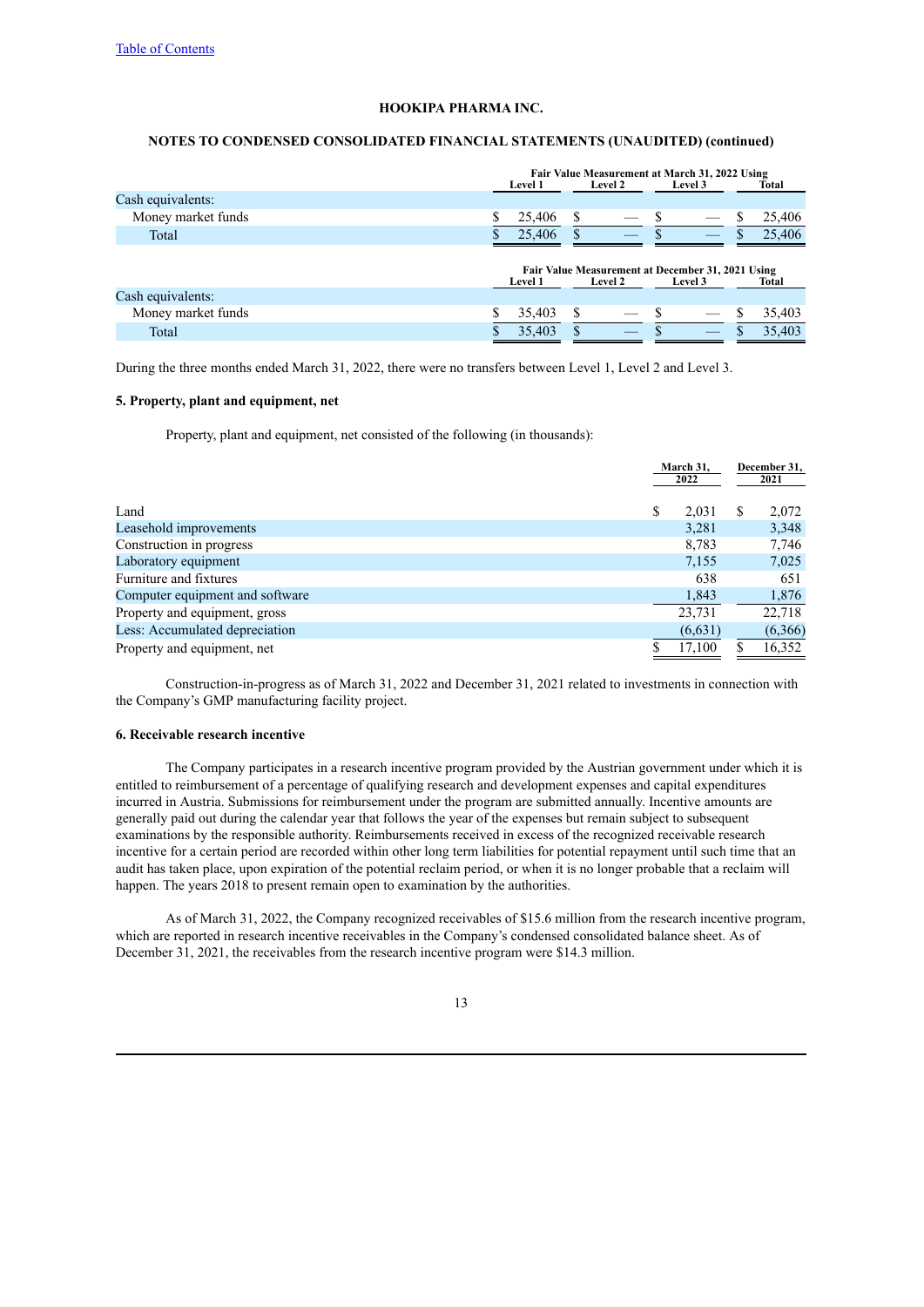#### **NOTES TO CONDENSED CONSOLIDATED FINANCIAL STATEMENTS (UNAUDITED) (continued)**

During the three months ended March 31, 2022 and 2021, the Company recorded \$1.7 million and \$2.0 million, respectively, of income related to the incentive program within the Company's condensed consolidated statements of operations as part of the grant income.

#### **7. Accrued expenses and other current liabilities**

Accrued expenses and other current liabilities consisted of the following (in thousands):

|                                                      | March 31. | December 31, |
|------------------------------------------------------|-----------|--------------|
|                                                      | 2022      | 2021         |
| Salaries and bonuses                                 | 3,217     | 4.754        |
| Social security contributions                        | 271       | 250          |
| Unearned grant income (current)                      | 571       | 693          |
| Sublicense fees                                      |           | 304          |
| Accrued external research and development expenses   | 3,511     | 2,165        |
| Accrued external general and administration expenses | 895       | 629          |
| Accrued for property and equipment acquisitions      |           |              |
| Finance lease liabilities                            |           | 21           |
| Other accruals and liabilities                       | 260       | 57           |
|                                                      | 8.725     | 8.880        |

# **8. Loans payable**

As of March 31, 2022 and December 31, 2021, loans payable consisted of the following (in thousands):

|                           |  | March 31.<br>2022 |  |        |  | December 31,<br>2021 |
|---------------------------|--|-------------------|--|--------|--|----------------------|
| Loans from FFG            |  | 5.954             |  | 6.074  |  |                      |
| Unamortized debt discount |  | (813              |  | 1.063) |  |                      |
| Total loans payable, net  |  | 5.141             |  | 5.011  |  |                      |

In connection with the funding agreements with the Austrian Research Promotion Agency, (*Österreichische Forschungsförderungsgesellschaft,* or "FFG"), the Company has received various loans ("FFG Loans"). The FFG Loans were made on a project-by-project basis. Amounts due under the FFG Loans bear interest at a rate of 0.75% per annum and mature at various dates between June 2022 and March 2024. Interest on amounts due under the loans is payable semiannually in arrears, with all principal and remaining accrued interest due upon maturity.

The FFG Loans bear interest at rates that are below market rates of interest. The Company accounts for the imputed benefit arising from the difference between an estimated market rate of interest and the rate of interest charged by FFG as grant income from FFG. On the date that FFG loan proceeds are received, the Company recognizes the portion of the loan proceeds allocated to grant funding as a discount to the carrying value of the loan and as unearned income, which is recognized as grant income over the term of the funding agreement.

No principal repayment was made in the three months ended March 31, 2022 and March 31, 2021, respectively.

As of March 31, 2022, the aggregate minimum future principal payments due in connection with the FFG Loans are summarized as follows (in thousands):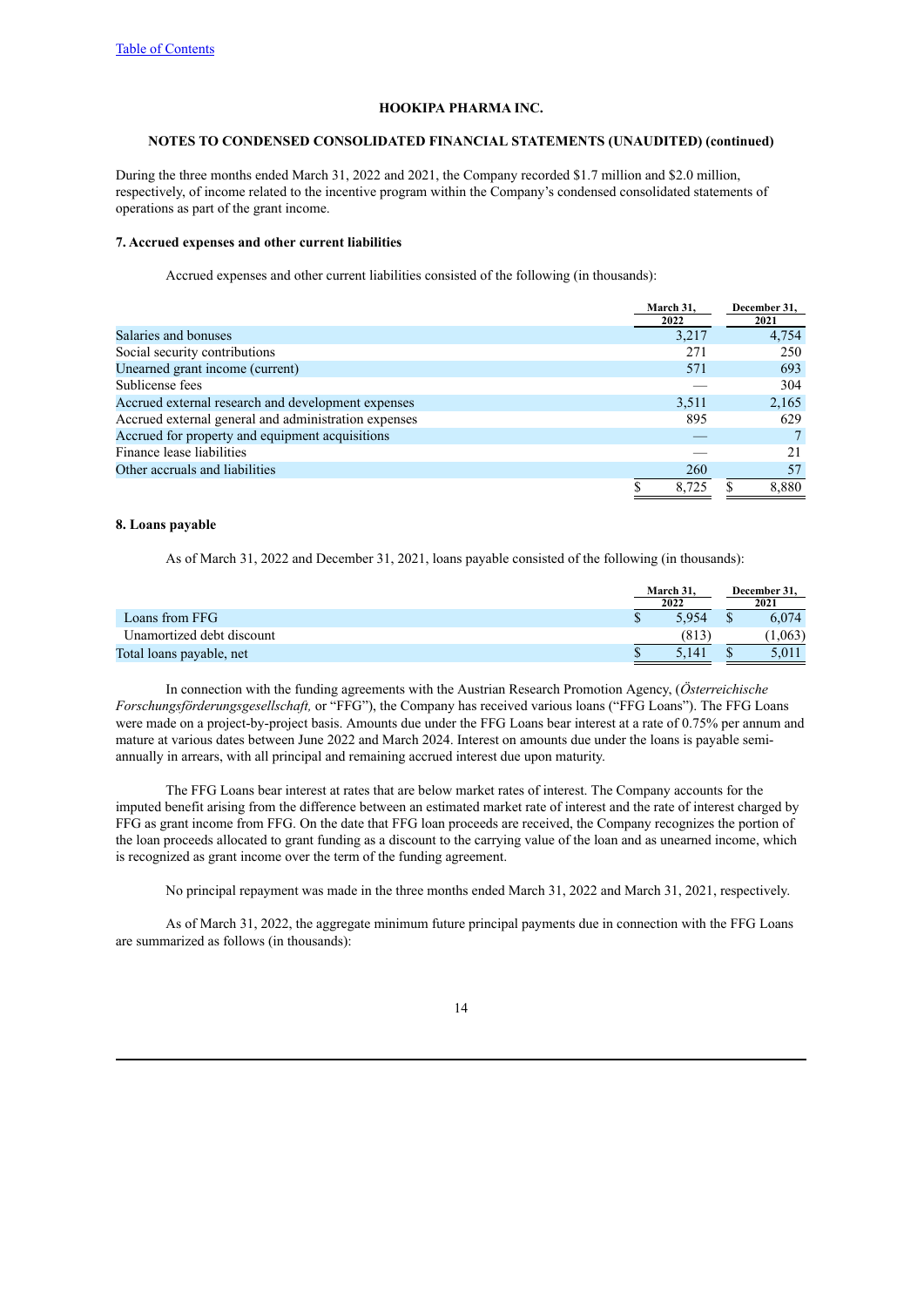### **NOTES TO CONDENSED CONSOLIDATED FINANCIAL STATEMENTS (UNAUDITED) (continued)**

| <b>Payments Due by Calendar Year</b> | Amount |
|--------------------------------------|--------|
| 2022 (remaining 9 months)            | 2,993  |
| 2023                                 | 1,785  |
| 2024                                 | 1,176  |
| 2025                                 |        |
| 2026                                 |        |
| Thereafter                           |        |
| Total                                | 5,954  |
|                                      |        |

#### **9. Common stock, Class A common stock and convertible preferred stock**

The Company's capital structure consists of common stock, Class A common stock and preferred stock. As of March 31, 2022, the Company was authorized to issue 100,000,000 shares of common stock, 3,900,000 shares of Class A common stock and 10,000,000 shares of preferred stock. The Company has designated 2,978 of the 10,000,000 authorized shares of preferred stock as non-voting Series A convertible preferred stock and 15,800 of the 10,000,000 authorized shares of preferred stock as non-voting Series A-1 convertible preferred stock. As of March 31, 2022, the Company had 50,872,734 shares of common stock, 3,819,732 shares of Class A common stock, 1,697 shares of Series A convertible preferred stock and 15,800 shares of Series A-1 convertible preferred stock outstanding and issued.

On February 15, 2022, the Company entered into a Stock Purchase Agreement (the "Stock Purchase Agreement") with Gilead, that requires Gilead, at the Company's option, to purchase up to \$35.0 million of the Company's common stock. On February 15, 2022, Gilead purchased an initial amount of 1,666,666 unregistered shares of the Company's common stock in exchange for \$5.0 million in cash at a purchase price per share equal to \$3.00. Pursuant to the terms of the Stock Purchase Agreement, the Company may require Gilead to purchase the balance of the \$30.0 million of common stock, at the discretion of the Company, in one or two subsequent purchases at a price equal to the volume weighted average purchase price preceding such purchase, as defined in the Stock Purchase Agreement, plus, for the first subsequent purchase, which can be up to the full \$30.0 million balance, a premium of 30%. The Company's right to sell shares of its common stock to Gilead is subject to specified limitations, including a limitation that prevents the Company from requesting purchases of shares of common stock by Gilead that would result in a beneficial ownership of more than 19.9% of the total number of outstanding shares of common stock by Gilead. At March 31, 2022, this limitation would have prevented the Company to request from Gilead the purchase of the full \$30.0 million balance of the investment commitment. The Company agreed to file a registration statement on Form S-3 to register for resale the shares of common stock issued to Gilead within six months from the issuance of the initial 1,666,666 shares of common stock, and within four months for any additional issuances of common stock to Gilead.

On March 4, 2022, the Company closed a public offering of 21,700,000 shares of its common stock and of 15,800 shares of Series A-1 convertible preferred stock at a public offering price of \$2.00 and \$2,000.00 per share, respectively, for net proceeds of \$70.2 million after deducting underwriting discounts and commissions and offering expenses including pro-rata ATM expenses.

The Company has two series of preferred stock authorized, issued and outstanding as of March 31, 2022: Series A convertible preferred stock and Series A-1 convertible preferred stock. Shares of Series A and Series A-1 convertible preferred stock may be independently converted into common stock. Holders of Series A and Series A-1 convertible preferred stock have equal rights, powers and privileges.

Holders of common stock are entitled to one vote for each share held on all matters submitted to a vote of the stockholders. The holders of Class A common stock and Series A and Series A-1 convertible preferred stock are not entitled to vote, except as required by law. The holders of common stock and Class A common stock do not have any cumulative voting rights.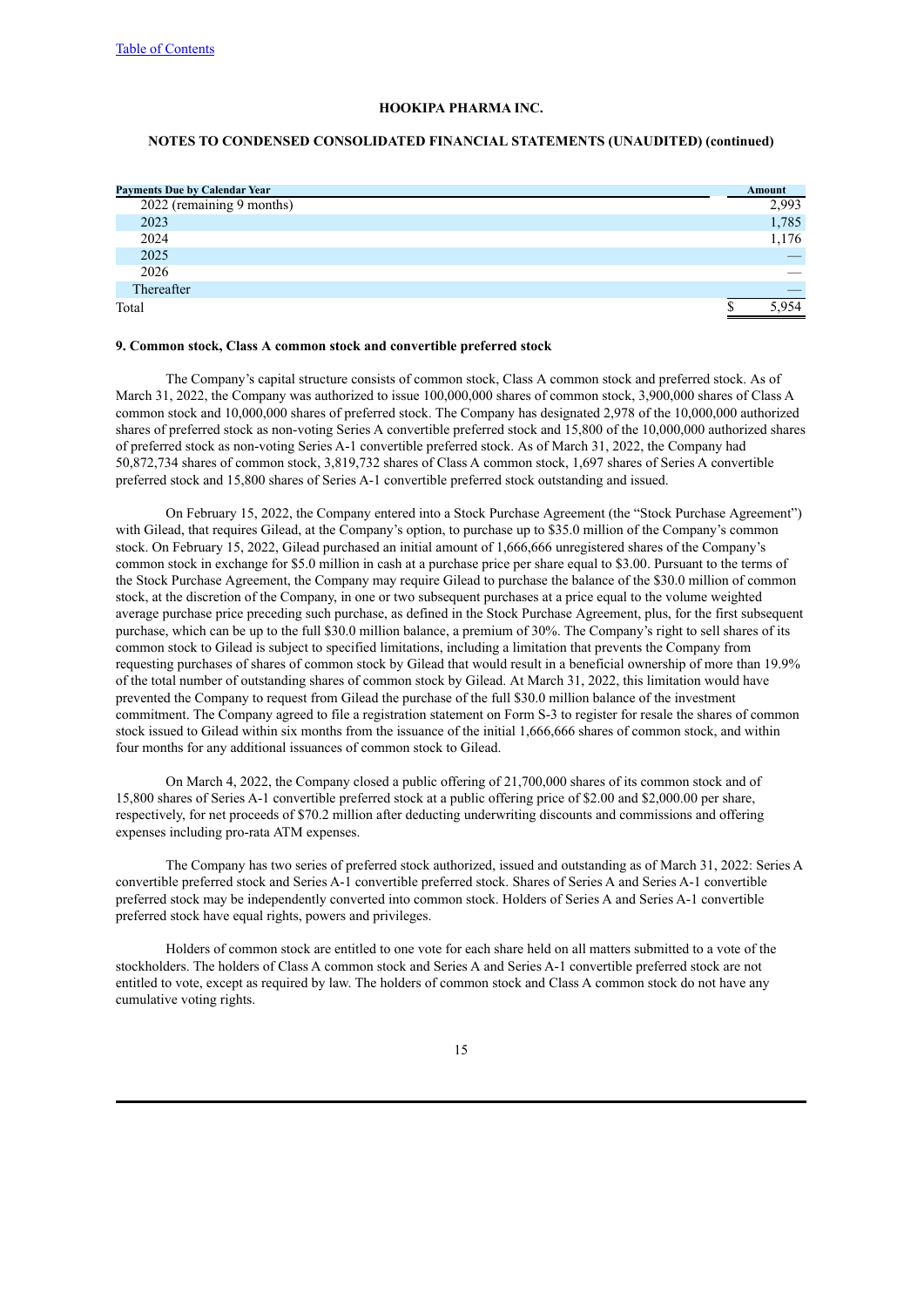#### **NOTES TO CONDENSED CONSOLIDATED FINANCIAL STATEMENTS (UNAUDITED) (continued)**

Each holder of Class A common stock has the right to convert each share of Class A common stock into one share of common stock at such holder's election. Each holder of Series A and Series A-1 convertible preferred stock has the right to convert each share of Series A and Series A-1 convertible preferred stock into 1,000 shares of common stock at any time at the holder's option, provided that the holder will be prohibited, subject to certain exceptions, from converting Series A and Series A-1 preferred stock into shares of our common stock if, as a result of such conversion, the holder, together with its affiliates, would own more than 9.99% of the total number of shares of the Company's common stock then issued and outstanding.

Holders of common stock and Class A common stock are entitled to receive ratably any dividends declared by the board of directors out of funds legally available for that purpose, subject to any preferential dividend rights of any outstanding preferred stock. Holders of Series A and Series A-1 preferred stock will be entitled to receive dividends at a rate equal to (on an as-if-converted-to-common stock basis), and in the same form and manner as, dividends actually paid on shares of the Company's common stock. Holders of common stock and Class A common stock have no preemptive rights, conversion rights, or other subscription rights or redemption or sinking fund provisions.

In the event of a liquidation, dissolution, or winding up of the Company, holders of our Series A and Series A-1 preferred stock will receive a payment equal to \$0.001 per share of Series A and Series A-1 preferred stock before any proceeds are distributed to the holders of common stock. Then, holders of common stock and Class A common stock will be entitled to share ratably in all assets remaining after payment of all debts and other liabilities.

#### **10. Stock-based compensation**

#### *2018 Stock Option and Grant Plan*

In June 2018, the Board of Directors approved the 2018 Stock Option and Grant Plan. Options granted under the 2018 Stock Option and Grant Plan generally vest over four years, with 25% of the options vesting upon the first anniversary of the grant date and the remaining 75% of the options vesting in 12 equal quarterly installments following the first anniversary of the grant date, provided the option holder continues to have an employment or service relationship with the Company on each vesting date. The options expire on the 10<sup>th</sup> anniversary of the grant date. As of March 31, 2022, 946,563 options granted under the 2018 Stock Option and Grant Plan remained outstanding. Any authorization to issue new options under the 2018 Stock Option and Grant Plan was cancelled upon the effectiveness of the 2019 Stock Option and Incentive Plan and no further awards will be granted under the 2018 Plan.

#### *2019 Stock Option and Incentive Plan*

On April 1, 2019, the Company's stockholders approved the 2019 Stock Option and Incentive Plan, which became effective as of the effective date of the registration statement in connection with the Company's IPO. The plan provides for the grant of shares of restricted stock, long term incentive awards, stock options or other equity-based awards. The maximum number of shares of the Company's common stock that may be issued under the Company's 2019 Stock Option and Incentive Plan is 3,630,686 shares which shall be cumulatively increased each year by up to 4% of the then outstanding number of shares. Options granted under the 2019 Stock Option and Incentive Plan generally vest over four years, with 25% of the options vesting upon the first anniversary of the grant date and the remaining 75% of the options vesting in 12 equal quarterly installments following the first anniversary of the grant date, provided the option holder continues to have an employment or service relationship with the Company on each vesting date. Initial options granted to non-executive directors upon their election generally vest over a three-year term with 33% of the options vesting upon the first anniversary of the grant date and the remaining 67% of the options vesting in eight equal quarterly installments following the first anniversary of the grant date. Option re-grants to non-executive directors generally vest on the first anniversary of the grant date. The options expire on the 10<sup>th</sup> anniversary of the grant date. For each option, the beneficiary is entitled to receive one share of common stock upon the exercise of the option.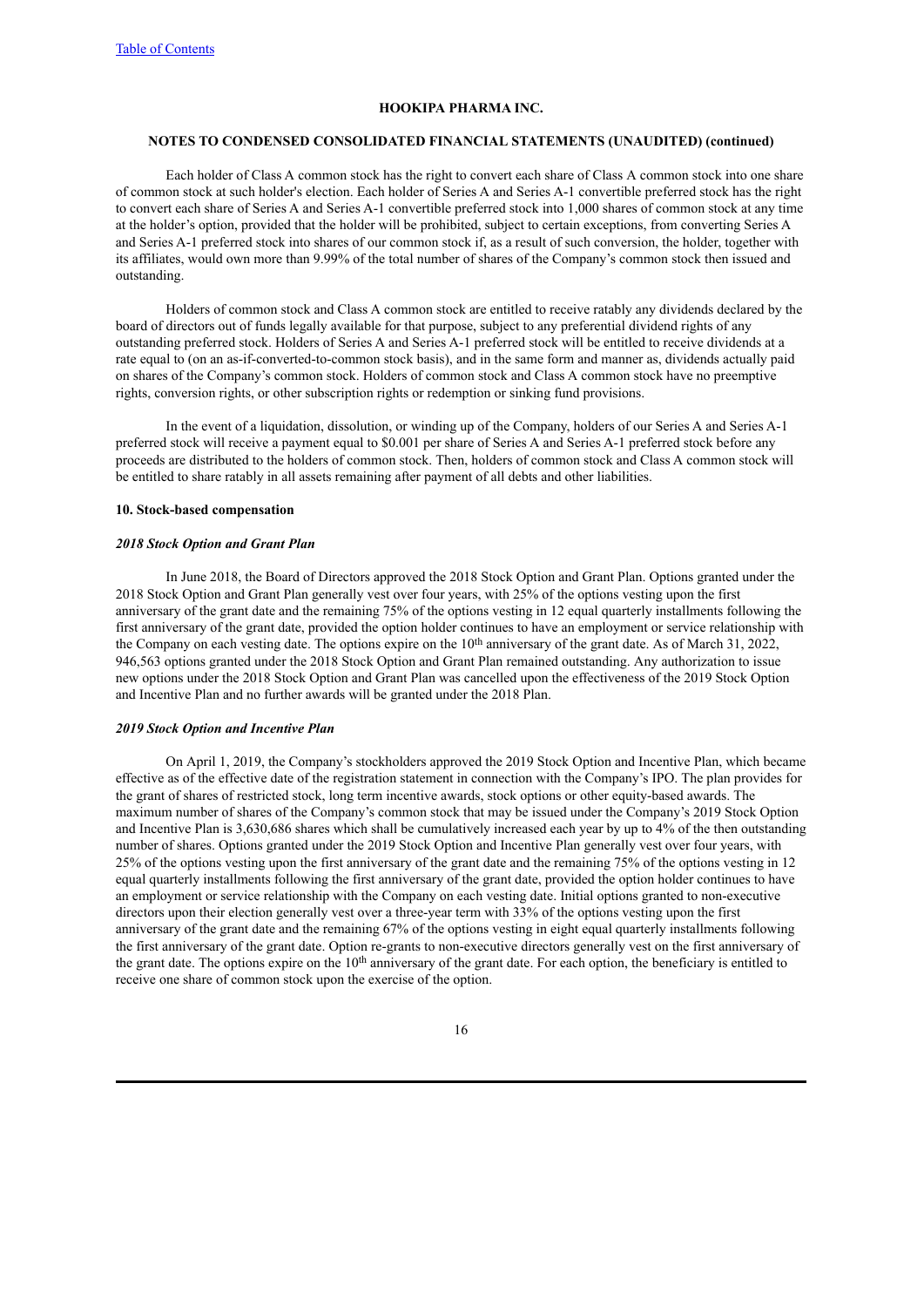### **NOTES TO CONDENSED CONSOLIDATED FINANCIAL STATEMENTS (UNAUDITED) (continued)**

#### *Stock option valuation*

The Company estimates the option's fair value on the date of grant using the Black-Scholes option-pricing model. Black-Scholes utilizes assumptions related to expected term, volatility, the risk-free interest rate, the dividend and employee exercise behavior. Forfeitures are accounted for when they occur. Expected volatilities utilized in the Black-Scholes model are based on historical volatilities of a group of comparable companies. The group of representative companies have characteristics similar to the Company, including the stage of product development and focus on the life science industry. Management believes that this represents the most accurate basis for estimating expected future volatilities under the current conditions. The risk-free interest rate is derived from the yields for U.S. Treasuries with a remaining term approximating the expected life of the options. The expected term represents the period of time that the options granted are expected to be outstanding.

The following table summarizes the assumptions used in the Black-Scholes option-pricing model for estimating the fair value of stock options granted during:

|                          | Three months ended March 31. |
|--------------------------|------------------------------|
|                          | 2022                         |
|                          |                              |
| Risk-free interest rate  | 1.64 $%$                     |
| Expected term (in years) | 5.0                          |
| Expected volatility      | 85.8%                        |
| Expected dividends       | $-$ %                        |

**Three months ended March 31,**

For the 2022 grants, the Company used the simplified method in developing an estimate of the expected term due to a lack of historical exercise data. There were no stock options granted during the three months ended March 31, 2021.

### *Stock option activity*

The following table summarizes the Company's stock option activity since January 1, 2022 (in thousands, except share and per share amounts): **Weighted**

|                                          | Number of<br><b>Shares</b> |    | Weighted<br>Average<br><b>Exercise</b><br>Price | weighted<br>Average<br>Remaining<br>Contractual<br>Term<br>(in years) |    | Aggregate<br><b>Intrinsic</b><br>Value |
|------------------------------------------|----------------------------|----|-------------------------------------------------|-----------------------------------------------------------------------|----|----------------------------------------|
| Outstanding as of December 31, 2021      | 4,231,178                  | S  | 9.21                                            | 7.5                                                                   | S  | 1,640                                  |
| Granted                                  | 145,071                    |    | 1.50                                            |                                                                       |    |                                        |
| Exercised                                | (10,034)                   |    | 0.10                                            |                                                                       |    |                                        |
| Forfeited                                | (67,269)                   |    | 10.09                                           |                                                                       |    |                                        |
| Outstanding as of March 31, 2022         | 4.298.946                  |    | 8.96                                            | 7.3                                                                   |    | 1,688                                  |
|                                          |                            |    |                                                 |                                                                       |    |                                        |
| Options exercisable as of March 31, 2022 | 2,682,044                  | \$ | 7.80                                            | 6.8                                                                   | \$ | 1,681                                  |
| Options unvested as of March 31, 2022    | 1,616,902                  | \$ | 10.86                                           | 8.2                                                                   | S  |                                        |

The aggregate intrinsic value of stock options was calculated as the difference between the exercise price of the stock options and the fair value of the Company's common stock for those stock options that had exercise prices lower than the fair value of the Company's common stock. The fair value per common stock used for calculating the intrinsic values as of March 31, 2022 and December 31, 2021, was \$2.28 and \$2.33, respectively.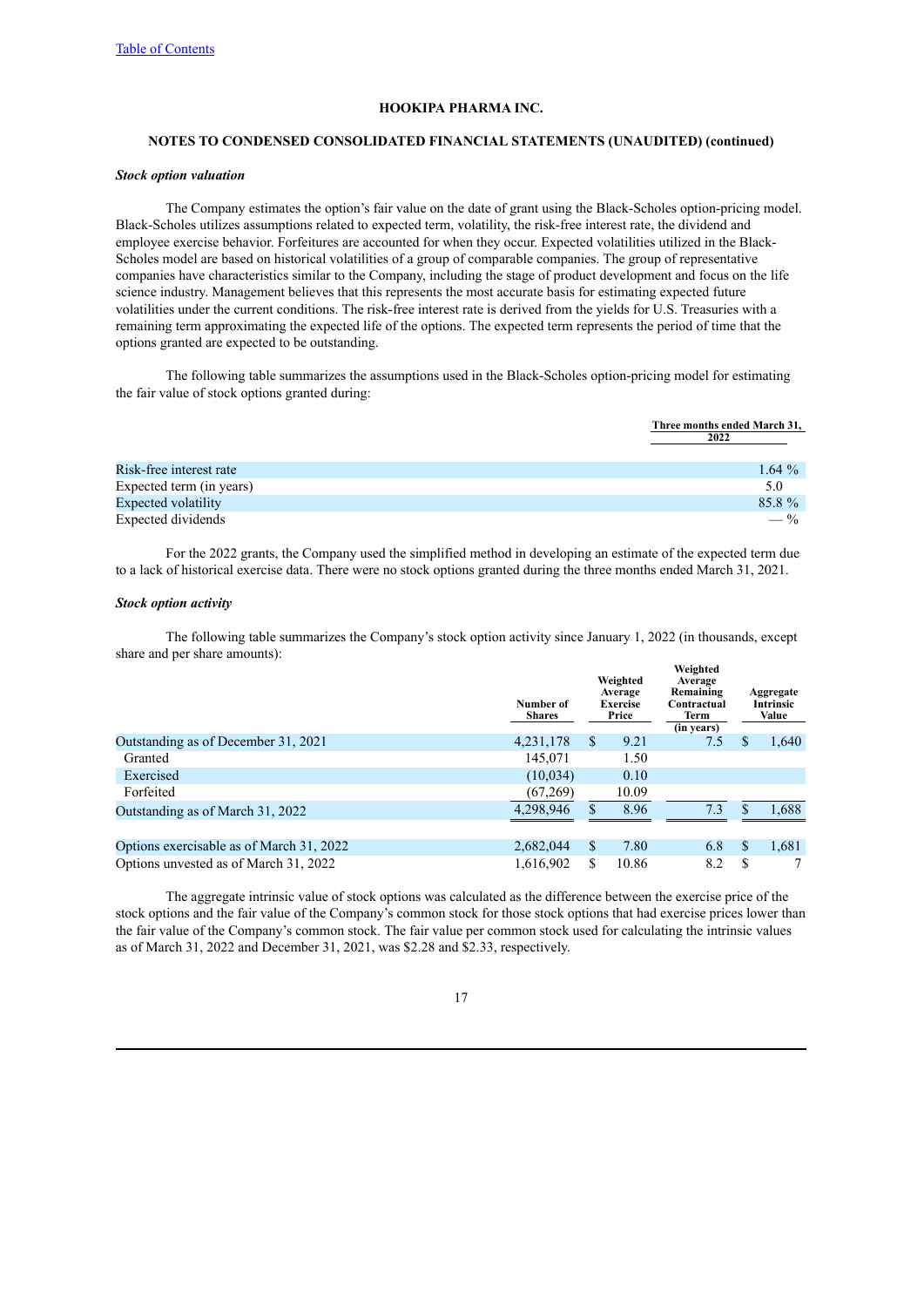#### **NOTES TO CONDENSED CONSOLIDATED FINANCIAL STATEMENTS (UNAUDITED) (continued)**

Cash received from stock option exercise under share-based payment arrangements for the three months ended March 31, 2022 was \$1 thousand. Cash received from stock option exercise under share-based payment arrangements for the three months ended March 31, 2021 was \$125 thousand.

#### *Common Stock Awards*

In the three months ended March 31, 2022 the Company issued unrestricted shares of common stock to its executive team. The Company's executive team agreed to convert a portion of their base salaries, for the six months ending June 30, 2022 for shares of the Company's fully vested common stock having a value equal to their foregone salary, determined based on a value of \$3.00 per share, resulting in the issuance of 112,551 shares of common stock. The total fair value of common stock awards issued during the three months ended March 31, 2022 was \$0.2 million. The grant date fair value per share of common stock was \$1.50 and was measured at the closing price of the common stock on the date of grant. Expenses were recorded immediately and are included in stock based compensation in the three months ended March 31, 2022.

#### *Stock-based compensation*

Stock-based compensation expense was classified in the condensed consolidated statements of operations and comprehensive loss as follows (in thousands):

|                                     | Three months ended March 31. |  |      |
|-------------------------------------|------------------------------|--|------|
|                                     | 2022                         |  | 2021 |
| Research and development expenses   |                              |  | 624  |
| General and administrative expenses | .003                         |  | 897  |
|                                     | .621                         |  |      |
|                                     |                              |  |      |

#### **11. Income taxes**

Income tax expense during the three months ended March 31, 2022 and 2021 resulted from minimum tax obligations. During the three months ended March 31, 2022 and 2021, the Company recorded no income tax benefits for the net operating losses incurred, due to its uncertainty of realizing a benefit from those items. The Company's losses before income taxes were generated in the United States and Austria. The Company has evaluated the positive and negative evidence bearing upon its ability to realize the deferred tax assets resulting from its net operating loss carryforwards. Management has considered the Company's history of cumulative net losses incurred since inception and its lack of commercialization of any products or generation of any revenue from product sales since inception and has concluded that it is more likely than not that the Company will not realize the benefits of its deferred tax assets. Accordingly, a full valuation allowance has been established against the deferred tax assets as of March 31, 2022 and December 31, 2021. Management reevaluates the positive and negative evidence at each reporting period.

#### **12. Commitments and contingencies**

# *Operating and Finance Leases*

The Company leases real estate, including office and laboratory space and has entered into various other agreements with respect to assets used in conducting its business. The Company is required to maintain a cash balance of \$0.4 million to secure letters of credit associated with real estate leases. This amount was classified as non-current restricted cash in the Company's condensed consolidated balance sheet as of March 31, 2022.

As of March 31, 2022 and December 31, 2021, the Company's operating lease right-of-use assets were \$5.3 million and \$5.7 million, respectively, which are reported in operating lease right-of-use assets in the Company's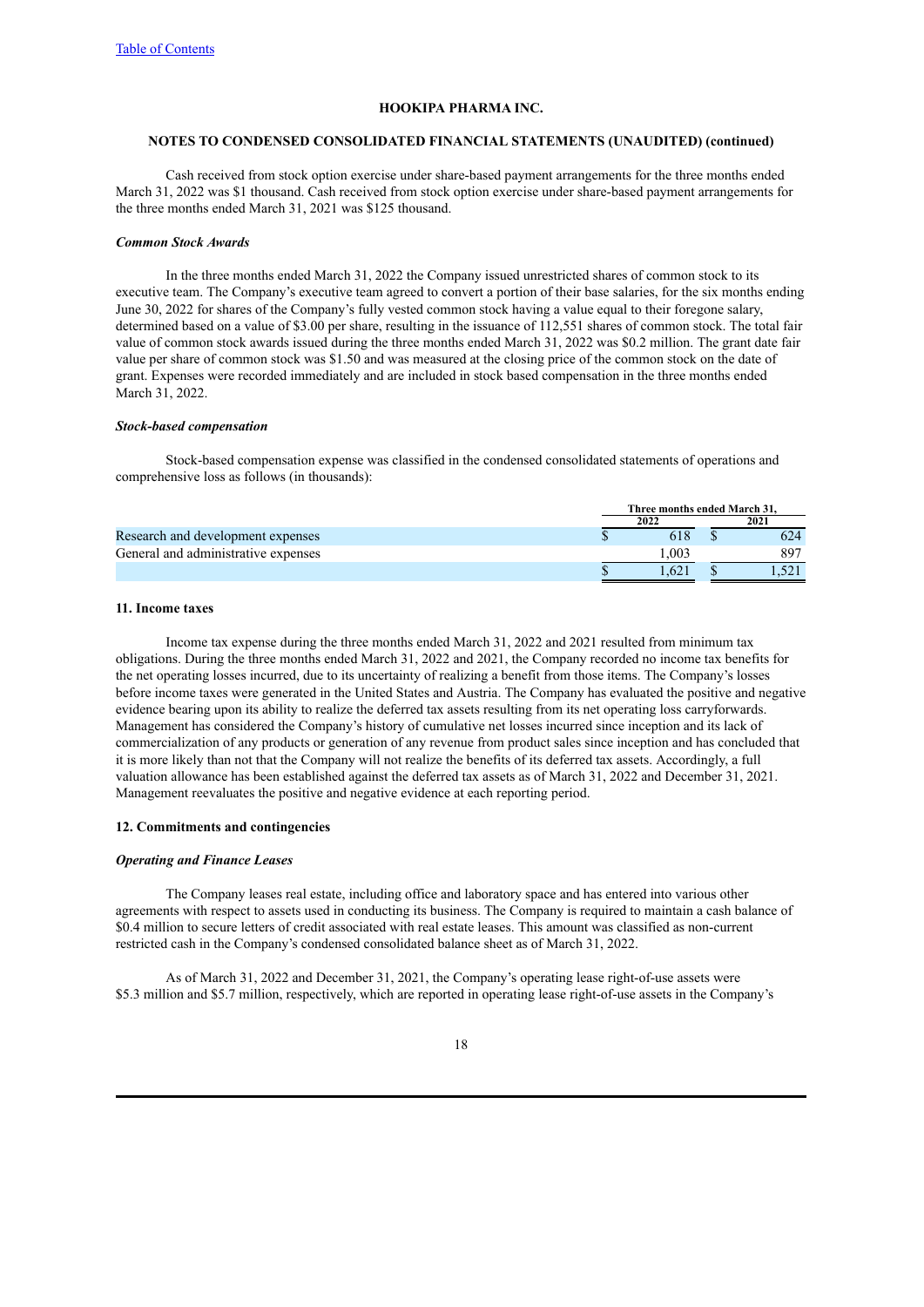### **NOTES TO CONDENSED CONSOLIDATED FINANCIAL STATEMENTS (UNAUDITED) (continued)**

condensed consolidated balance sheets. As of March 31, 2022 the Company had no finance lease right-of-use assets, as of December 31, 2021, the Company's finance lease right-of-use assets were \$0.1 million, which are reported in finance lease right-of-use assets in the Company's condensed consolidated balance sheets. As of March 31, 2022, the Company had outstanding operating lease obligations of \$5.3 million, of which \$1.7 million is reported in operating lease liabilities, current portion and \$3.6 million is reported in operating lease liabilities, non-current portion in the Company's condensed consolidated balance sheets. As of March 31, 2022, the Company had no outstanding finance lease obligations. As of December 31, 2021, the Company had outstanding operating lease obligations of \$5.6 million, of which \$1.7 million is reported in operating lease liabilities, current portion and \$3.9 million is reported in operating lease liabilities, non-current portion in the Company's condensed consolidated balance sheets. As of December 31, 2021, the Company had outstanding finance lease obligations of less than \$0.1 million, which is reported in accrued expenses and other current liabilities in the Company's condensed consolidated balance sheets. The Company's weighted average discount rate and weighted average lease term remaining on operating lease liabilities is approximately 1.4% and 3.5 years, respectively.

#### *Contract manufacturing arrangements*

The Company has entered into arrangements with contract manufacturing organizations ("CMOs") for manufacturing of materials for research and development purposes, including manufacturing of clinical trial materials. These contracts generally provide for non-cancellable obligations or cancellation penalties depending on the time of cancellation. As of March 31, 2022, the Company's total non-cancellable obligations under contracts with CMOs, excluding embedded lease liabilities, were \$8.1 million, of which \$8.0 million relate to 2022 (remaining nine months) deliverables, less than \$0.1 million relate to 2023, and less than \$0.1 million relate to 2024 deliverables.

#### *Intellectual property licenses*

The Company has entered into certain license agreements under which it is obligated to make milestone payments upon the achievement of certain development and regulatory milestones, to pay royalties on net sales of licensed products, and to pay a percentage of the sublicense fees which the Company receives from its sublicensees.

In the three months ended March 31, 2022, the Company recorded \$0.3 million, in licensing fees related to intellectual property licenses as general and administrative expenses. These amounts are partly related to the upfront payment and milestone payments received by the Company under the Gilead Agreement. The amounts recognized as expenses have been agreed to by the licensors but calculation of sublicensing fees on future payments may be subject to interpretation and may change until agreed to by the receiving party.

# *Indemnification agreements*

In the ordinary course of business, the Company may provide indemnification of varying scope and terms to vendors, lessors, business partners and other parties with respect to certain matters including, but not limited to, losses arising out of breach of such agreements or from intellectual property infringement claims made by third parties. In addition, the Company has entered into indemnification agreements with members of its Board of Directors and senior management that will require the Company, among other things, to indemnify them against certain liabilities that may arise by reason of their status or service as directors or officers. The maximum potential amount of future payments the Company could be required to make under these indemnification agreements is, in many cases, unlimited. To date, the Company has not incurred any material costs as a result of such indemnifications. The Company is not aware of any claims under indemnification arrangements, and it has not accrued any liabilities related to such obligations in its condensed consolidated financial statements as of March 31, 2022 or December 31, 2021.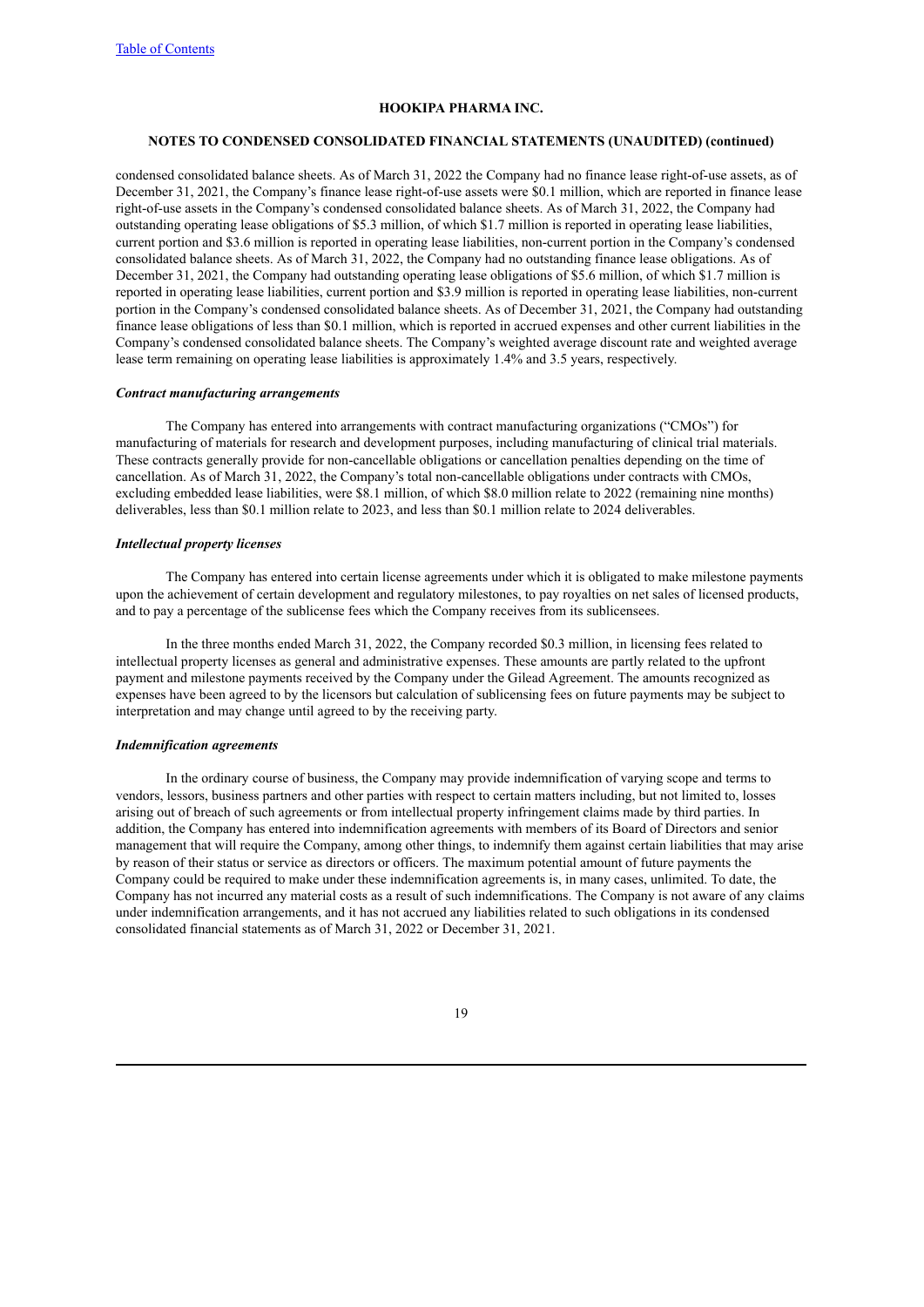#### **NOTES TO CONDENSED CONSOLIDATED FINANCIAL STATEMENTS (UNAUDITED) (continued)**

#### *Legal proceedings*

At each reporting date, the Company evaluates whether or not a potential loss amount or a potential range of loss is probable and reasonably estimable under the provisions of the authoritative guidance that addresses accounting for contingencies. The Company is currently a party to a patent proceeding opposing European Patent No. 3218504, which was granted to the University of Geneva in July 2020 and is exclusively licensed to the Company. While it is not feasible to predict the outcome of these matters with certainty, and some lawsuits, claims or proceedings may be disposed or decided unfavorably, the Company does not expect that the pending patent opposition, and any asserted or unasserted legal claims or proceedings, individually or in the aggregate, will have a material adverse effect on the Company. However, if, as a result of the current patent proceeding, the Company would lose all, or at least part, of the protection under the opposed patent, such loss could erode the Company's competitive position and harm its business and ability to achieve profitability. The Company expenses the costs related to the pending and other such legal proceedings as incurred.

### **13. Net loss per share**

The following table sets forth the computation of the basic and diluted net loss per share attributable to common stockholders (in thousands, except for per share amounts):

|                                                                                | Three months ended March 31. |            |  |            |
|--------------------------------------------------------------------------------|------------------------------|------------|--|------------|
|                                                                                | 2022                         |            |  | 2021       |
| Numerator:                                                                     |                              |            |  |            |
| Net loss                                                                       | \$                           | (17,968)   |  | (17,238)   |
|                                                                                |                              |            |  |            |
| Denominator:                                                                   |                              |            |  |            |
| Weighted-average common shares outstanding, basic and diluted                  |                              | 38,603,022 |  | 29,788,284 |
| Weighted-average Series A convertible preferred shares outstanding, basic and  |                              |            |  |            |
| diluted, presented as if converted into common stock $(1)$                     |                              | 1,697,000  |  | 2,978,000  |
| Weighted-average Series A-1 convertible preferred shares outstanding, basic    |                              |            |  |            |
| and diluted, presented as if converted into common stock $^{(1)}$              |                              | 4,740,000  |  |            |
| Total number of shares used to calculate net loss per share, basic and diluted |                              | 45,040,022 |  | 32,766,284 |
|                                                                                |                              |            |  |            |
| Net loss per share, basic and diluted                                          |                              | (0.40)     |  | (0.53)     |

(1) Series A and Series A-1 convertible preferred stock are participating securities that have substantially the same terms and features as the Company's common stock. Series A and Series A-1 convertible preferred stock is therefore included in the weighted-average number of shares outstanding to calculate net loss per share, basic and diluted as if converted in common stock. Each share of Series A and Series A-1 convertible preferred stock is independently convertible into 1,000 shares of common stock. 1,697,000 shares of the Company's common stock are issuable upon conversion of Series A convertible preferred stock and 15,800,000 shares of the Company's common stock are issuable upon conversion of Series A-1 convertible preferred stock (see Note 9).

Since the Company was in a loss position for all periods presented, basic net loss per share is the same as diluted net loss per share for all periods as the inclusion of all potential common shares (common stock and Class A common stock) outstanding would have been anti-dilutive. Potentially dilutive securities that were not included in the diluted per share calculations because they would be anti-dilutive were as follows: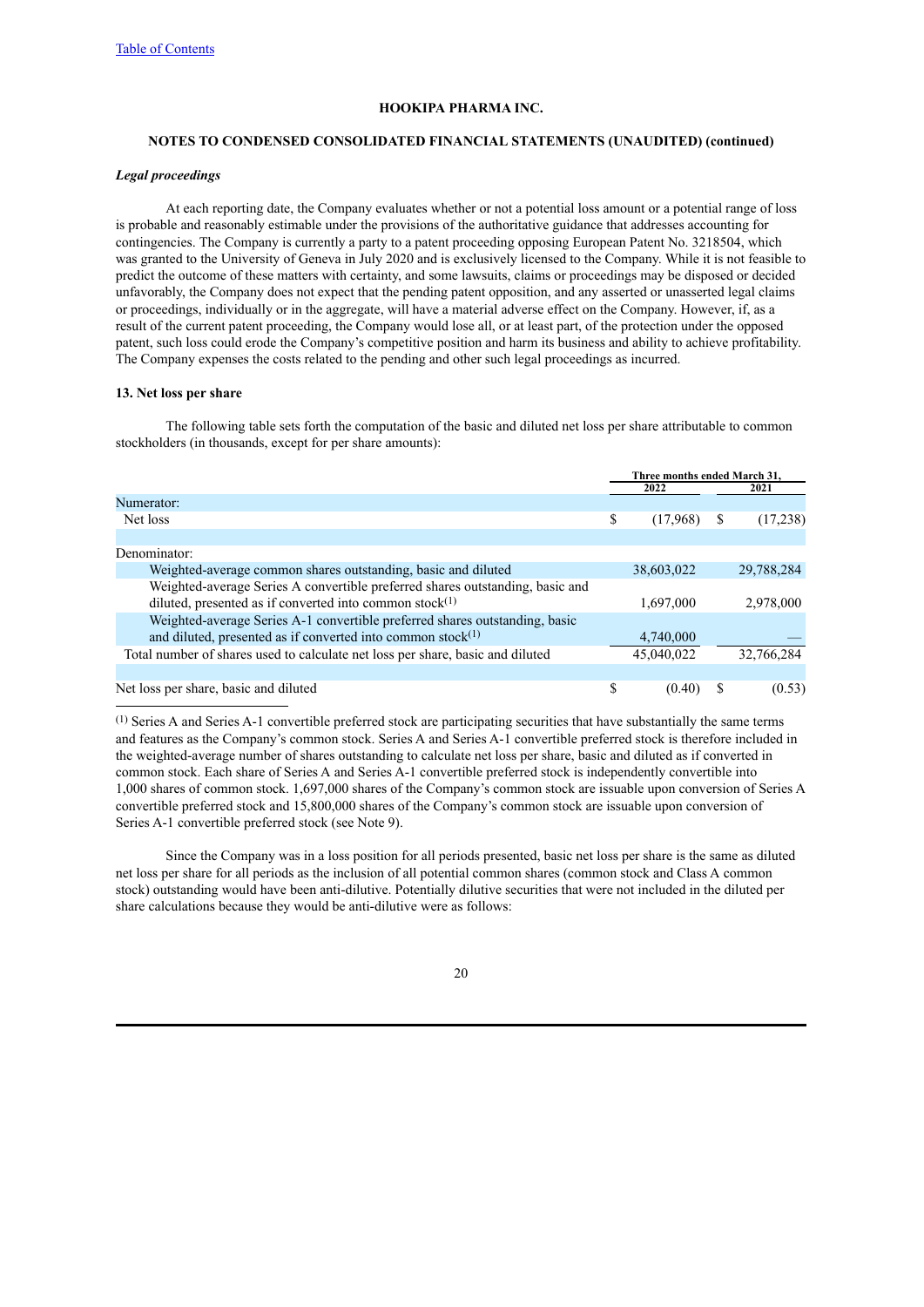# **NOTES TO CONDENSED CONSOLIDATED FINANCIAL STATEMENTS (UNAUDITED) (continued)**

|                                 |           | Three months ended March 31. |  |  |
|---------------------------------|-----------|------------------------------|--|--|
|                                 | 2022      | 2021                         |  |  |
| Options issued and outstanding  | 4.298.946 | 3.504.766                    |  |  |
| Unvested restricted stock units |           | 31.560                       |  |  |
| Total                           | 4.298.946 | 3,536,326                    |  |  |

# **14. Subsequent events**

# **Stock option grant**

In April 2022, the Company granted stock options at an exercise price of \$1.66 per stock option to employees to purchase 1,065,370 shares of common stock. All options granted on April 19, 2022 vest over four years, with 25% of the options vesting on February 15, 2023 and the remaining 75% of the options vesting in 12 equal quarterly installments following the first anniversary of the vesting date, provided the option holder continues to have an employment relationship with the Company on each vesting date.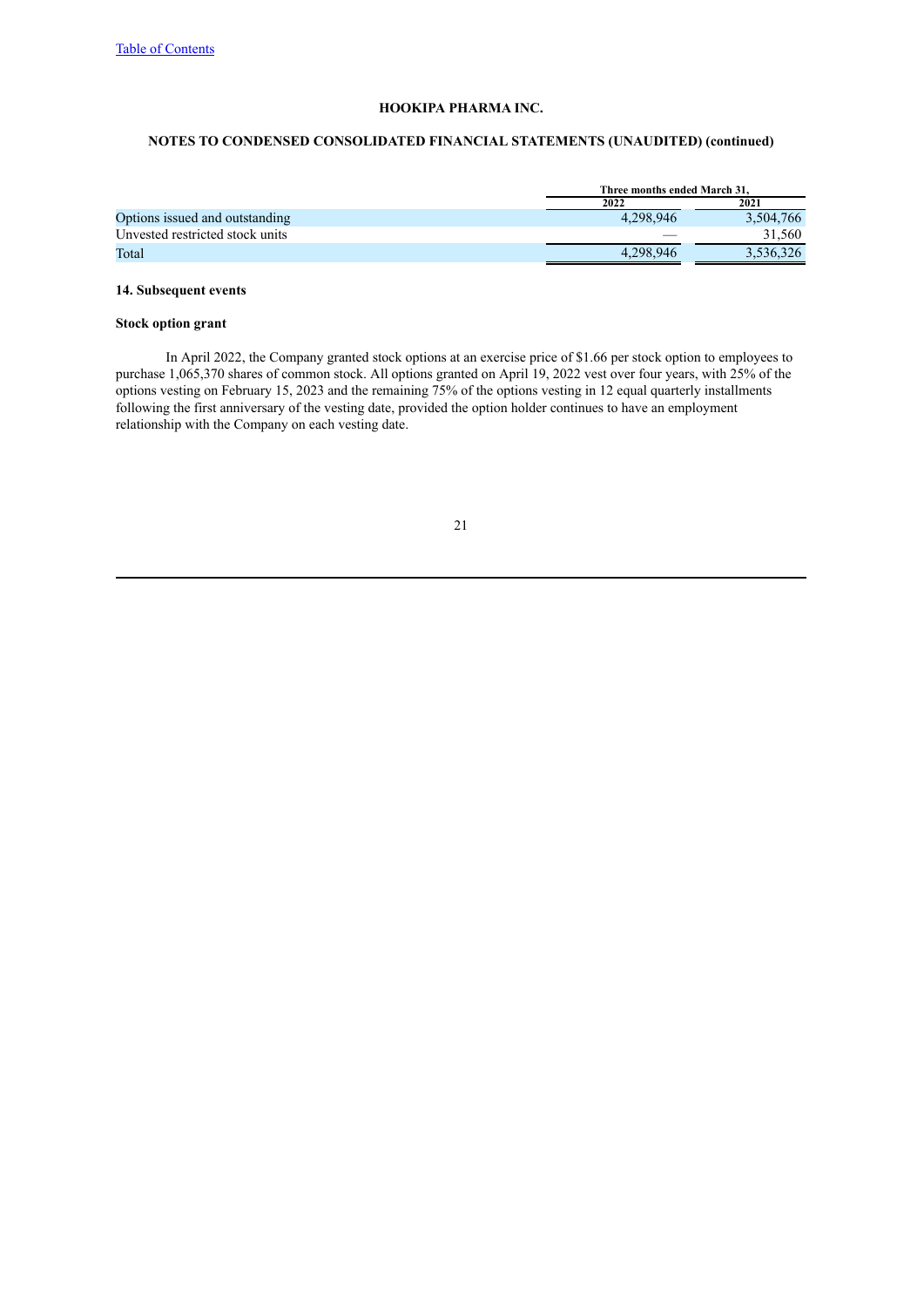### <span id="page-25-0"></span>**Item 2. Management's Discussion and Analysis of Financial Condition and Results of Operations.**

The following discussion and analysis of our financial condition and results of operations should be read in conjunction with our unaudited condensed consolidated financial statements and related notes appearing elsewhere in this Ouarterly Report on Form 10-O and our audited consolidated financial statements and related notes for the year ended December 31, 2021 included in our Annual Report on Form 10-K filed with the Securities and Exchange Commission, or the SEC. As a result of many factors, including those factors set forth in the "Risk Factors" section of our Annual Report on Form 10-K for the year end December 31, 2021, our actual results could differ materially from the results described in, *or implied by, the forward-looking statements contained in the following discussion and analysis.*

#### **Overview**

We are a clinical-stage biopharmaceutical company developing a new class of immunotherapeutics based on our proprietary arenavirus platform that is designed to target and amplify T cell immune responses to disease. We believe that our technologies can meaningfully leverage the human immune system for prophylactic and therapeutic purposes by inducing CD8+ T cell response levels previously not achieved by other immunotherapy approaches.

We are building a proprietary immuno-oncology pipeline by targeting oncoviral cancer antigens, self-antigens and next-generation antigens. Our oncology portfolio includes three disclosed programs, HB-200, HB-300, and HB-700, which all use our replicating technology. HB-200 is in clinical development for the treatment of Human Papillomavirus 16 positive cancers, or HPV16+, in an ongoing Phase 1/2 clinical trial. HB-300 is in development for the treatment of prostate cancer and expected to move into the clinic after our planned third quarter 2022 filing of an investigational new drug application filing. HB-700 is our newest asset in preclinical development for treatment of KRAS mutated cancers, including, lung, colorectal and pancreatic cancers.

Our HB-200 program is comprised of HB-201 single vector therapy and HB-201/HB-202 two vector therapy. Both therapies are being evaluated in an ongoing HB-200 Phase 1/2 clinical trial. In November 2021, we announced interim data from our ongoing Phase 1 portion of the study, showing promising anti-tumor activity against advanced/metastatic HPV16+ cancers and favorable tolerability. Data demonstrated responses and stable disease in head and neck cancer patients who failed prior standard of care therapy. We believe that these early-stage data establish proof of concept for our replicating single-vector immunotherapy in oncology.

In September 2021, we entered into a clinical collaboration with Merck & Co., Inc. to evaluate the combination of HB-200 and Merck & Co., Inc's anti-PD-1 therapy, KEYTRUDA® (pembrolizumab) in a separate randomized Phase 2 trial. In January 2022, we dosed the first patient with a combination of HB-201 and pembrolizumab for the treatment of first line advanced/metastatic HPV16+ HNSCC in the Phase 2 expansion portion of the ongoing Phase 1/2 trial.

Our non-replicating prophylactic Cytomegalovirus, or CMV, vaccine candidate, HB-101, is a potential first inclass compound in a Phase 2 clinical trial for patients awaiting kidney transplantation. In November 2021, we reported safety, immunogenicity and efficacy data, whereby the three-dose schedule of HB-101 pre-transplantation showed a trend of reducing incidence of CMV viremia and antiviral use. The trial will continue to follow patients currently on-study with final top-line data readout in the first half of 2023. We have decided to pursue HB-101 further only if we are able to partner the program with a collaborator, thereby enabling greater strategic focus on the immuno-oncology programs.

We have funded our operations to date primarily from public offerings of common stock and convertible preferred stock, including our initial public offering, as well as private placements of our redeemable convertible preferred stock, grant funding and loans from an Austrian government agency, and upfront, milestone and initiation payments from Gilead in connection with a research collaboration and license agreement.

On April 23, 2019, we completed an initial public offering of our common stock, the IPO, in which we issued 6.0 million shares of our common stock, at \$14.00 per share, for gross proceeds of \$84.0 million, or net proceeds of \$74.6 million. On December 11, 2020, we completed a follow-on public offering in which we issued 3.9 million shares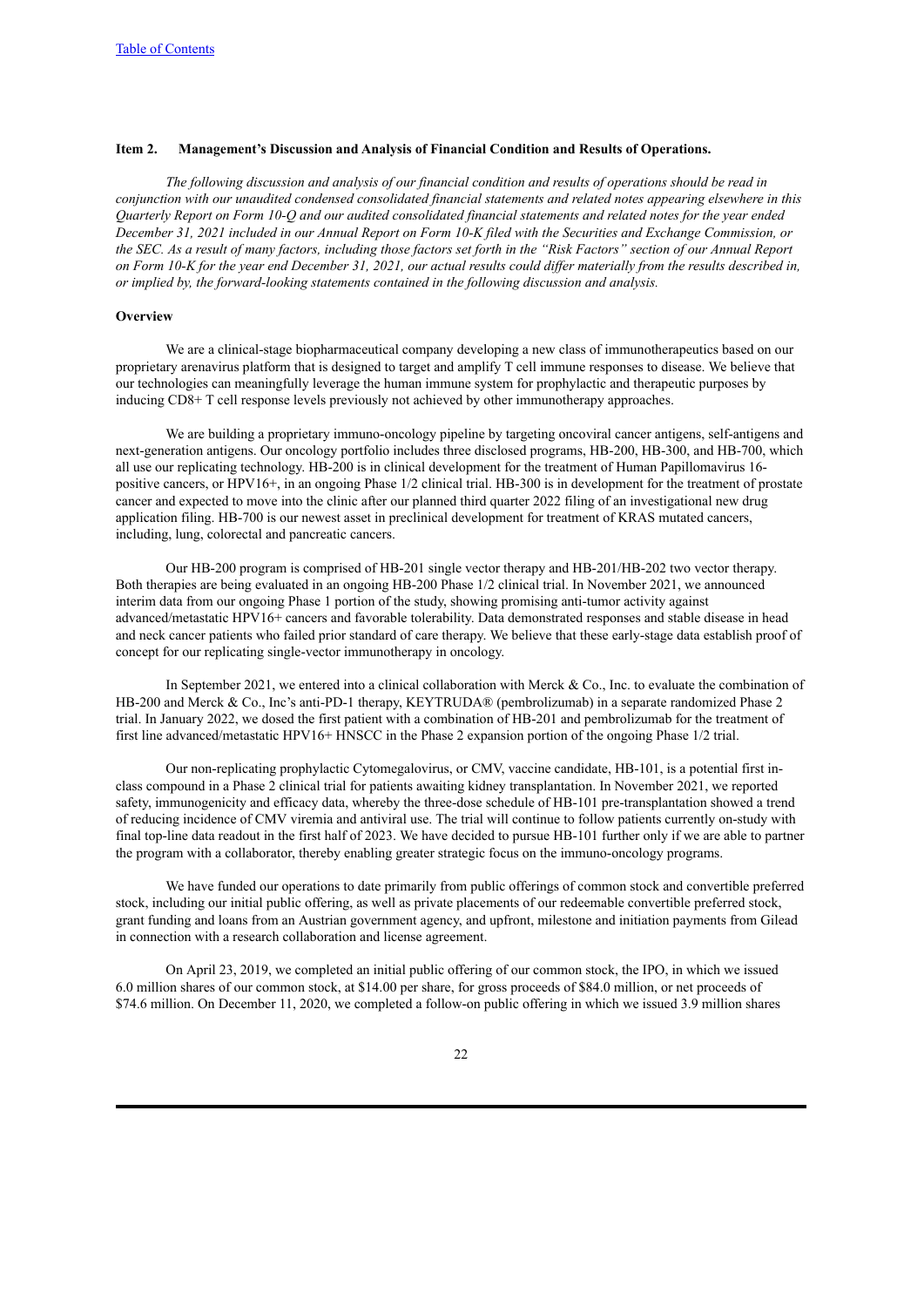of our common stock, at \$11.75 per share, and 2,978 shares of our Series A convertible preferred stock, at \$11,750.00 per share, for net proceeds of \$75.0 million after deducting underwriting discounts and commissions and offering expenses. On March 4, 2022, we completed a follow-on public offering in which we issued 21.7 million shares of our common stock, at \$2.00 per share, and 15,800 shares of our Series A-1 convertible preferred stock, at \$2,000.00 per share, for net proceeds of \$70.2 million after deducting underwriting discounts and commissions and offering expenses including pro-rata ATM expenses. In addition, in February 2022, Gilead purchased 1.7 million unregistered shares of our common stock for \$5.0 million. As of March 31, 2022, the principal amount outstanding under loans from government agencies was \$6.0 million and we had cash, cash equivalents and restricted cash of \$141.8 million.

We do not expect to generate revenue from any product candidates that we develop until we obtain regulatory approval for one or more of such product candidates, if at all, and commercialize our products or enter into additional collaboration agreements with third parties. Substantially all of our net losses have resulted from costs incurred in connection with our research and development programs and from general and administrative costs associated with our operations.

All of our product candidates, including our most advanced oncology product candidate, HB-200, will require substantial additional development time and resources before we would be able to apply for and receive regulatory approvals and begin generating revenue from product sales. Before launching our first products, if approved, we plan to establish our own manufacturing facility to reduce or eliminate our reliance on contract manufacturing organizations, or CMOs, which will require substantial capital expenditures and cause additional operating expenses. We currently have no marketing and sales organization and have no experience in marketing products; accordingly, we will incur significant expenses to develop a marketing organization and sales force in advance of generating any commercial product sales. As a result, we will need substantial additional capital to support our operating activities. In addition, we expect to continue to incur legal, accounting and other expenses in operating our business, including the costs associated with operating as a public company.

We currently anticipate that we will seek to fund our operations through equity or debt financings or other sources. such as government grants and additional collaboration agreements with third parties. Adequate funding may not be available to us on acceptable terms, or at all. If sufficient funds on acceptable terms are not available when needed, we will be required to significantly reduce our operating expenses and delay, reduce the scope of, or eliminate one or more of our development programs.

We have incurred net losses each year since our inception in 2011, including net losses of \$18.0 million for the three months ended March 31, 2022. As of March 31, 2022, we had an accumulated deficit of \$240.7 million and we do not expect positive cash flows from operations in the foreseeable future, if ever. We expect to continue to incur net operating losses for at least the next several years as we advance our product candidates through clinical development, seek regulatory approval, prepare for and, if approved, proceed to commercialization, continue our research and development efforts and invest to establish further commercial manufacturing capacity.

#### **Special Note About Coronavirus (COVID-19)**

In March 2020, we announced initial potential business impacts related to the outbreak of a novel strain of virus named SARS-CoV-2 (severe acute respiratory syndrome 2), or coronavirus, which causes coronavirus disease, or COVID-19. As a result of the ongoing COVID-19 pandemic, we have experienced, and may further experience, disruptions that have and could further adversely impact our business operations as well as our preclinical studies and clinical trials. Specifically, nearly all of the Phase 2 trial sites we utilize for our HB-101 Phase 2 trial had temporarily suspended enrollment of patients, resumed patient enrollment, but suspended enrollment again during periods of increased confirmed infections in the United States and Europe. As a result, the total number of patients in the trial at the conclusion of enrollment in June 2021 was below the originally planned number of patients. While we have since commenced enrollment in this trial, we continue to evaluate the impact of the ongoing COVID-19 pandemic on our trials.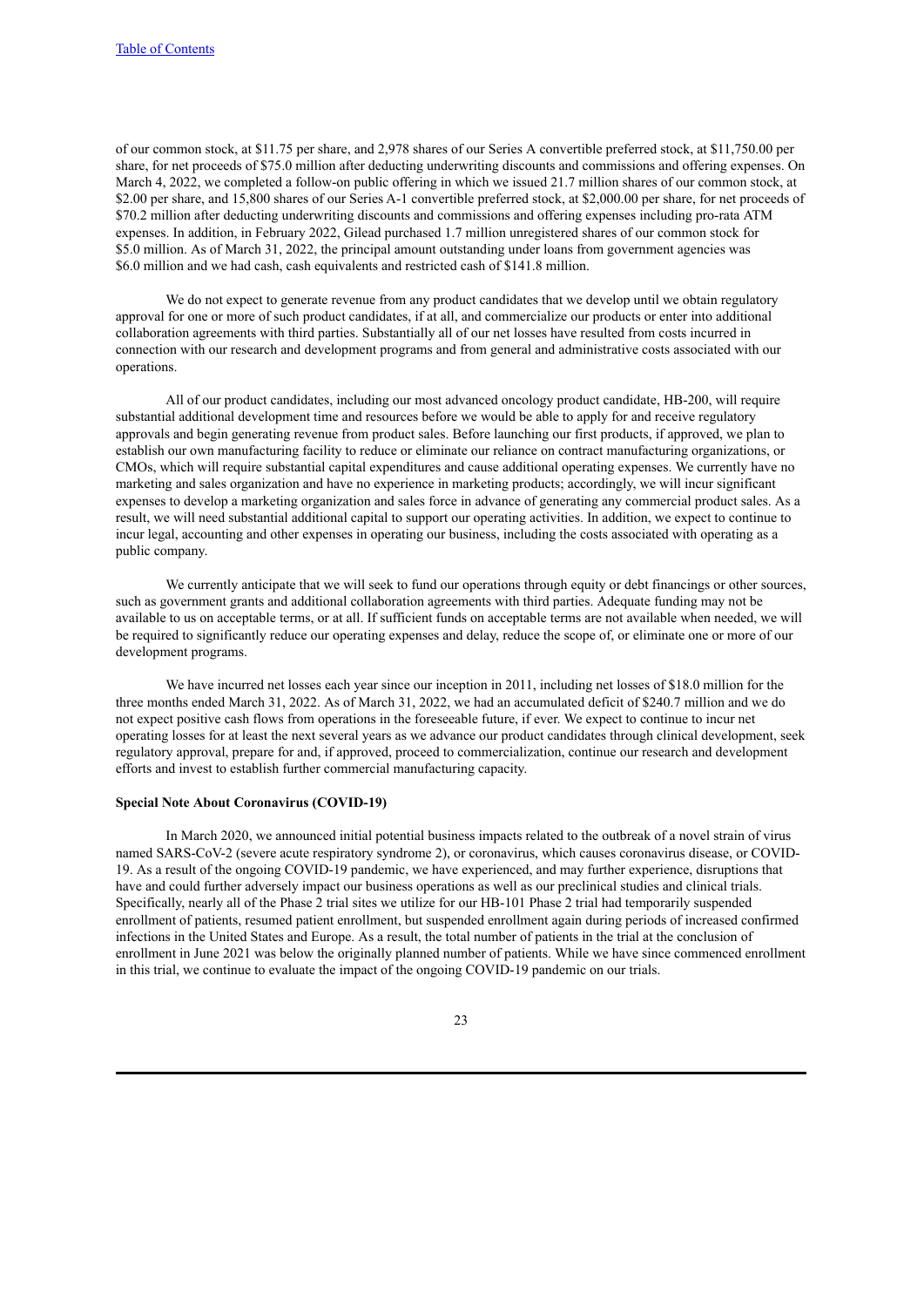In addition, certain aspects of our supply chain were temporarily impacted as certain of our third-party suppliers and manufacturers had paused their operations in response to the COVID-19 pandemic or had otherwise encountered delays in providing their services. The uncertainties resulting from the COVID-19 pandemic led us to temporarily focus on our core program, HB-200, as well as research and development activities under our collaboration with Gilead. Certain earlier stage programs, including HB-300 were temporarily de-prioritized and only allocated the resources that could be made available without impacting our core programs. While we have resumed activities for these earlier stage programs in 2021, we continue to evaluate the extent to which potential constraints of our third-party suppliers and manufacturers will impact our ability to manufacture our product candidates for our clinical trials and conduct other research and development operations and maintain applicable timelines. The ultimate impact of the coronavirus pandemic on our business operations as well as our preclinical studies and clinical trials remains uncertain and subject to change and will depend on future developments, which cannot be accurately predicted. We will continue to monitor the situation closely.

Furthermore, in order to preserve resources and liquidity during the pandemic, all of our officers had waived at least 25% of their cash salaries for the three months ended June 30, 2020, and the vast majority of our employees agreed to a temporary salary reduction of 20% for the three months ended June 30, 2020. We compensated our officers and employees for the forgone cash salaries by issuing restricted stock units in July 2020. During 2020, our directors also elected to receive equity instead of cash for their accrued board fees. Staff may work from home in accordance with our "working from home" policy, and we encourage our Vienna employees to make use of the readily-available PCR testing in order to enhance health and safety, in particular for laboratory work that has to be performed on site.

#### **Components of Our Results of Operations**

### *Revenue from collaboration and licensing*

To date, we have not generated any revenue from product sales and do not expect to do so in the near future, if at all. All of our revenue to date has been derived from a research collaboration and license agreement with Gilead.

On June 4, 2018, we entered into a Research Collaboration and License Agreement, or the Collaboration Agreement, with Gilead to evaluate potential vaccine products using or incorporating our replicating technology and nonreplicating technology for the treatment, cure, diagnosis or prevention of HBV and HIV.

Under the Collaboration Agreement, we granted Gilead an exclusive, royalty-bearing license to our technology platform for researching, developing, manufacturing and commercializing products for HIV or HBV. We received a nonrefundable \$10.0 million upfront payment upon entering the Collaboration Agreement. In February 2022, we signed an amended and restated collaboration agreement, which revised the terms only for the HIV program, whereby we will take on development responsibilities for the HIV program candidate through a Phase 1b clinical trial. Pursuant to the Restated Collaboration Agreement, Gilead will retain an exclusive right, the Option, to take back the development responsibilities, thus keeping the rights for the HIV program, including further development and commercialization in return for an option exercise payment of \$10.0 million. Pursuant to the Restated Collaboration Agreement, we are eligible for up to \$140.0 million in developmental milestone payments for the HBV program and \$50.0 million in commercialization milestone payments. If Gilead exercises the Option, we are eligible for up to \$172.5 million in developmental milestone payments for the HIV program, inclusive of the \$10.0 million Option exercise payment, and \$65.0 million in commercialization milestone payments for the HIV program. Upon the commercialization of a product, we are eligible to receive tiered royalties of a high single-digit to mid-teens percentage on the worldwide net sales of each HBV product, and royalties of a mid-single-digit to 10% of worldwide net sales of each HIV product. Gilead is obligated to reimburse us for our costs, including all benefits, travel, overhead, and any other expenses, relating to performing research and development activities under the Restated Collaboration Agreement with respect to the HBV program, and if the Option is exercised, any manufacturing costs related to the HIV program. Through to March 31, 2022, we have received from Gilead the nonrefundable upfront payment of \$10.0 million, \$16.2 million in milestone payments for the achievement of pre-clinical research milestones, and the initiation payment of \$15.0 million upon execution of the Restated Collaboration Agreement to fund our future performance of development activities under the Restated Collaboration Agreement. In addition, we have recognized \$36.4 million of cost reimbursements for research and development services performed under the Collaboration Agreement.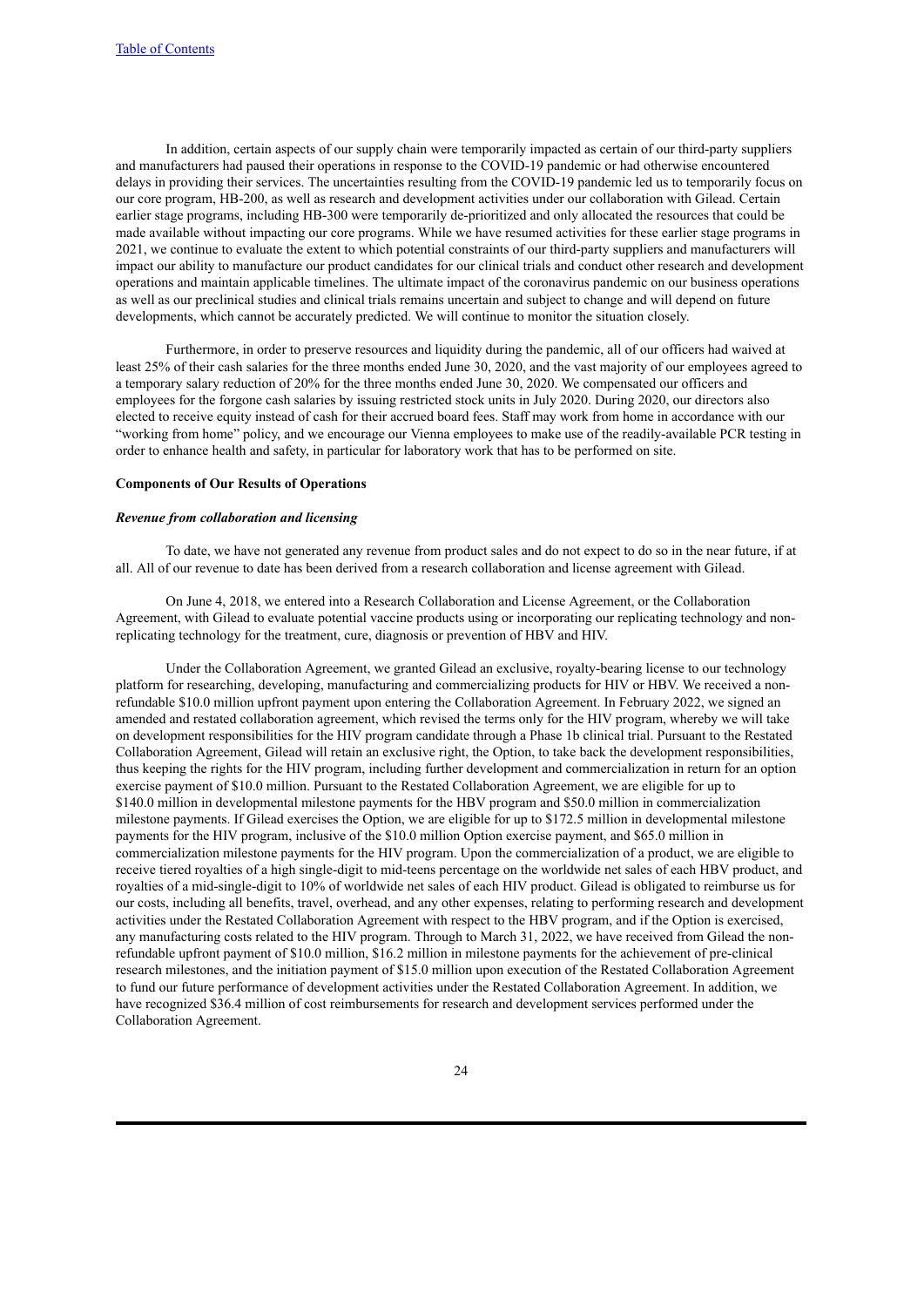We determined that our performance obligations under the terms of the original Collaboration Agreement included one combined performance obligation for each of the HBV and HIV research programs, comprised of the transfer of intellectual property rights and providing research and development services. Accordingly, we recognized these amounts as revenue over the performance period of the respective services on a percent of completion basis using total estimated research and development labor hours for each of the performance obligations. The terms of the Restated Collaboration Agreement added an additional performance obligation to perform research and development work for the HIV program to the Company. We recognize the amounts of revenue allocated to the performance obligation resulting from the Restated Collaboration Agreement on a percent of completion basis over the performance period, using total estimated research and development costs as the measure of progress.

#### *Operating Expenses*

Our operating expenses since inception have only consisted of research and development costs and general administrative costs.

#### *Research and Development Expenses*

Since our inception, we have focused significant resources on our research and development activities, including establishing our arenavirus platform, conducting preclinical studies, developing a manufacturing process, conducting a Phase 1 clinical trial and the ongoing Phase 2 clinical trial for HB-101 as well as the ongoing HB-200 Phase 1/2 study, and preparing an investigational new drug, or IND, application for HB-300. Research and development activities account for a significant portion of our operating expenses. Research and development costs are expensed as incurred. These costs include:

- salaries, benefits and other related costs, including stock-based compensation, for personnel engaged in research and development functions;
- expenses incurred in connection with the preclinical development of our programs and clinical trials of our product candidates, including under agreements with third parties, such as consultants, contractors, academic institutions and contract research organizations (CROs);
- the cost of manufacturing drug products for use in clinical trials, including under agreements with third parties, such as CMOs, consultants and contractors;
- laboratory costs;
- leased facility costs, equipment depreciation and other expenses, which include direct and allocated expenses; and

The majority of our research and development costs are external costs, which we track on a program-by-program basis. We do not track our internal research and development expenses on a program-by-program basis as they primarily relate to shared costs deployed across multiple projects under development.

We expect our research and development expenses to increase substantially in the future as we advance our existing and future product candidates into and through clinical trials and pursue regulatory approval. The process of conducting the necessary clinical studies to obtain regulatory approval is costly and time-consuming. Clinical trials generally become larger and more costly to conduct as they advance into later stages and, in the future, we will be required to make estimates for expense accruals related to clinical trial expenses.

At this time, we cannot reasonably estimate or know the nature, timing and estimated costs of the efforts that will be necessary to complete the development of any product candidates that we develop from our programs. We are also unable to predict when, if ever, material net cash inflows will commence from sales of product candidates we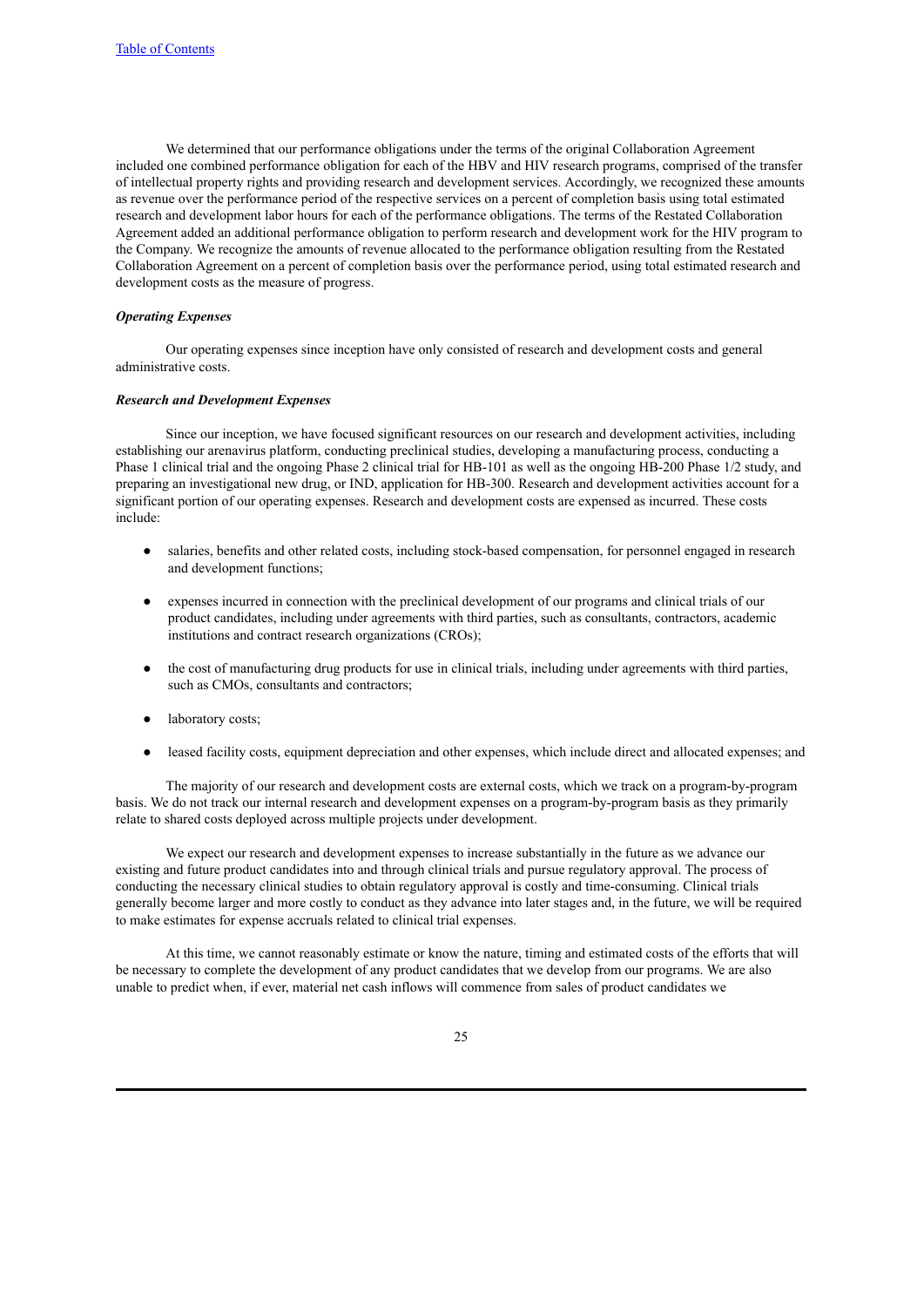develop, if at all. This is due to the numerous risks and uncertainties associated with developing product candidates, including the uncertainty of:

- successful completion of preclinical studies and clinical trials;
- sufficiency of our financial and other resources to complete the necessary preclinical studies and clinical trials;
- acceptance of INDs for our planned clinical trials or future clinical trials;
- successful enrollment and completion of clinical trials;
- successful data from our clinical program that support an acceptable risk-benefit profile of our product candidates in the intended populations;
- receipt and maintenance of regulatory and marketing approvals from applicable regulatory authorities;
- scale-up of our manufacturing processes and formulation of our product candidates for later stages of development and commercialization;
- establishing our own manufacturing capabilities or agreements with third-party manufacturers for clinical supply for our clinical trials and commercial manufacturing, if our product candidate is approved;
- entry into collaborations to further the development of our product candidates;
- obtaining and maintaining patent and trade secret protection or regulatory exclusivity for our product candidates;
- successfully launching commercial sales of our product candidates, if and when approved;
- acceptance of the product candidates benefits and uses, if and when approved, by patients, the medical community and third-party payors;
- the prevalence and severity of adverse events experienced with our product candidates;
- maintaining a continued acceptable safety profile of the product candidates following approval;
- effectively competing with other therapies;
- obtaining and maintaining healthcare coverage and adequate reimbursement from third-party payors; and
- qualifying for, maintaining, enforcing and defending intellectual property rights and claims.

A change in the outcome of any of these variables with respect to the development of a product candidate could mean a significant change in the costs and timing associated with the development of that product candidate. For example, if the U.S. Food and Drug Administration or another regulatory authority were to require us to conduct clinical trials beyond those that we anticipate will be required for the completion of clinical development of a product candidate, or if we experience significant delays in our clinical trials due to patient enrollment or other reasons, we would be required to expend significant additional financial resources and time on the completion of clinical development.

The following table summarizes our research and development expenses by product candidate or program (in thousands):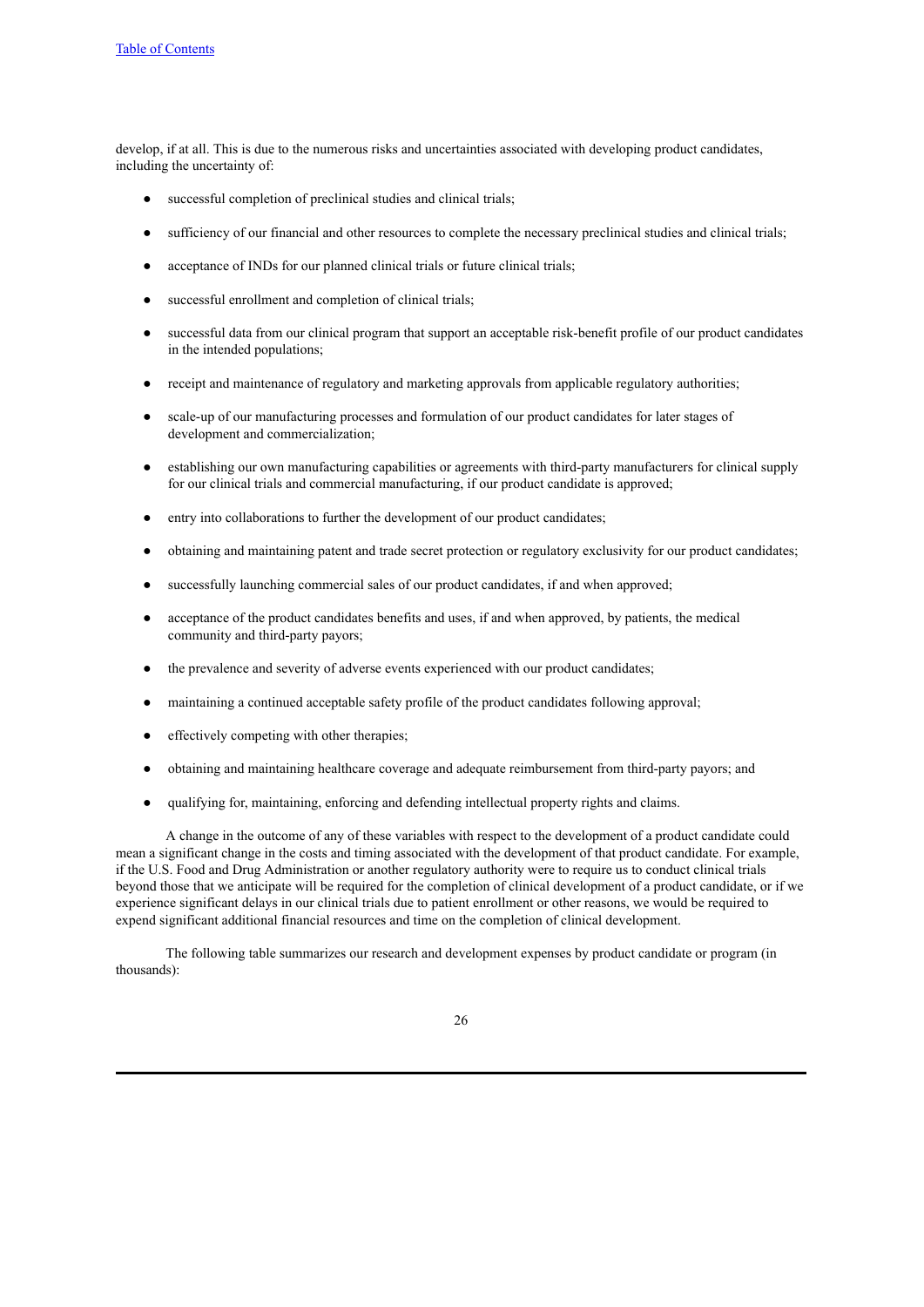|                                                     | Three months ended March 31, |  |        |
|-----------------------------------------------------|------------------------------|--|--------|
|                                                     | 2022                         |  | 2021   |
| HB-200 program                                      | 7,413                        |  | 9,754  |
| HB-300 program                                      | 2,767                        |  | 1,250  |
| Gilead partnered programs $(1)$                     | 1,733                        |  | 4,820  |
| Other and earlier-stage programs                    | 4,089                        |  | 3,643  |
| Other unallocated research and development expenses | 618                          |  | 697    |
| Total research and development expenses             | 16.620                       |  | 20.164 |
|                                                     |                              |  |        |

(1) Expenses incurred in connection with Gilead partnered programs were fully reimbursed by Gilead in 2021 and partially reimbursed in 2022, and such reimbursements were accounted for as revenue.

Other unallocated research and development expenses include stock-based compensation expense, certain lease expenses and other operating expenses that we do not track on a program-by-program basis, since our research and development employees and infrastructure ressources are utilized across our programs.

#### *General and Administrative Expenses*

Our general and administrative expenses consist primarily of personnel costs in our executive, finance and investor relations, business development and administrative functions. Other general and administrative expenses include consulting fees and professional service fees for auditing, tax and legal services, lease expenses related to our offices, premiums for directors and officers liability insurance, intellectual property costs incurred in connection with filing and prosecuting patent applications as well as third-party license fees, depreciation and other costs. We expect our general and administrative expenses to continue to increase in the future as we expand our operating activities and prepare for potential commercialization of our current and future product candidates, increase our headcount and investor relations activities and maintain compliance with requirements of the Nasdaq Global Select Market and the Securities and Exchange Commission.

#### *Grant Income*

Since inception, we have received grants from the Austrian Research Promotions Agency, either under funding agreements or under research incentive programs. In addition, we have received loans under funding agreements that bear interest at below market interest rate. We account for the grants received as other income and for the imputed benefits arising from the difference between a market rate of interest and the rate of interest as additional grant income, and record interest expense for the loans at a market rate of interest.

We participate in a research incentive program provided by the Austrian government under which we are entitled to reimbursement of a percentage of qualifying research and development expenses and capital expenditures incurred in Austria. Submissions for reimbursement under the program are submitted annually. Incentive amounts are generally paid out during the calendar year that follows the year of the expenses but remain subject to subsequent examinations by the responsible authority.

# *Interest Expense*

Interest expense results primarily from loans under funding agreements with the Austrian Research Promotion Agency, recorded at a market rate of interest. The difference between interest payments payable pursuant to the loans, which rates are at below market interest rates, and the market interest rate, is accounted for as grant income.

### *Income Taxes*

Income tax expense results from foreign minimum income tax and profit on a legal entity basis. The losses that we have incurred since inception result primary from the losses of our Austrian subsidiary. We have considered that, at this point in time, it is uncertain whether we will ever be able to realize the benefits of the deferred tax asset, and accordingly, have established a full valuation allowance as of March 31, 2022.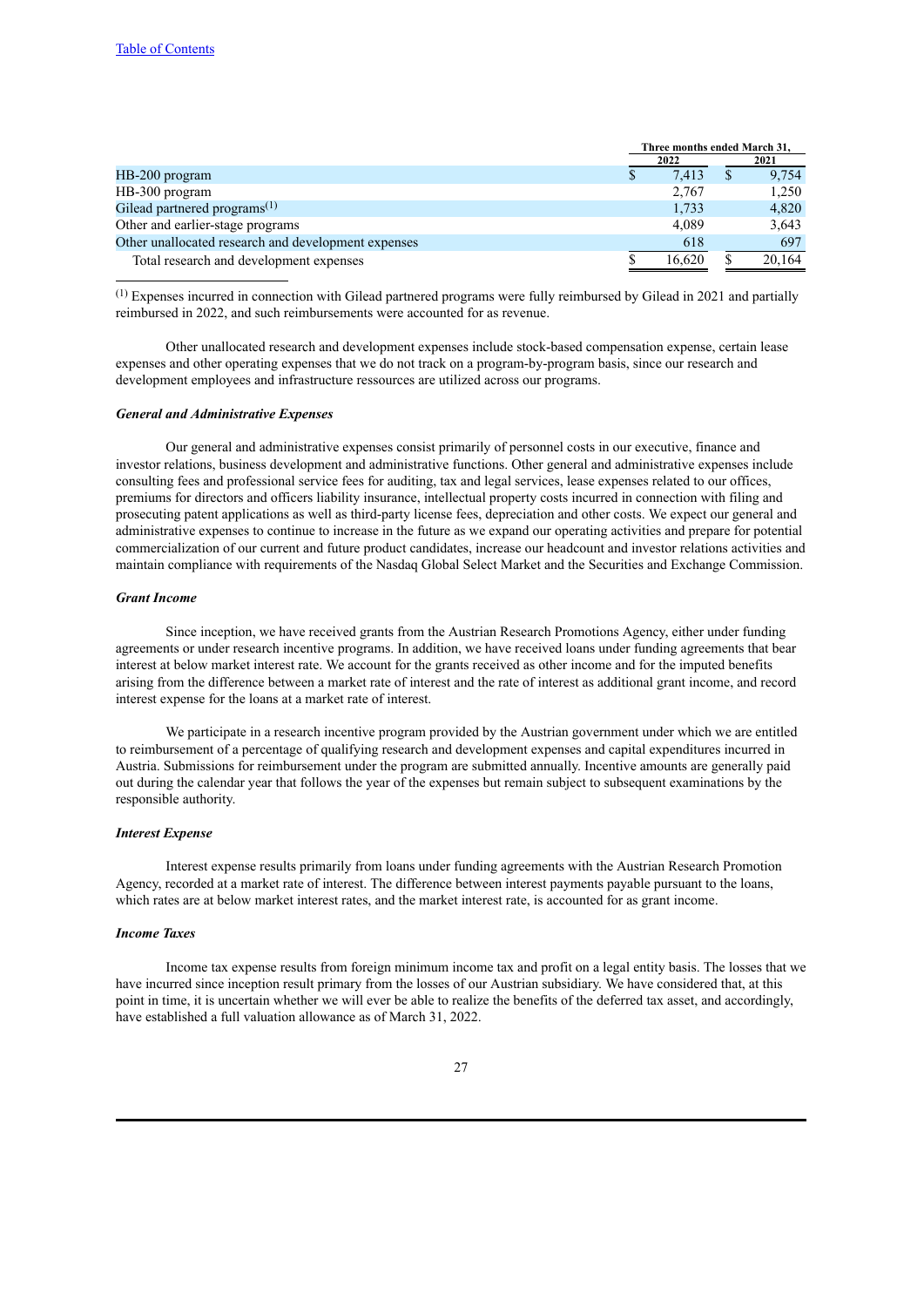### **Results of Operations**

### *Comparison of Three Months Ended March 31, 2022 and 2021*

The following table summarizes our results of operations for the three months ended March 31, 2022 and 2021 (in thousands):

|                                          |           | Three months ended March 31, |  |  |
|------------------------------------------|-----------|------------------------------|--|--|
|                                          | 2022      | 2021                         |  |  |
| Revenue from collaboration and licensing | 1,445     | 5,301<br>S                   |  |  |
| Operating expenses:                      |           |                              |  |  |
| Research and development                 | (16,620)  | (20, 164)                    |  |  |
| General and administrative               | (4,972)   | (4,309)                      |  |  |
| Total operating expenses                 | (21, 592) | (24, 473)                    |  |  |
| Loss from operations                     | (20, 147) | (19, 172)                    |  |  |
| Other income (expense):                  |           |                              |  |  |
| Grant income                             | 1,887     | 2,204                        |  |  |
| Interest income                          |           |                              |  |  |
| Interest expense                         | (243)     | (219)                        |  |  |
| Other income and expenses, net           | 528       | (58)                         |  |  |
| Total other income (expense), net        | 2,179     | 1,934                        |  |  |
| Net loss before tax                      | (17,968)  | (17, 238)                    |  |  |
| Income tax expense                       | (0)       | (0)                          |  |  |
| Net loss                                 | (17,968)  | \$<br>(17, 238)              |  |  |

#### *Revenue from Collaboration and Licensing*

Revenue was \$1.4 million for the three months ended March 31, 2022 and \$5.3 million for the three months ended March 31, 2021.

The decrease of \$3.9 million for the three months ended March 31, 2022 compared to the three months ended March 31, 2021 was primarily due to lower cost reimbursements received under the Collaboration Agreement with Gilead and the fact that the \$4.0 million milestone payment and the \$15.0 million initiation fee received in the three months ended March 31, 2022 were mostly recorded as deferred revenue to be recognized in future accounting periods.

For the three months ended March 31, 2022, revenue included \$0.8 million from reimbursement of research and development expenses, and \$0.6 million from partial recognition of the milestone and initiation payments that were initially recorded as deferred revenue.

For the three months ended March 31, 2021, revenue included \$4.6 million from reimbursement of research and development expenses and \$0.7 million from partial recognition of the upfront and milestone payments that were initially recorded as deferred revenue.

# *Research and Development Expenses*

For the three months ended March 31, 2022, our research and development expenses were \$16.6 million, compared to \$20.2 million for the three months ended March 31, 2021.

The decrease of \$3.6 million for the three months ended March 31, 2022 compared to the three months ended March 31, 2021 was attributable to a decrease in direct research and development expenses of \$3.6 million, partially offset by an increase in indirect research and development expenses of less than \$0.1 million. The decrease in direct research and development expenses was primarily driven by lower manufacturing expenses for our HB-200 and Gilead partnered programs and lower clinical study expenses due to the completion of patient enrollment of the Phase 2 trial for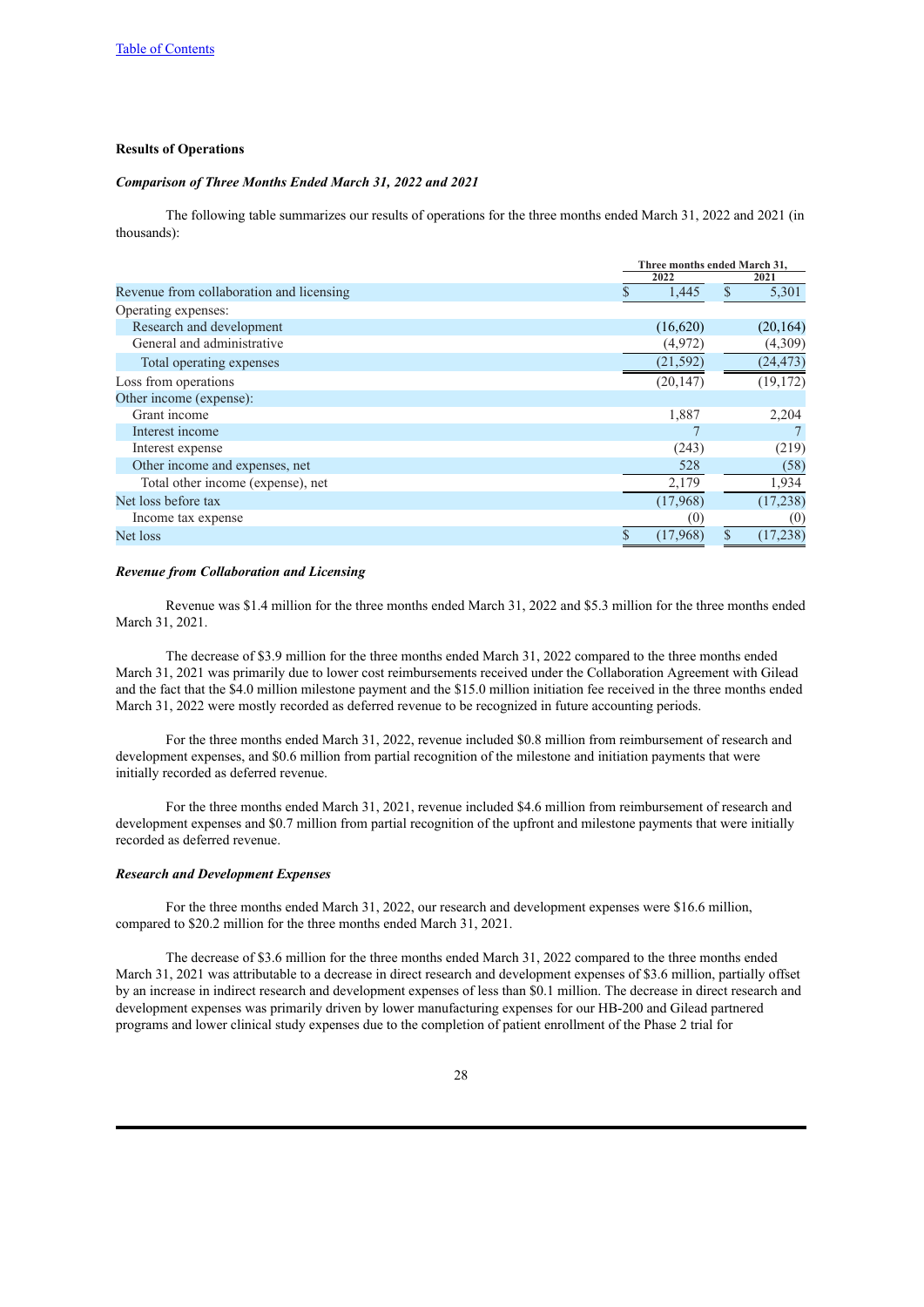our HB-101 program. Indirect research and development expenses increased mainly because of an increase in professional and consulting fees, partially offset by a decrease in personnel related costs.

### *General and Administrative Expenses*

General and administrative expenses for the three months ended March 31, 2022 were \$5.0 million, compared to \$4.3 million for the three months ended March 31, 2021. The increase of \$0.7 million was primarily due to an increase in professional and consulting fees of \$0.7 million, an increase in personnel-related expenses of \$0.2 million, partially offset by a decrease in other expenses of \$0.2 million. The increase in personnel-related expenses resulted from increased stock compensation expenses, a growth in headcount along with increased salaries in our general and administrative functions. The increase in professional and consulting fees was primarily attributable to \$0.6 million of intellectual property costs incurred in connection with filing and prosecuting patent applications as well as third-party license fees.

### *Grant Income*

In the three months ended March 31, 2022 we recorded grant income of \$1.9 million, compared to \$2.2 million in the three months ended March 31, 2021. Income from grants mainly included research incentives and imputed benefits from below market interest rates on loans from governmental agencies. The decrease of \$0.3 million was primarily due to lower income from Austrian research and development incentives.

### *Interest Income and Expense*

Interest income was less than \$0.1 million for the three months ended March 31, 2022 and for the three months ended March 31, 2021 as a result of the low or zero interest rates in the United States and Europe. Interest income represents interest from cash and cash equivalents held in US dollars resulting from the proceeds from the issuance of common and preferred stock as well as payments received under our Collaboration Agreement with Gilead. During the three months ended March 31, 2022 our cash, cash equivalents and restricted cash were mainly held in dollars at U.S. investment grade financial institutions or in money market funds. In addition, smaller amounts were held in euros at our Austrian subsidiary that produced no material interest income due the low or zero interest rate policy in the European Monetary Union.

Interest expenses for loans from government agencies were \$0.2 million for the three months ended March 31, 2022 and for the three months ended March 31, 2021, respectively. Interest expense was recorded at the market rate of interest, which exceeded the contractual interest.

#### *Other Income and Expenses*

Other income was \$0.5 million for the three months ended March 31, 2022, compared to other expenses of \$0.1 million for the three months ended March 31, 2021. The change in the three months ended March 31, 2022 resulted primarily from exchange rate differences and foreign currency remeasurements.

#### **Liquidity and Capital Resources**

Since our inception in 2011, we have funded our operations primarily from public offerings and private placements of common stock and convertible preferred stock, including our initial public offering, as well as private placements of our redeemable convertible preferred stock, grant funding and loans from an Austrian government agency, and upfront, milestone and initiation payments from Gilead in connection with a research collaboration and license agreement.

Prior to our IPO, we raised gross proceeds of approximately \$142.5 million from the issuance of our redeemable convertible preferred stock. In April 2019, we completed our IPO in which we issued and sold 6,000,000 shares of our common stock, at \$14.00 per share, for gross proceeds of \$84.0 million, or net proceeds of \$74.6 million. On December 11, 2020, we completed a follow-on public offering in which we issued 3,910,000 shares of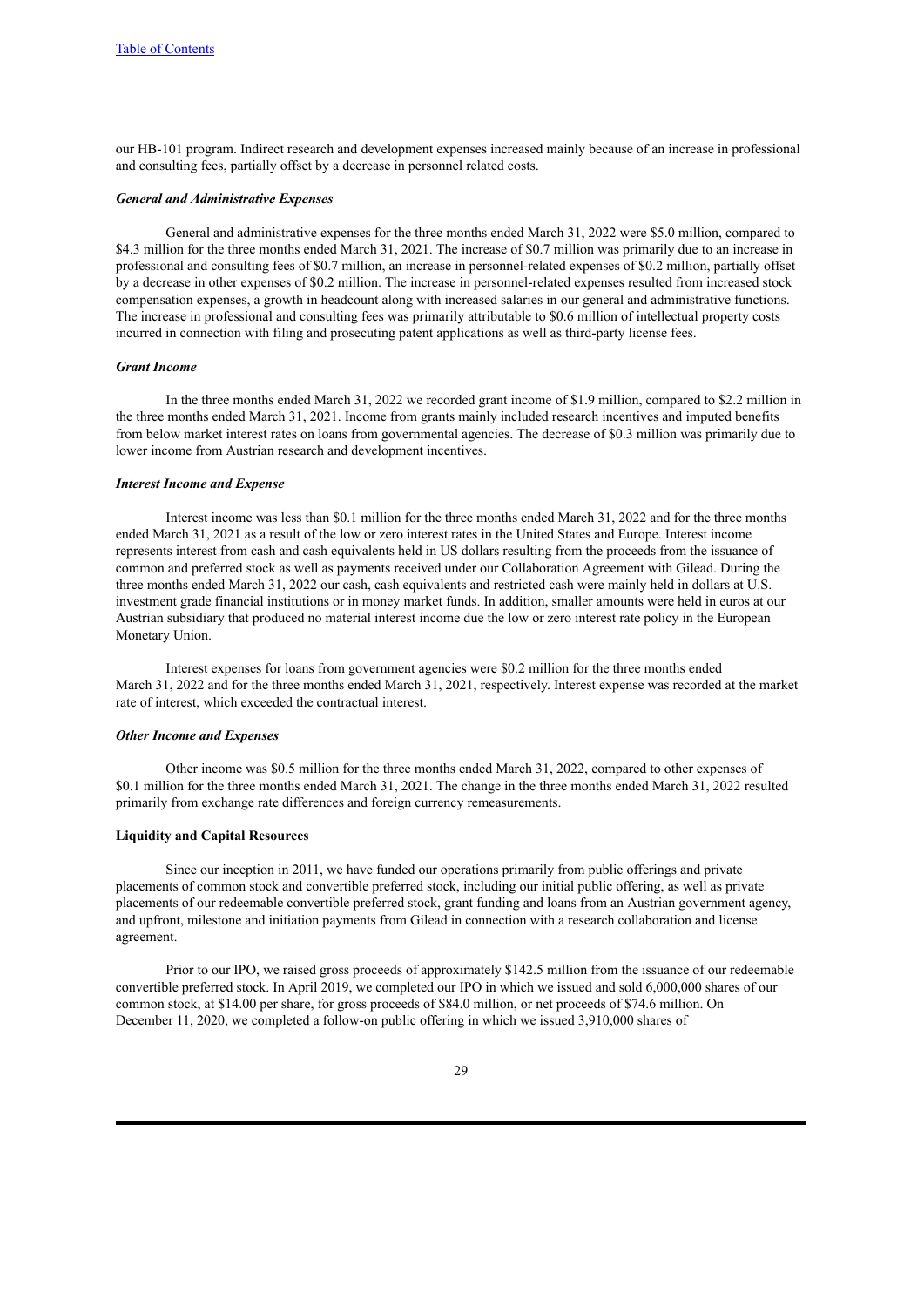our common stock, at \$11.75 per share, and 2,978 shares of our Series A convertible preferred stock, at \$11,750.00 per share, for net proceeds of \$75.0 million after deducting underwriting discounts and commissions and offering expenses. On March 4, 2022, we completed a follow-on public offering in which we issued 21,700,000 shares of our common stock, at \$2.00 per share, and 15,800 shares of our Series A-1 convertible preferred stock, at \$2,000.00 per share, for net proceeds of \$70.2 million after deducting underwriting discounts and commissions and offering expenses including pro-rate ATM costs. We also received \$41.2 million from non-refundable upfront, milestone and initiation payments pursuant to the Restated Collaboration Agreement with Gilead. In addition, in February 2022, Gilead purchased 1,666,666 unregistered shares of our common stock for \$5.0 million. As of March 31, 2022, we had cash, cash equivalents and restricted cash of \$141.8 million.

We entered into various funding agreements with the Austrian Research Promotion Agency, (Österreichische Forschungsförderungsgesellschaft, or FFG). The loans by FFG, or the FFG Loans, were made on a project-by-project basis and bear interest at a rate of 0.75% per annum. In the event that the underlying program research results in a scientific or technical failure, the principal then outstanding under any loan may be forgiven by FFG and converted to non-repayable grant funding on a project-by-project basis. The FFG Loans contain no financial covenants and are not secured by any of our assets. The debt obligation is \$6.0 million, principal repayments are due as follows: \$3.0 million are due in the remaining nine months of 2022, \$1.8 million are due in 2023, and the remaining \$1.2 million are due upon final maturity in 2024.

Because the FFG Loans bear interest at below market rates we account for the imputed benefit arising from the difference between an estimated market rate of interest and the contractual interest rate as grant funding from FFG, which is included in grant income. On the date that FFG Loan proceeds are received, we recognize the portion of the loan proceeds allocated to grant funding as a discount to the carrying value of the loan and as unearned income. As of March 31, 2022, the unamortized debt discount related to FFG Loans was \$0.8 million.

We entered into arrangements with contract manufacturing organizations. As of March 31, 2022, we had total non-cancellable obligations under such contracts of \$8.1 million.

We do not expect positive cash flows from operations in the foreseeable future, if at all. Historically, we have incurred operating losses as a result of ongoing efforts to develop our arenavirus technology platform and our product candidates, including conducting ongoing research and development, preclinical studies, clinical trials, providing general and administrative support for these operations and developing our intellectual property portfolio. We expect to continue to incur net operating losses for at least the next several years as we progress clinical development, seek regulatory approval, prepare for and, if approved, proceed to commercialization of our most advanced oncology product candidate HB-200, continue our research and development efforts relating to our other and future product candidates, and invest in our manufacturing capabilities and our own manufacturing facility.

#### *Future Funding Requirements*

We have no products approved for commercial sale. To date, we have devoted substantially all of our resources to organizing and staffing our company, business planning, raising capital, undertaking preclinical studies and clinical trials of our product candidates. As a result, we are not profitable and have incurred losses in each period since our inception in 2011. As of March 31, 2022, we had an accumulated deficit of \$240.7 million. We expect to continue to incur significant losses for the foreseeable future. We anticipate that our expenses will increase substantially as we:

- pursue the clinical and preclinical development of our current and future product candidates;
- leverage our technologies to advance product candidates into preclinical and clinical development;
- seek regulatory approvals for product candidates that successfully complete clinical trials, if any;
- attract, hire and retain additional clinical, quality control and scientific personnel;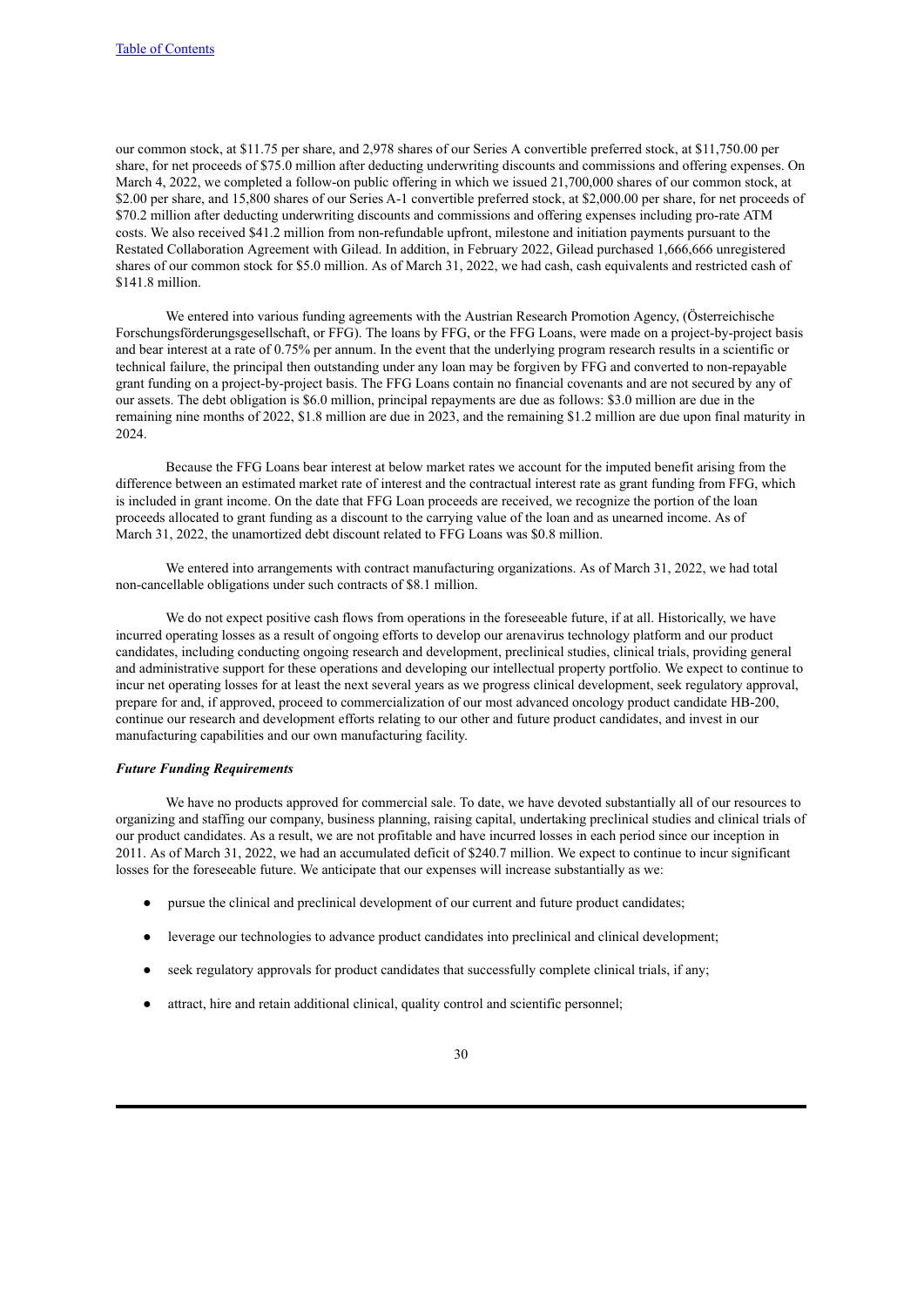- establish our manufacturing capabilities through third parties or by ourselves and scale-up manufacturing to provide adequate supply for clinical trials and commercialization;
- expand our operational, financial and management systems and increase personnel, including personnel to support our clinical development, manufacturing and commercialization efforts and our operations as a public company;
- expand and protect our intellectual property portfolio;
- establish a sales, marketing, medical affairs and distribution infrastructure to commercialize any products for which we may obtain marketing approval and intend to commercialize on our own or jointly;
- acquire or in-license other product candidates and technologies; and
- incur additional legal, accounting and other expenses in operating our business, including ongoing costs associated with operating as a public company.

Even if we succeed in commercializing one or more of our product candidates, we will continue to incur substantial research and development and other expenditures to develop and market additional product candidates. We may encounter unforeseen expenses, difficulties, complications, delays and other unknown factors that may adversely affect our business. The size of our future net losses will depend, in part, on the rate of future growth of our expenses and our ability to generate revenue. Our prior losses and expected future losses have had and will continue to have an adverse effect on our stockholders' equity and working capital.

We will require substantial additional financing and a failure to obtain this necessary capital could force us to delay, limit, reduce or terminate our product development programs, commercialization efforts or other operations.

Since our inception, we have invested a significant portion of our efforts and financial resources in research and development activities for our non-replicating and replicating technologies and our product candidates derived from these technologies. Preclinical studies and clinical trials and additional research and development activities will require substantial funds to complete. We believe that we will continue to expend substantial resources for the foreseeable future in connection with the development of our current product candidates and programs as well as any future product candidates we may choose to pursue, as well as the gradual gaining of control over our required manufacturing capabilities and other corporate uses. These expenditures will include costs associated with conducting preclinical studies and clinical trials, obtaining regulatory approvals, and manufacturing and supply, as well as marketing and selling any products approved for sale. In addition, other unanticipated costs may arise. Because the outcome of any preclinical study or clinical trial is highly uncertain, we cannot reasonably estimate the actual amounts necessary to successfully complete the development and commercialization of our current or future product candidates.

Our future capital requirements depend on many factors, including:

- the scope, progress, results and costs of researching and developing our current and future product candidates and programs, and of conducting preclinical studies and clinical trials;
- the number and development requirements of other product candidates that we may pursue, and other indications for our current product candidates that we may pursue;
- the stability, scale and yields of our future manufacturing process as we scale-up production and formulation of our product candidates for later stages of development and commercialization;
- the timing of, and the costs involved in, obtaining regulatory and marketing approvals and developing our ability to establish sales and marketing capabilities, if any, for our current and future product candidates we develop if clinical trials are successful;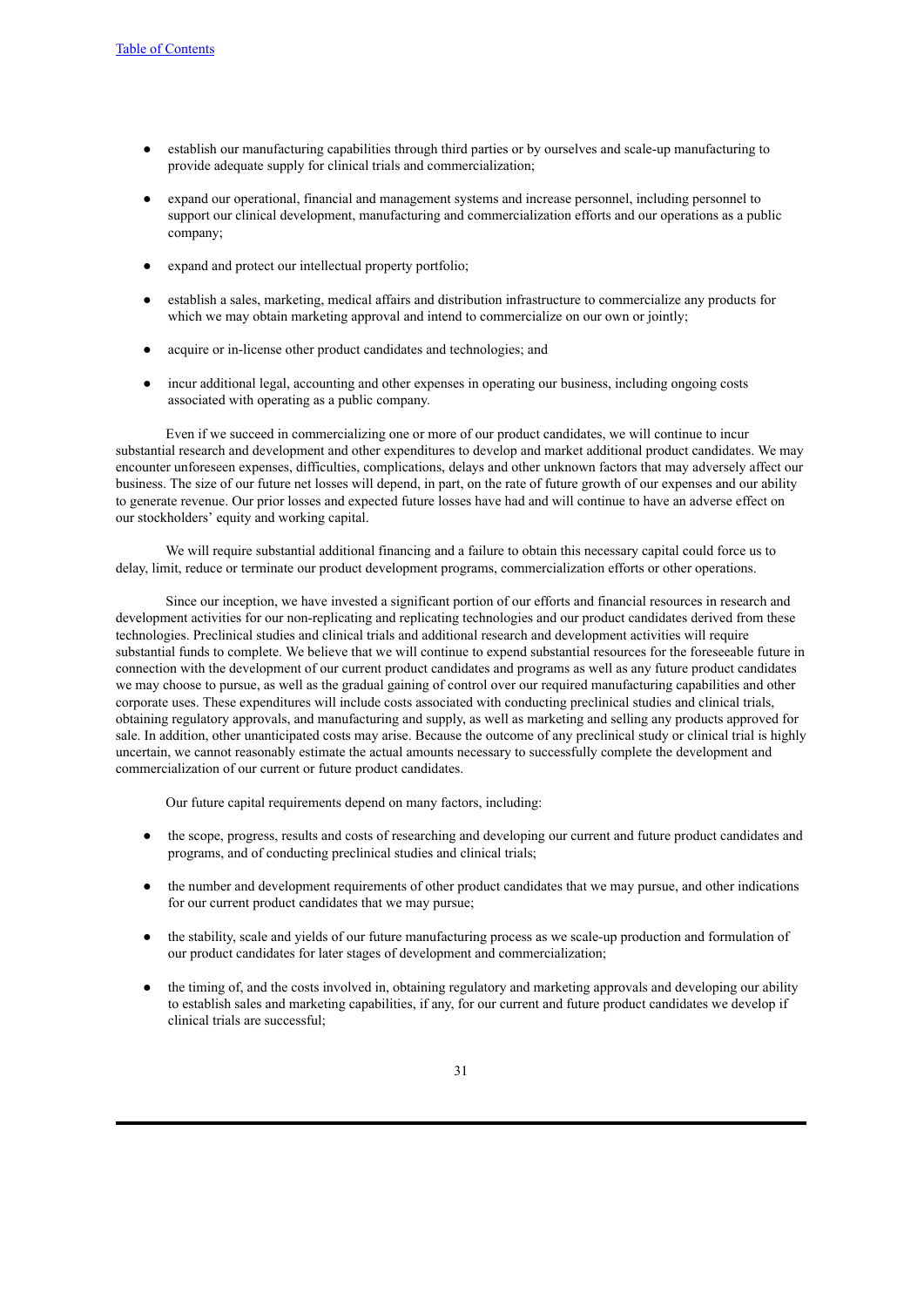- the success of our collaboration with Gilead:
- our ability to establish and maintain collaborations, strategic licensing or other arrangements and the financial terms of such agreements;
- the cost of commercialization activities for our current and future product candidates that we may develop, whether alone or with a collaborator:
- the costs involved in preparing, filing, prosecuting, maintaining, expanding, defending and enforcing patent claims, including litigation costs and the outcome of such litigation;
- the timing, receipt and amount of sales of, or royalties on, our future products, if any; and
- the emergence of competing oncology and infectious disease therapies and other adverse market developments.

A change in the outcome of any of these or other variables with respect to the development of any of our current and future product candidates could significantly change the costs and timing associated with the development of that product candidate. Furthermore, our operating plans may change in the future, and we will need additional funds to meet operational needs and capital requirements associated with such operating plans.

We do not have any committed external source of funds or other support for our development efforts. Until we can generate sufficient product and royalty revenue to finance our cash requirements, which we may never do, we expect to finance our future cash needs through a combination of public or private equity offerings, debt financings, collaborations, strategic alliances, licensing arrangements and other marketing or distribution arrangements as well as grant funding. Based on our research and development plans, we expect that our existing cash and cash equivalents, will enable us to fund our operating expenses and capital expenditure requirements for at least the next 12 months. These estimates are based on assumptions that may prove to be wrong, and we could utilize our available capital resources sooner than we expect.

If we raise additional capital through marketing and distribution arrangements or other collaborations, strategic alliances or licensing arrangements with third parties, we may have to relinquish certain valuable rights to our product candidates, technologies, future revenue streams or research programs or grant licenses on terms that may not be favorable to us. If we raise additional capital through public or private equity offerings, the terms of these securities may include liquidation or other preferences that adversely affect our stockholders' rights. Further, to the extent that we raise additional capital through the sale of common stock or securities convertible or exchangeable into common stock, the ownership interest of our shareholders will be diluted. If we raise additional capital through debt financing, we would be subject to fixed payment obligations and may be subject to covenants limiting or restricting our ability to take specific actions, such as incurring additional debt, making capital expenditures or declaring dividends. If we are unable to obtain additional funding on favorable terms when needed, we may have to delay, reduce the scope of or terminate one or more of our research and development programs or clinical trials.

### *Cash Flows*

The following table sets forth a summary of the primary sources and uses of cash (in thousands):

|                                                      | Three months ended March 31, |  |           |
|------------------------------------------------------|------------------------------|--|-----------|
|                                                      | 2022                         |  | 2021      |
| Net cash provided by (used in) operating activities  | 1.733                        |  | (14, 397) |
| Net cash used in investing activities                | (1,828)                      |  | (330)     |
| Net cash provided by financing activities            | 75.293                       |  | 101       |
| Net increase (decrease) in cash and cash equivalents | 75.198                       |  | (14,626)  |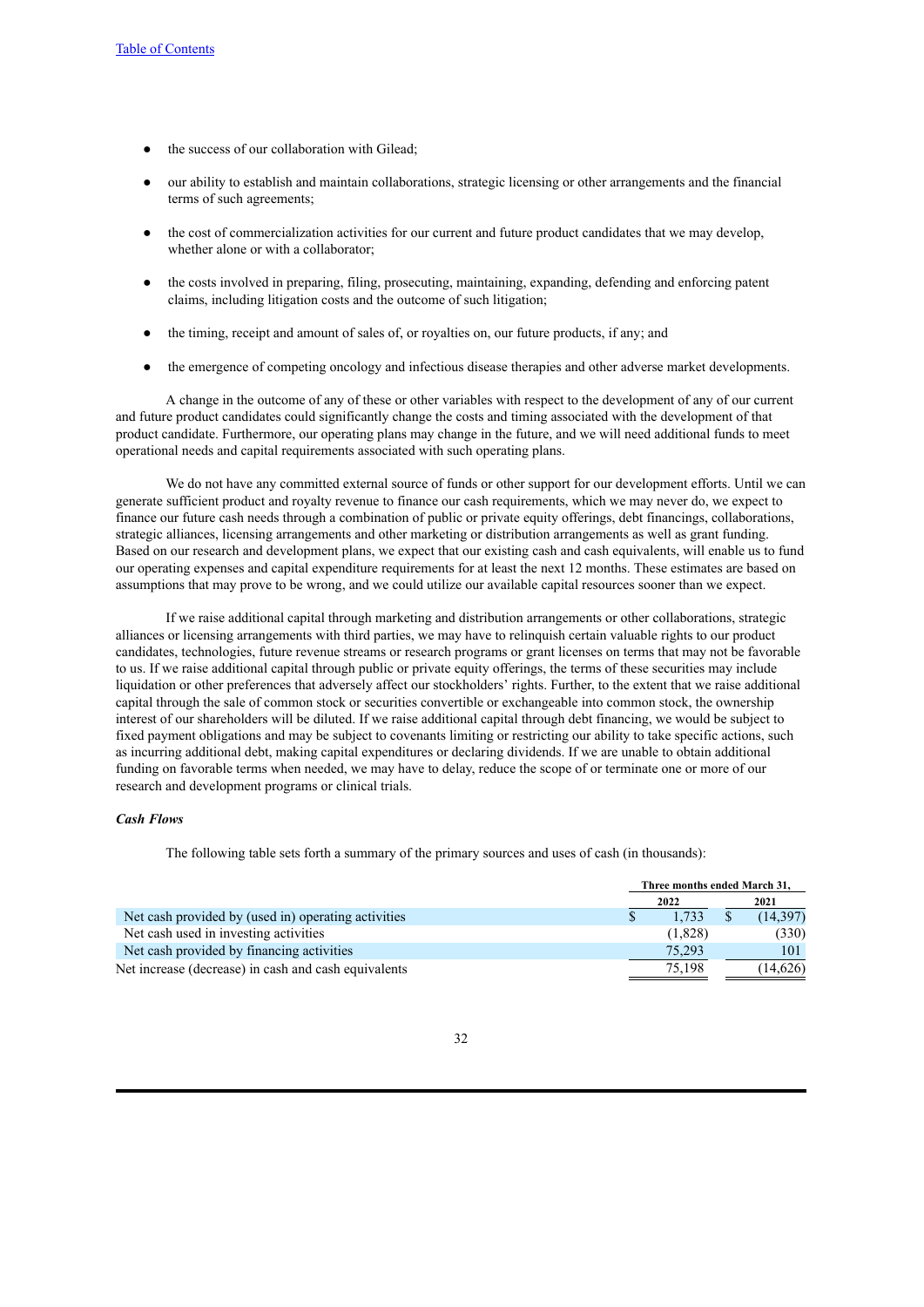### *Cash Provided by (Used in) Operating Activities*

During the three months ended March 31, 2022, cash provided by operating activities was \$1.7 million, which consisted of a net loss of \$18.0 million, adjusted by non-cash charges of \$2.8 million and cash provided due to changes in our operating assets and liabilities of \$16.9 million. The non-cash charges consisted primarily of stock-based compensation of \$1.6 million and depreciation and amortization expense of \$1.1 million. The change in our operating assets and liabilities was primarily due an increase in deferred revenues of \$14.1 million, resulting from the receipt of the \$15.0 million program initiation payment, a decrease in accounts receivable of \$6.1 million, resulting from the collection of pass through costs from Gilead, a decrease in prepaid expenses and other current assets of \$0.8 million, and an increase in other non-current liabilities of \$0.1 million, partially offset by an increase in receivable research incentives of \$1.7 million, resulting from research incentive eligible research and development activities, a decrease in accounts payable of \$1.6 million, an increase in other non-current assets of \$0.5 million, and a decrease in operating lease liabilities of \$0.4 million.

During the three months ended March 31, 2021, cash used in operating activities was \$14.4 million, which consisted of a net loss of \$17.2 million, adjusted by non-cash charges of \$2.6 million and cash provided from changes in our operating assets and liabilities of \$0.2 million. The non-cash charges consisted primarily of stock-based compensation of \$1.5 million and depreciation and amortization expense of \$1.1 million. The change in our operating assets and liabilities was primarily due to a decrease in accounts receivable of \$1.1 million, a decrease in receivable research incentives of \$0.9 million, an increase in other non-current liabilities of \$0.6 million, an increase in accounts payable of \$0.4 million, and a decrease in prepaid expenses and other current assets of \$0.1 million, partially offset by an increase in other non-current assets of \$1.3 million, a decrease in deferred revenues of \$0.9 million, a decrease in operating lease liabilities of \$0.5 million, and a decrease in accrued expenses and other current liabilities of \$0.2 million.

### *Cash Used in Investing Activities*

During the three months ended March 31, 2022, cash used in investing activities was \$1.8 million. The increase of \$1.5 million compared to the three months ended March 31, 2021 resulted from capital expenditures in connection with our own GMP manufacturing facility project and was partially offset by lower expenditures for improvements in our laboratory and office space, which were performed in 2021, and lower expenditures for purchase of equipment.

During the three months ended March 31, 2021, cash used in investing activities was \$0.3 million and resulted from capital expenditures in connection with improvements of our laboratory and office space and purchase of property and equipment.

#### *Cash Provided by Financing Activities*

During the three months ended March 31, 2022, cash provided by financing activities was \$75.3 million and consisted mainly of net proceeds of \$70.2 million from our follow-on public offering in March 2022 and of net proceeds of \$5.0 million from Gilead's purchase of 1,666,666 unregistered shares of our common stock in February 2022.

During the three months ended March 31, 2021, cash provided by financing activities was \$0.1 million and resulted primarily from the payment of exercise prices of stock options.

### **Critical Accounting Policies and Estimates**

Our management's discussion and analysis of our financial condition and results of operations is based on our condensed consolidated financial statements, which we have prepared in accordance with the rules and regulations of the SEC, and generally accepted accounting principles in the United States, or GAAP. The preparation of these condensed consolidated financial statements requires us to make estimates and assumptions that affect the reported amounts of assets and liabilities and the disclosure of contingent assets and liabilities at the date of the financial statements, as well as the reported expenses during the reporting periods. We evaluate our estimates and judgments on an ongoing basis. We base our estimates on historical experience and on various other factors that we believe are reasonable under the circumstances, the results of which form the basis for making judgments about the carrying value of assets and liabilities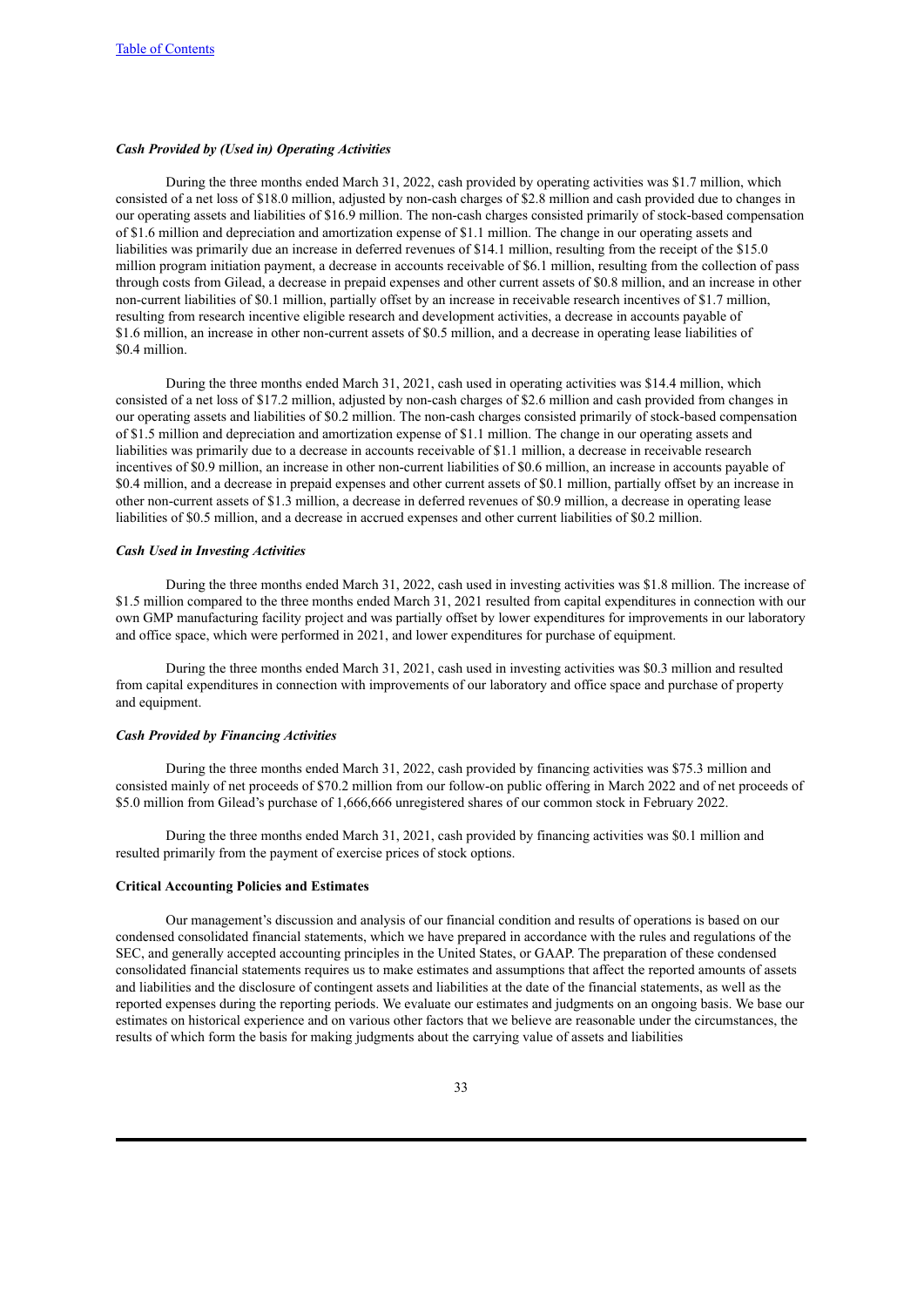that are not readily apparent from other sources. Our actual results may differ from these estimates under different assumptions or conditions.

Our critical accounting policies and the methodologies and assumptions we apply under them have not materially changed, as compared to those disclosed in "Management's Discussion and Analysis of Financial Condition and Results of Operations - Critical Accounting Policies" in our Annual Report on Form 10-K for the year ended December 31, 2021 filed with the SEC on March 24, 2022.

#### **Recently Issued Accounting Pronouncements**

A description of recently issued accounting pronouncements that may potentially impact our financial position and results of operations is disclosed in Note 2 to our condensed consolidated financial statements appearing in this Form  $10-<sub>o</sub>$ 

### **Emerging Growth Company Status and Smaller Reporting Company**

As an "emerging growth company," the Jumpstart Our Business Startups Act of 2012 allows us to delay adoption of new or revised accounting standards applicable to public companies until such standards are made applicable to private companies. However, we have irrevocably elected not to avail ourselves of this extended transition period for complying with new or revised accounting standards and, therefore, we will be subject to the same new or revised accounting standards as other public companies that are not emerging growth companies.

We are also a "smaller reporting company" meaning that the market value of our stock held by non-affiliates is less than \$700 million and our annual revenue was less than \$100 million during our most recently completed fiscal year. We may continue to be a smaller reporting company if either (i) the market value of our stock held by non-affiliates is less than \$250 million or (ii) our annual revenue was less than \$100 million during the most recently completed fiscal year and the market value of our stock held by non-affiliates is less than \$700 million. If we are a smaller reporting company at the time we cease to be an emerging growth company, we may continue to rely on exemptions from certain disclosure requirements that are available to smaller reporting companies. For so long as we remain a smaller reporting company, we are permitted and intend to rely on exemptions from certain disclosure and other requirements that are applicable to other public companies that are not smaller reporting companies.

### <span id="page-37-0"></span>**Item 3. Quantitative and Qualitative Disclosures About Market Risk.**

We are subject to the risk of fluctuations in foreign currency exchange rates, specifically with respect to the euro. Our functional currency is the U.S. dollar and the functional currency of our wholly owned foreign subsidiary, Hookipa Biotech GmbH, is the euro. Our cash, cash equivalents and restricted cash as of March 31, 2022 included small amounts of cash balances held by Hookipa Biotech GmbH in euro. We are exposed to market risk related to changes in interest rates. We had cash, cash equivalents and restricted cash of \$141.8 million as of March 31, 2022, which included account balances with foreign banks. Interest income is sensitive to changes in the general level of interest rates; however, due to the nature of these investments, we do not believe that we have any material exposure to changes in the fair value of our investment portfolio as a result of changes in interest rates.

#### <span id="page-37-1"></span>**Item 4. Controls and Procedures.**

The term "disclosure controls and procedures," as defined in Rules 13a–15(e) and 15d–15(e) under the Exchange Act, refers to controls and procedures that are designed to ensure that information required to be disclosed by a company in the reports that it files or submits under the Exchange Act is recorded, processed, summarized and reported, within the time periods specified in the SEC's rules and forms. Disclosure controls and procedures include, without limitation, controls and procedures designed to ensure that information required to be disclosed by a company in the reports that it files or submits under the Exchange Act is accumulated and communicated to the company's management, including its principal executive and principal financial officers, or persons performing similar functions, as appropriate to allow timely decisions regarding required disclosure.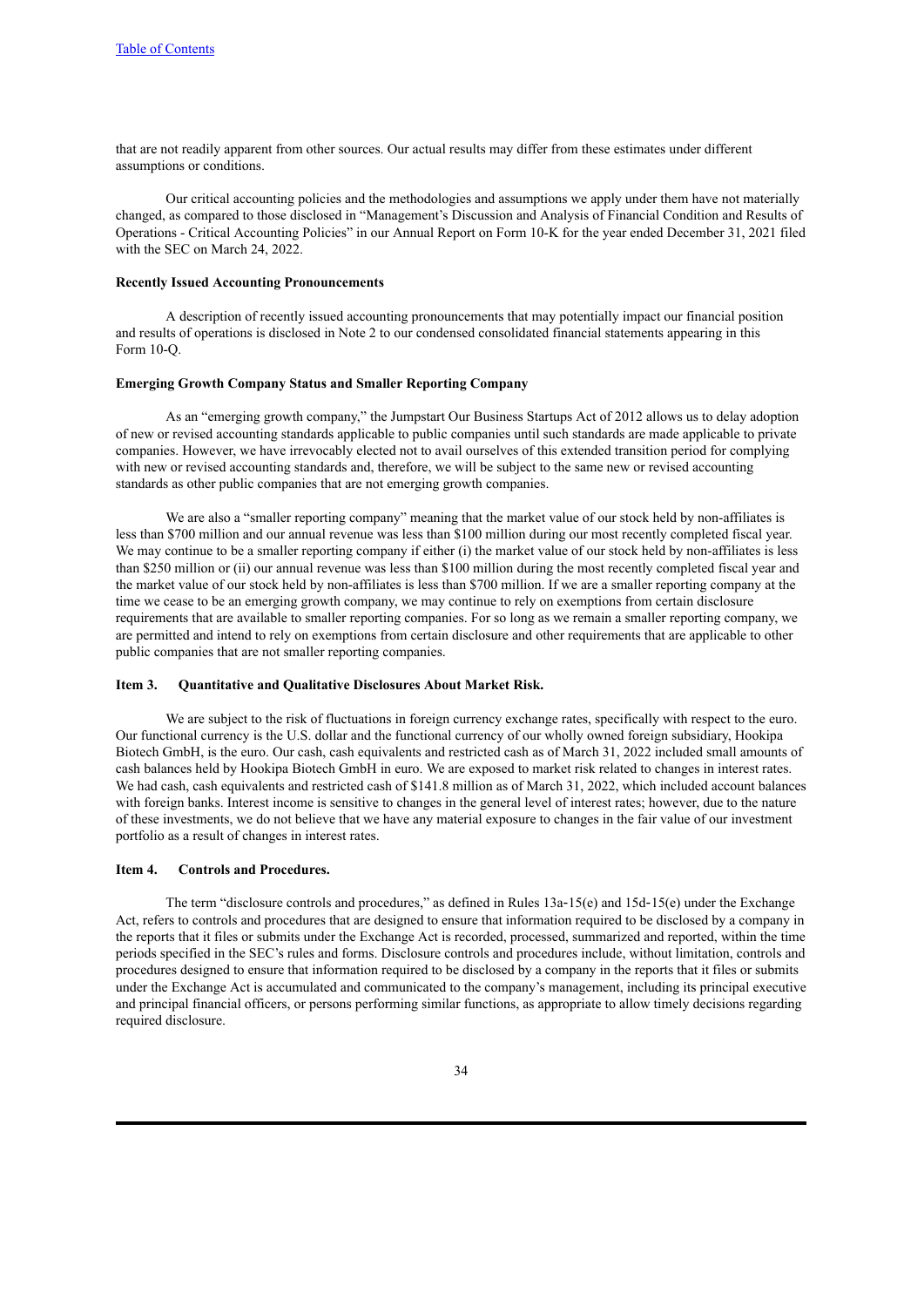In designing and evaluating our disclosure controls and procedures, management recognizes that any controls and procedures, no matter how well designed and operated, can provide only reasonable assurance of achieving the desired control objectives. In addition, the design of disclosure controls and procedures must reflect the fact that there are resource constraints and that management is required to apply judgment in evaluating the benefits of possible controls and procedures relative to their costs.

#### **Evaluation of Disclosure Controls and Procedures**

As of March 31, 2022, management, with the participation of our Principal Executive Officer and Principal Financial and Accounting Officer, evaluated the effectiveness of our disclosure controls and procedures (as defined in Rules 13a-15(e) and 15d-15(e) under the Exchange Act of 1934). Our disclosure controls and procedures are designed to ensure that information required to be disclosed in the reports we file or submit under the Exchange Act is recorded, processed, summarized and reported within the time periods specified in the SEC's rules and forms, and that such information is accumulated and communicated to our management, including the Chief Executive Officer and the Chief Financial and Accounting Officer, to allow timely decisions regarding required disclosures.

Any controls and procedures, no matter how well designed and operated, can provide only reasonable assurance of achieving the desired control objective and management necessarily applies its judgment in evaluating the cost-benefit relationship of possible controls and procedures. Based on that evaluation, our Principal Executive Officer and Principal Financial and Accounting Officer concluded that our disclosure controls and procedures were effective at a reasonable assurance level as of March 31, 2022.

# **Changes in Internal Control over Financial Reporting**

There were no changes in our internal control over financial reporting (as defined in Rules 13a 15(f) and 15d 15(f) under the Exchange Act) identified that occurred during the three months ended March 31, 2022 that have materially affected, or are reasonably likely to materially affect, our internal control over financial reporting.

#### **PART II—OTHER INFORMATION**

# <span id="page-38-1"></span><span id="page-38-0"></span>**Item 1. Legal Proceedings.**

In April 2021, a third party opposed European Patent No. 3218504, or the EP '504 Patent, which was granted to the University of Geneva in July 2020 and is exclusively licensed to us. While the opposition was filed in the name and on behalf of Dr. Ursula Sprenzel, we believe that the real party in interest has not identified itself. The patent is directed to our replicating arenavirus platform technology and is part of our strategy to protect current product candidates based on this platform technology, including our lead oncology product candidates HB-201 and HB-202. We filed our formal response to the opposition with the European Patent Office (EPO) on September 3, 2021, in which we requested that the opposition be rejected and the EP '504 Patent be maintained as granted. It is expected that the EPO's opposition division will issue a preliminary opinion in the next 1 to 4 months, and summons the parties to oral proceedings within the next 6 to 10 months.

From time to time, we may become involved in other litigation or legal proceedings relating to claims arising from the ordinary course of business.

# <span id="page-38-2"></span>**Item 1A. Risk Factors.**

We do not believe that inflation has had a material effect on our business, results of operations, or financial condition. Nonetheless, if our costs were to become further subject to significant inflationary pressures, we may not be able to fully offset such higher costs. Our inability or failure to do so could harm our business, results of operations, or financial condition. Other than that, there have been no material changes from the risk factors disclosed in our Annual Report on Form 10-K filed with the SEC on March 24, 2022.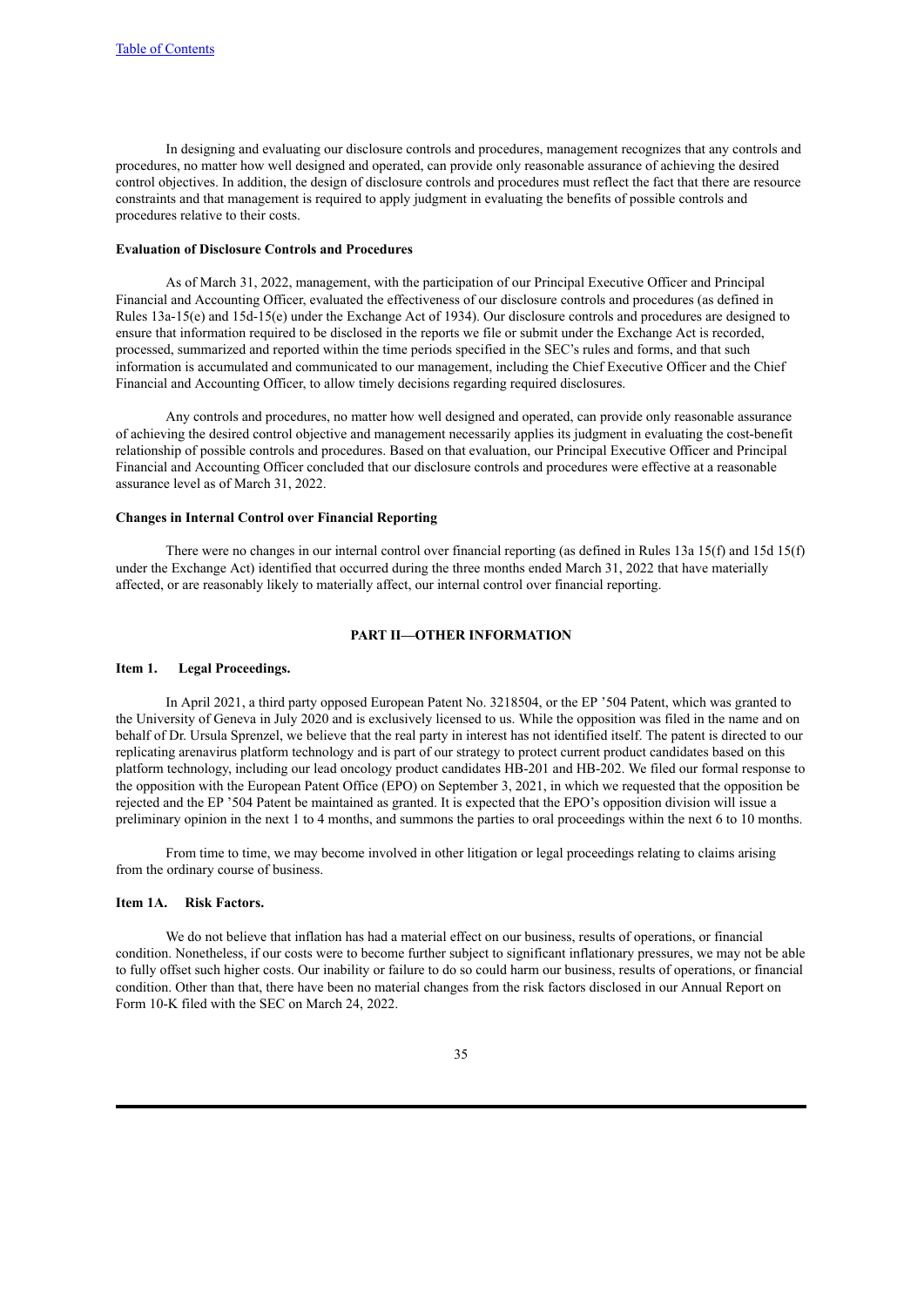# <span id="page-39-0"></span>**Item 2. Unregistered Sales of Equity Securities and Use of Proceeds.**

There were no unregistered sales of equity securities by us during the three months ended March 31, 2022.

# <span id="page-39-1"></span>**Item 3. Defaults upon Senior Securities.**

None.

# <span id="page-39-2"></span>**Item 4. Mine Safety Disclosures.**

Not applicable.

# <span id="page-39-3"></span>**Item 5. Other Information.**

None.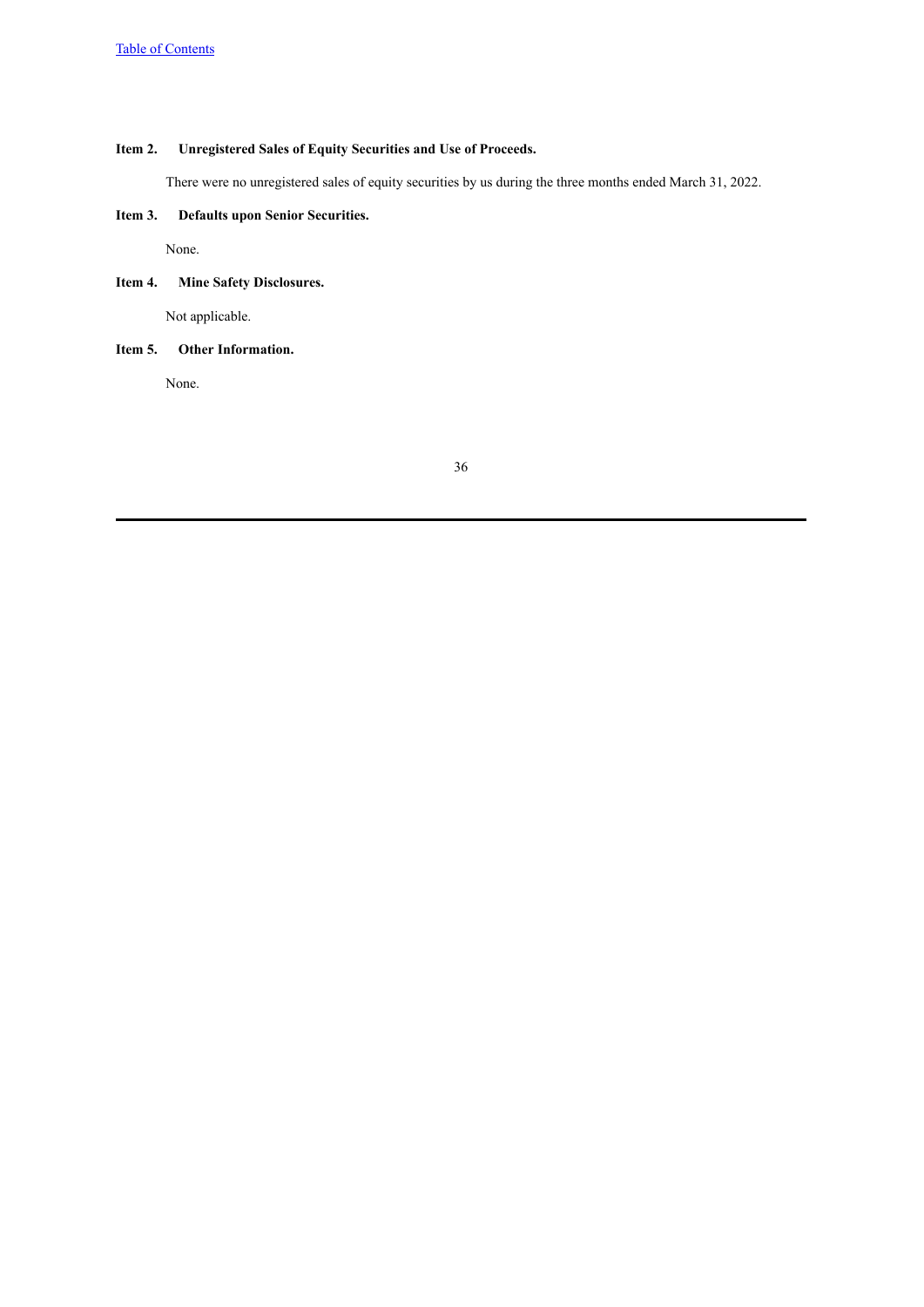# <span id="page-40-0"></span>**Item 6. Exhibits.**

The exhibits listed on the Exhibit Index immediately preceding such exhibits, which is incorporated herein by reference, are filed or furnished as part of this Quarterly Report on Form 10-Q.

| <b>Exhibit</b><br>Number | <b>Description</b>                                                                                                                                                                                                                                                                                                     |
|--------------------------|------------------------------------------------------------------------------------------------------------------------------------------------------------------------------------------------------------------------------------------------------------------------------------------------------------------------|
| 3.1                      | Amended and Restated Certificate of Incorporation of the Company (filed as Exhibit 3.1 to the Company's<br>Annual Report on Form 10-K filed on March 24, 2022 (File No. 001-38869) and incorporated herein by<br>reference).                                                                                           |
| $10.1^{\dagger}$         | Amended and Restated Research Collaboration and License Agreement by and between the Registrant and<br>Gilead Sciences, Inc., dated as of February 15, 2022 (filed as Exhibit 10.1 to the Company's Current Report<br>on Form 8-K/A filed on March 1, 2022 (File No. 001-38869) and incorporated herein by reference). |
| 10.2                     | Stock Purchase Agreement, dated February 15, 2022, by and between the Registrant and Gilead Sciences,<br>Inc. (filed as Exhibit 10.1 to the Company's Current Report on Form 8-K filed on February 15, 2022 (File<br>No. 001-38869) and incorporated herein by reference).                                             |
| $31.1*$                  | Certificate of Principal Executive Officer pursuant to Exchange Act Rules 13a-14(a) and 15d-14(a) under the<br>Securities Exchange Act of 1934, as Adopted Pursuant to Section 302 of the Sarbanes-Oxley Act of 2002                                                                                                   |
| $31.2*$                  | Certificate of Principal Financial Officer pursuant to Exchange Act Rules 13a-14(a) and 15d-14(a) under the<br>Securities Exchange Act of 1934, as Adopted Pursuant to Section 302 of the Sarbanes-Oxley Act of 2002                                                                                                   |
| $32.1**$                 | Certificate of Principal Executive Officer and Principal Financial Officer pursuant to 18 U.S.C. Section 1350,<br>as Adopted Pursuant to Section 906 of the Sarbanes Oxley Act of 2002                                                                                                                                 |
| $101$ INS*               | Inline XBRL Instance Document                                                                                                                                                                                                                                                                                          |
| $101.SCH*$               | Inline XBRL Taxonomy Extension Schema Document                                                                                                                                                                                                                                                                         |
| $101.CAL*$               | Inline XBRL Taxonomy Extension Calculation Linkbase Document                                                                                                                                                                                                                                                           |
| $101.DEF*$               | Inline XBRL Taxonomy Extension Definition Linkbase Document                                                                                                                                                                                                                                                            |
| $101.LAB*$               | Inline XBRL Taxonomy Extension Label Linkbase Document                                                                                                                                                                                                                                                                 |
| 101.PRE*                 | Inline XBRL Taxonomy Extension Presentation Linkbase Document                                                                                                                                                                                                                                                          |
| $104*$                   | Cover Page Interactive Data File (formatted as inline XBRL with applicable taxonomy extension information<br>contained in Exhibits 101)                                                                                                                                                                                |

\* Filed herewith.



<sup>\*\*°°</sup>The certification furnished in Exhibit 32.1 hereto is deemed to accompany this Quarterly Report on Form 10 Q and will not be deemed "filed" for purposes of Section 18 of the Securities Exchange Act of 1934, as amended, except to the extent that the Registrant specifically incorporates it by reference. Such certification will not be deemed to be incorporated by reference into any filings under the Securities Act of 1933, as amended, or the Securities Exchange Act of 1934, as amended, except to the extent that the Registrant specifically incorporates it by reference.

<sup>†°°°</sup>Confidential portions of this exhibit have been redacted and filed separately with the Securities and Exchange Commission pursuant to a confidential treatment request in accordance with Rule 24b-2 of the Securities Exchange Act of 1934, as amended.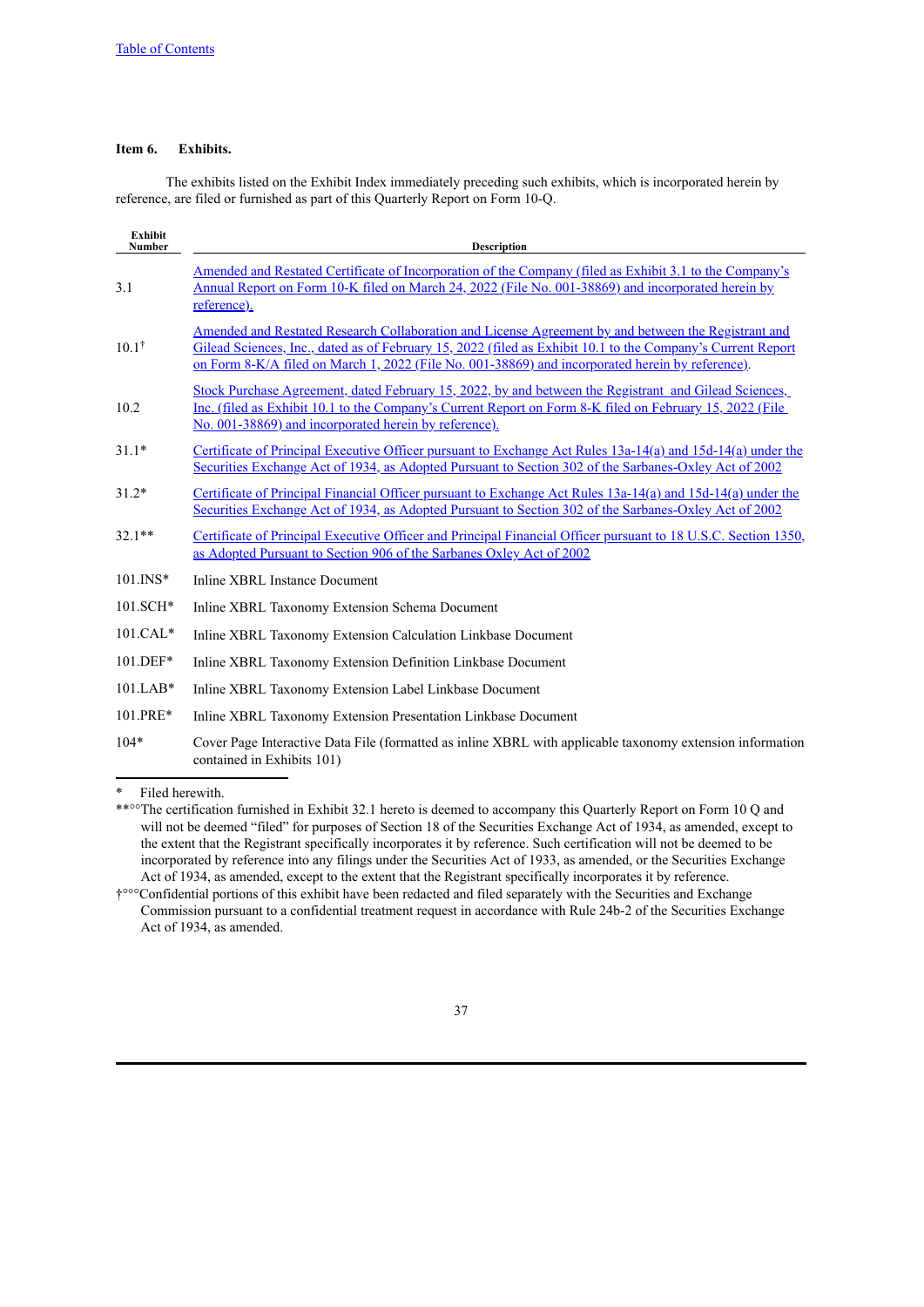# **SIGNATURES**

<span id="page-41-0"></span>Pursuant to the requirements of the Securities Exchange Act of 1934, the registrant has duly caused this report to be signed on its behalf by the undersigned thereunto duly authorized.

HOOKIPA Pharma Inc.

Date: May 16, 2022 By:/s/ Joern Aldag

Joern Aldag Chief Executive Officer (Principal Executive Officer)

By:/s/ Reinhard Kandera

Reinhard Kandera Chief Financial Officer (Principal Financial and Accounting Officer)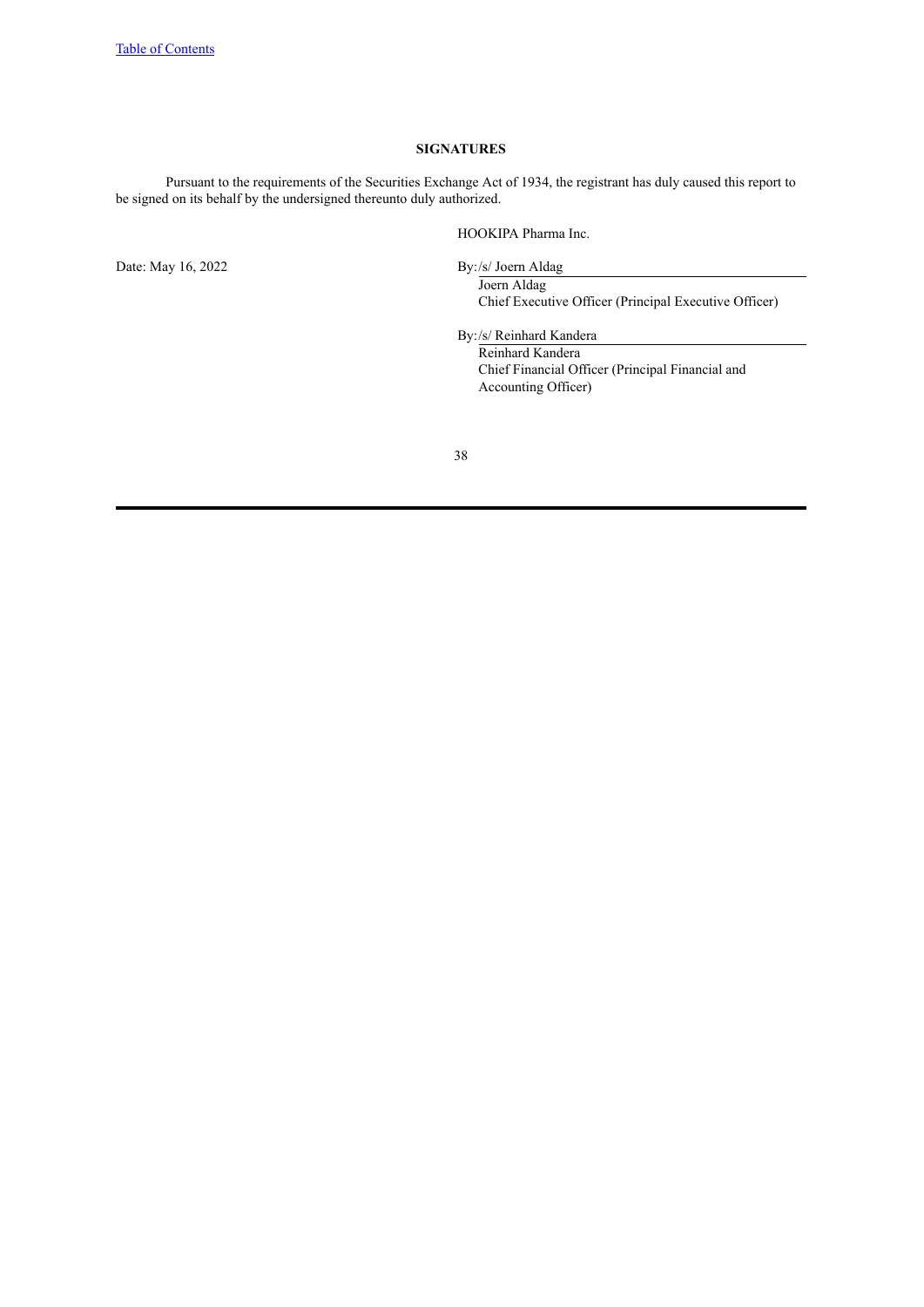# <span id="page-42-0"></span>**CERTIFICATION OF PRINCIPAL EXECUTIVE OFFICER PURSUANT TO RULES 13a-14(a) AND 15d-14(a) UNDER THE SECURITIES EXCHANGE ACT OF 1934, AS ADOPTED PURSUANT TO SECTION 302 OF THE SARBANES-OXLEY ACT OF 2002**

I, Joern Aldag, certify that:

1. I have reviewed this Quarterly Report on Form 10-Q of HOOKIPA Pharma Inc.;

2. Based on my knowledge, this report does not contain any untrue statement of a material fact or omit to state a material fact necessary to make the statements made, in light of the circumstances under which such statements were made, not misleading with respect to the period covered by this report;

3. Based on my knowledge, the financial statements, and other financial information included in this report, fairly present in all material respects the financial condition, results of operations and cash flows of the registrant as of, and for, the periods presented in this report;

4. The registrant's other certifying officer(s) and I are responsible for establishing and maintaining disclosure controls and procedures (as defined in Exchange Act Rules 13a-15(e) and 15d-15(e)) and internal control over financial reporting (as defined in Exchange Act Rules 13a-15(f) and 15d-15(f)) for the registrant and have:

a) Designed such disclosure controls and procedures, or caused such disclosure controls and procedures to be designed under our supervision, to ensure that material information relating to the registrant, including its consolidated subsidiaries, is made known to us by others within those entities, particularly during the period in which this report is being prepared;

b) Designed such internal control over financial reporting, or caused such internal control over financial reporting to be designed under our supervision, to provide reasonable assurance regarding the reliability of financial reporting and the preparation of financial statements for external purposes in accordance with generally accepted accounting principles;

Evaluated the effectiveness of the registrant's disclosure controls and procedures and presented in this report our conclusions about the effectiveness of the disclosure controls and procedures, as of the end of the period covered by this report based on such evaluation; and

d) Disclosed in this report any change in the registrant's internal control over financial reporting that occurred during the registrant's most recent fiscal quarter (the registrant's fourth fiscal quarter in the case of an annual report), that has materially affected, or is reasonably likely to materially affect, the registrant's internal control over financial reporting; and

5. The registrant's other certifying officer(s) and I have disclosed, based on our most recent evaluation of internal control over financial reporting, to the registrant's auditors and the audit committee of the registrant's board of directors (or persons performing the equivalent functions):

a) All significant deficiencies and material weaknesses in the design or operation of internal control over financial reporting which are reasonably likely to adversely affect the registrant's ability to record, process, summarize and report financial information; and

b) Any fraud, whether or not material, that involves management or other employees who have a significant role in the registrant's internal control over financial reporting.

Dated: May 16, 2022 /s/ Joern Aldag

Joern Aldag Chief Executive Officer (Principal Executive Officer)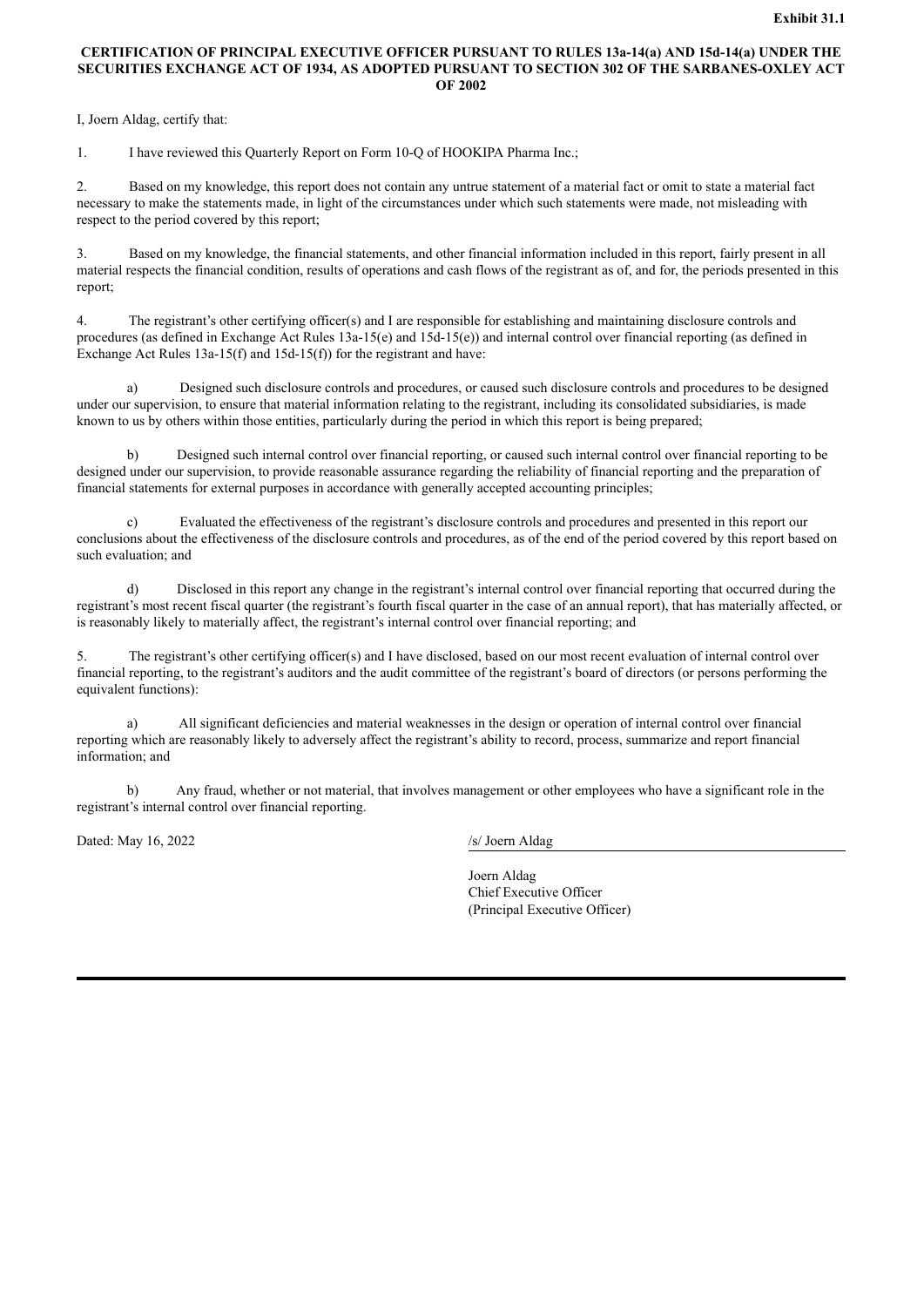# <span id="page-43-0"></span>**CERTIFICATION OF PRINCIPAL FINANCIAL OFFICER PURSUANT TO RULES 13a-14(a) AND 15d-14(a) UNDER THE SECURITIES EXCHANGE ACT OF 1934, AS ADOPTED PURSUANT TO SECTION 302 OF THE SARBANES-OXLEY ACT OF 2002**

I, Reinhard Kandera, certify that:

1. I have reviewed this Quarterly Report on Form 10-Q of HOOKIPA Pharma Inc.;

2. Based on my knowledge, this report does not contain any untrue statement of a material fact or omit to state a material fact necessary to make the statements made, in light of the circumstances under which such statements were made, not misleading with respect to the period covered by this report;

3. Based on my knowledge, the financial statements, and other financial information included in this report, fairly present in all material respects the financial condition, results of operations and cash flows of the registrant as of, and for, the periods presented in this report;

4. The registrant's other certifying officer(s) and I are responsible for establishing and maintaining disclosure controls and procedures (as defined in Exchange Act Rules 13a-15(e) and 15d-15(e)) and internal control over financial reporting (as defined in Exchange Act Rules 13a-15(f) and 15d-15(f)) for the registrant and have:

a) Designed such disclosure controls and procedures, or caused such disclosure controls and procedures to be designed under our supervision, to ensure that material information relating to the registrant, including its consolidated subsidiaries, is made known to us by others within those entities, particularly during the period in which this report is being prepared;

b) Designed such internal control over financial reporting, or caused such internal control over financial reporting to be designed under our supervision, to provide reasonable assurance regarding the reliability of financial reporting and the preparation of financial statements for external purposes in accordance with generally accepted accounting principles;

Evaluated the effectiveness of the registrant's disclosure controls and procedures and presented in this report our conclusions about the effectiveness of the disclosure controls and procedures, as of the end of the period covered by this report based on such evaluation; and

d) Disclosed in this report any change in the registrant's internal control over financial reporting that occurred during the registrant's most recent fiscal quarter (the registrant's fourth fiscal quarter in the case of an annual report), that has materially affected, or is reasonably likely to materially affect, the registrant's internal control over financial reporting; and

5. The registrant's other certifying officer(s) and I have disclosed, based on our most recent evaluation of internal control over financial reporting, to the registrant's auditors and the audit committee of the registrant's board of directors (or persons performing the equivalent functions):

a) All significant deficiencies and material weaknesses in the design or operation of internal control over financial reporting which are reasonably likely to adversely affect the registrant's ability to record, process, summarize and report financial information; and

b) Any fraud, whether or not material, that involves management or other employees who have a significant role in the registrant's internal control over financial reporting.

Dated: May 16, 2022 /s/ Reinhard Kandera

Reinhard Kandera Chief Financial Officer (Principal Financial and Accounting Officer)